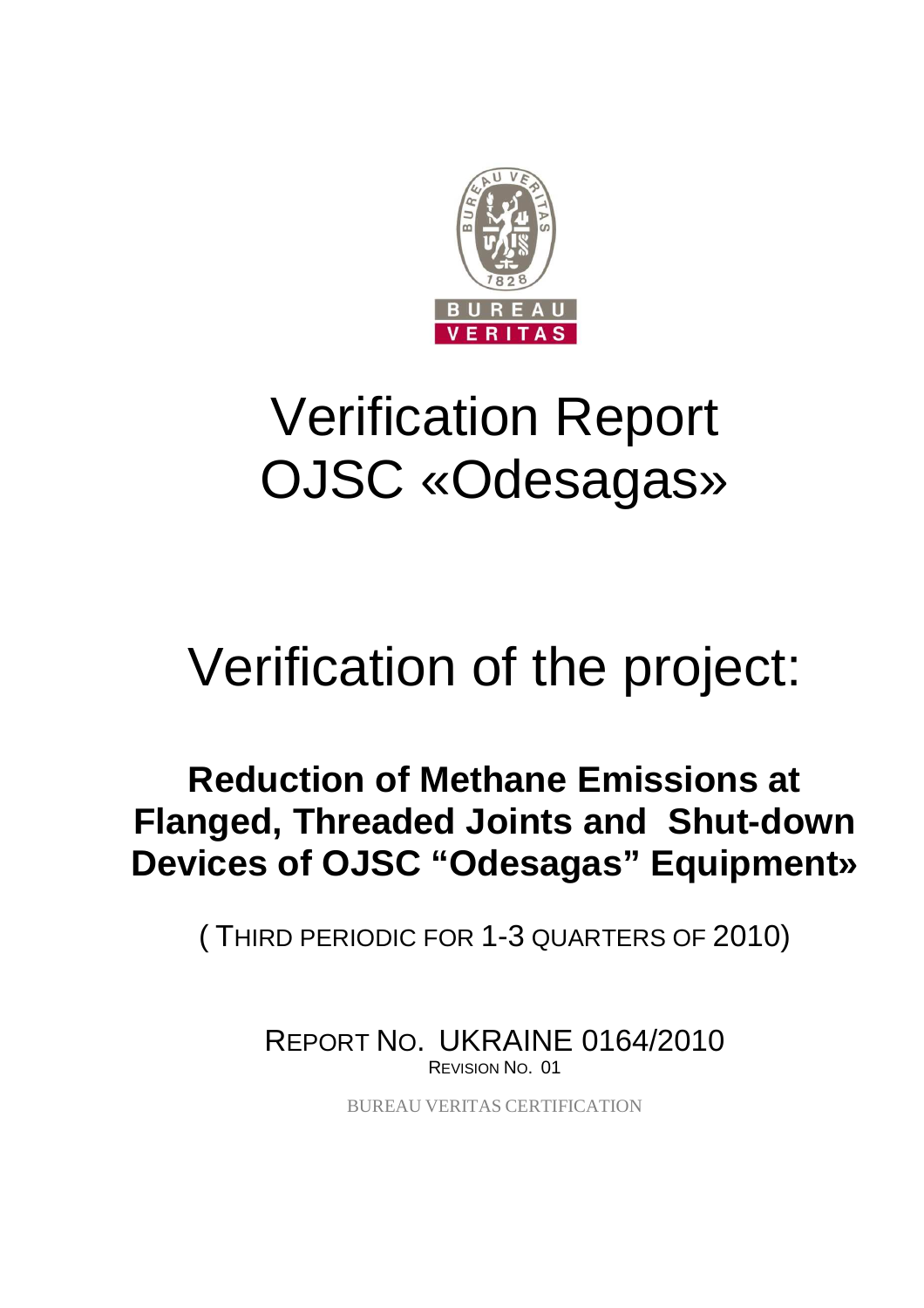Report No: UKRAINE 0164/2010



| Date of first issue:<br>03.10.2010.                                                                                                                                                                                                                                                                                                                                                                                                                                                                                                                                                                                                                                                                                                                                                                                                                                                                                                                                                                                                                                                                                                                                                                                                                                                                                                                                                                                                                                                                                                                                                                                                                                                                                                                                                                                                                                                                                                                                                                                                                                                                                                                                                                                                                                                                                                                                                                                                                                                                                                                                                                  | Organizational unit:     | <b>Bureau Veritas Certification</b>                                                                     |                              |
|------------------------------------------------------------------------------------------------------------------------------------------------------------------------------------------------------------------------------------------------------------------------------------------------------------------------------------------------------------------------------------------------------------------------------------------------------------------------------------------------------------------------------------------------------------------------------------------------------------------------------------------------------------------------------------------------------------------------------------------------------------------------------------------------------------------------------------------------------------------------------------------------------------------------------------------------------------------------------------------------------------------------------------------------------------------------------------------------------------------------------------------------------------------------------------------------------------------------------------------------------------------------------------------------------------------------------------------------------------------------------------------------------------------------------------------------------------------------------------------------------------------------------------------------------------------------------------------------------------------------------------------------------------------------------------------------------------------------------------------------------------------------------------------------------------------------------------------------------------------------------------------------------------------------------------------------------------------------------------------------------------------------------------------------------------------------------------------------------------------------------------------------------------------------------------------------------------------------------------------------------------------------------------------------------------------------------------------------------------------------------------------------------------------------------------------------------------------------------------------------------------------------------------------------------------------------------------------------------|--------------------------|---------------------------------------------------------------------------------------------------------|------------------------------|
|                                                                                                                                                                                                                                                                                                                                                                                                                                                                                                                                                                                                                                                                                                                                                                                                                                                                                                                                                                                                                                                                                                                                                                                                                                                                                                                                                                                                                                                                                                                                                                                                                                                                                                                                                                                                                                                                                                                                                                                                                                                                                                                                                                                                                                                                                                                                                                                                                                                                                                                                                                                                      | Holding                  |                                                                                                         |                              |
| Client:                                                                                                                                                                                                                                                                                                                                                                                                                                                                                                                                                                                                                                                                                                                                                                                                                                                                                                                                                                                                                                                                                                                                                                                                                                                                                                                                                                                                                                                                                                                                                                                                                                                                                                                                                                                                                                                                                                                                                                                                                                                                                                                                                                                                                                                                                                                                                                                                                                                                                                                                                                                              | Client's representative: |                                                                                                         |                              |
| OJSC "Odesagas"                                                                                                                                                                                                                                                                                                                                                                                                                                                                                                                                                                                                                                                                                                                                                                                                                                                                                                                                                                                                                                                                                                                                                                                                                                                                                                                                                                                                                                                                                                                                                                                                                                                                                                                                                                                                                                                                                                                                                                                                                                                                                                                                                                                                                                                                                                                                                                                                                                                                                                                                                                                      |                          | Vitaliy Gerasymenko                                                                                     |                              |
| Summary:<br>Bureau Veritas Certification has made the verification of the project "Reduction of Methane Emissions at<br>Flanged, Threaded Joints and Shut-down Devices of OJSC "Odesagas" Equipment" implemented by the<br>Institute of ecology and energy saving in Odesa city and region, Ukraine on the basis of UNFCCC criteria for<br>the JI, as well as criteria given to provide for due project's exploitation, its monitoring and reporting, as well as<br>the host country criteria.<br>The verification scope is defined as a periodic independent review and post determination by the Accredited<br>Independent Entity of the monitored reductions in GHG emissions during defined verification period, and<br>consisted of the following three phases: i) review of the Monitoring Report, Project Design Document and the<br>baseline and monitoring plan; ii) follow-up interviews with project stakeholders; iii) resolution of outstanding<br>issues and the issuance of the final verification report and opinion. The overall verification, from Contract<br>Review to Verification Report & Opinion, was conducted using Bureau Veritas Certification internal procedures.<br>The first output of the verification process is a list of Clarification Requests, Corrective Actions Requests,<br>Forward Actions Requests (CL, CAR and FAR), presented in Appendix A.<br>Verification was conducted on the ground of the monitoring report (for the period from January 01, 2010 till<br>September 30, 2010), monitoring plan, determined PDD, edition 7 as of 30.04.2010 and other accompanying<br>documents produced to the representatives of the Bureau Veritas Certification by the project participants.<br>In summary, Bureau Veritas Certification confirms that the project is implemented as planned and described in<br>project design documents. Installed equipment being essential for generating emission reduction runs reliably<br>and is calibrated appropriately. The monitoring system is in place and the project is ready to generate GHG<br>emission reductions. The GHG<br>emission reduction is<br>calculated<br>without<br>misstatements.<br>Our opinion relates to the project's GHG emissions and resulting GHG emissions reductions reported and<br>related to the valid and registered project baseline and monitoring, and its associated documents. Based on<br>information seen and evaluated we confirm that the implementation of the project has resulted in 467 895,66 t<br>CO2e reductions during period from 01/01/2010 up to 30/09/2010. |                          |                                                                                                         | material                     |
| Subject Group:<br>Report No:<br>UKRAINE/0164/2010<br>JI                                                                                                                                                                                                                                                                                                                                                                                                                                                                                                                                                                                                                                                                                                                                                                                                                                                                                                                                                                                                                                                                                                                                                                                                                                                                                                                                                                                                                                                                                                                                                                                                                                                                                                                                                                                                                                                                                                                                                                                                                                                                                                                                                                                                                                                                                                                                                                                                                                                                                                                                              |                          | Key words                                                                                               |                              |
| Project title:<br>«Reduction of Methane Emissions at<br>Flanged,<br>Threaded Joints and Shut-down Devices of OJSC<br>"Odesagas" Equipment»<br>Work approved by:<br>Flavio Gomes - Operational Manager                                                                                                                                                                                                                                                                                                                                                                                                                                                                                                                                                                                                                                                                                                                                                                                                                                                                                                                                                                                                                                                                                                                                                                                                                                                                                                                                                                                                                                                                                                                                                                                                                                                                                                                                                                                                                                                                                                                                                                                                                                                                                                                                                                                                                                                                                                                                                                                                |                          | Climate Change, Kyoto<br>Reduction, Verification                                                        | Protocol,<br>JI,<br>Emission |
| Work was carried out by:<br>Team Leader, leading verifier: Flavio Gomes<br>Team Member, verifier:<br>Oleg Skoblyk<br>Team Member, verifier:<br>Kateryna Zinevych                                                                                                                                                                                                                                                                                                                                                                                                                                                                                                                                                                                                                                                                                                                                                                                                                                                                                                                                                                                                                                                                                                                                                                                                                                                                                                                                                                                                                                                                                                                                                                                                                                                                                                                                                                                                                                                                                                                                                                                                                                                                                                                                                                                                                                                                                                                                                                                                                                     |                          | $\boxtimes$<br>No distribution without permission from the<br>Client or responsible organizational unit |                              |
| Work was verified by:<br>Ivan Sokolov - Internal Technical Reviewer                                                                                                                                                                                                                                                                                                                                                                                                                                                                                                                                                                                                                                                                                                                                                                                                                                                                                                                                                                                                                                                                                                                                                                                                                                                                                                                                                                                                                                                                                                                                                                                                                                                                                                                                                                                                                                                                                                                                                                                                                                                                                                                                                                                                                                                                                                                                                                                                                                                                                                                                  |                          | Limited distribution                                                                                    |                              |
| Date of this revision<br>Rev. No.:<br>03/10/2010<br>01                                                                                                                                                                                                                                                                                                                                                                                                                                                                                                                                                                                                                                                                                                                                                                                                                                                                                                                                                                                                                                                                                                                                                                                                                                                                                                                                                                                                                                                                                                                                                                                                                                                                                                                                                                                                                                                                                                                                                                                                                                                                                                                                                                                                                                                                                                                                                                                                                                                                                                                                               | Number of pages:<br>46   | Unrestricted distribution                                                                               |                              |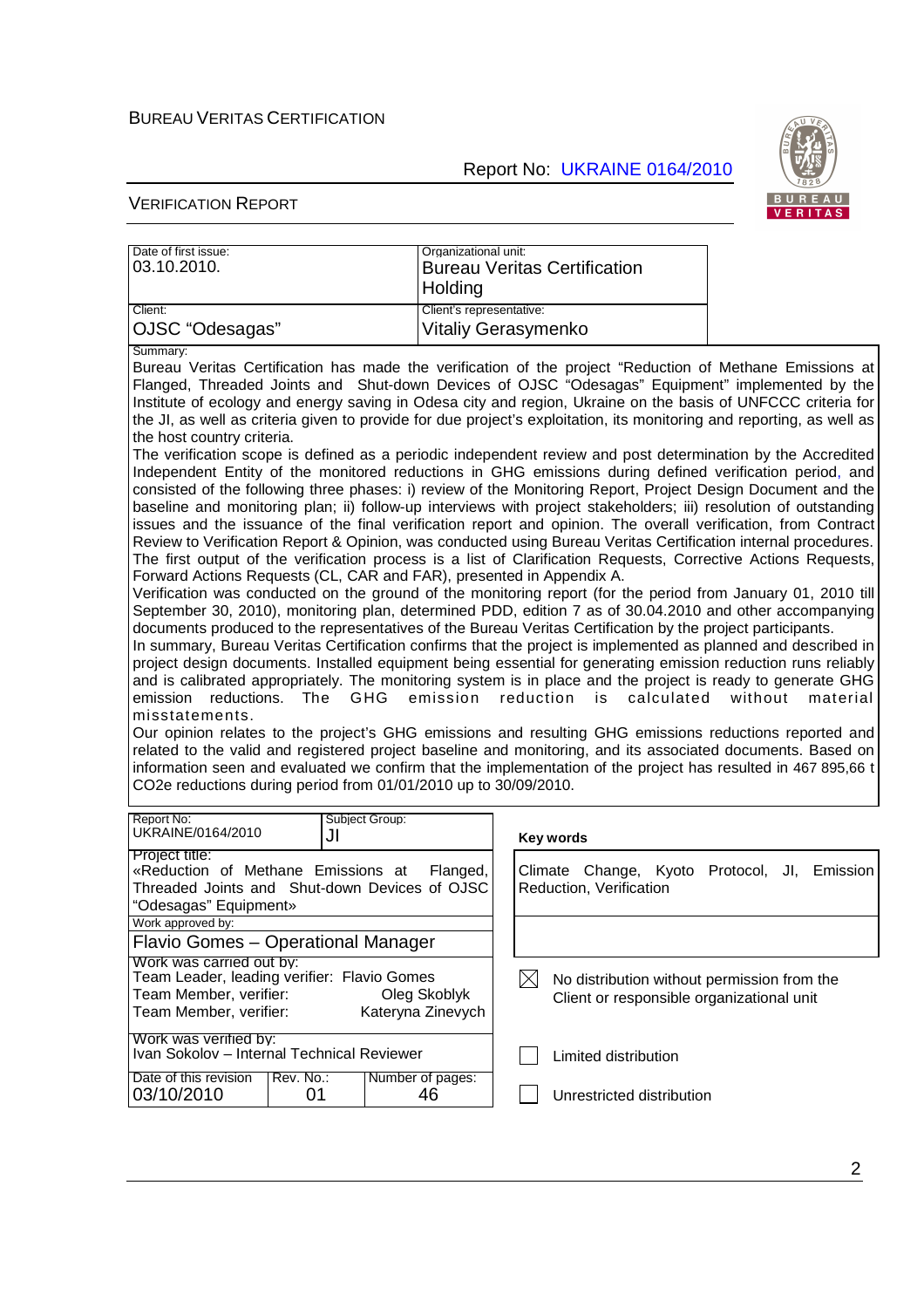Report No: UKRAINE 0164/2010



VERIFICATION REPORT

# **Abbreviations**

| <b>AIE</b>      | <b>HAO</b>      | <b>Accredited Independent Entity</b>                                   |  |  |
|-----------------|-----------------|------------------------------------------------------------------------|--|--|
| <b>CAR</b>      | ЗКД             | <b>Corrective Action Request</b>                                       |  |  |
| <b>CL</b>       | 3P              | <b>Clarification Request</b>                                           |  |  |
| CO <sub>2</sub> | CO <sub>2</sub> | <b>Carbon Dioxide</b>                                                  |  |  |
| <b>ERU</b>      | <b>OCB</b>      | <b>Emission Reduction Unit</b>                                         |  |  |
| <b>FAR</b>      | ЗПД             | <b>Forward Action Request</b>                                          |  |  |
| <b>GHG</b>      | ПΓ              | <b>Green House Gas(es)</b>                                             |  |  |
| <b>GDP</b>      | ГРП             | <b>Gas Distribution Post</b>                                           |  |  |
| <b>IETA</b>     | <b>AMTB</b>     | <b>International Emissions Trading Association</b>                     |  |  |
| JI              | CВ              | <b>Joint Implementation</b>                                            |  |  |
| <b>JISC</b>     | <b>KHCB</b>     | <b>Joint Implementation Supervisory Committee</b>                      |  |  |
| MoV             | 3B              | <b>Means of Verification</b>                                           |  |  |
| MP              | ΜП              | <b>Monitoring Plan</b>                                                 |  |  |
| <b>OJSC</b>     | <b>BAT</b>      | <b>Open Joint-Stock Company</b>                                        |  |  |
| <b>PCF</b>      | ПВФ             | <b>Prototype Carbon Fund</b>                                           |  |  |
| <b>PDD</b>      | ПТД             | <b>Project Design Document</b>                                         |  |  |
| <b>UNFCC</b>    | PK3K            | United<br><b>Nations Framework Convention</b><br>for<br><b>Climate</b> |  |  |
| C               | OOH             | Change                                                                 |  |  |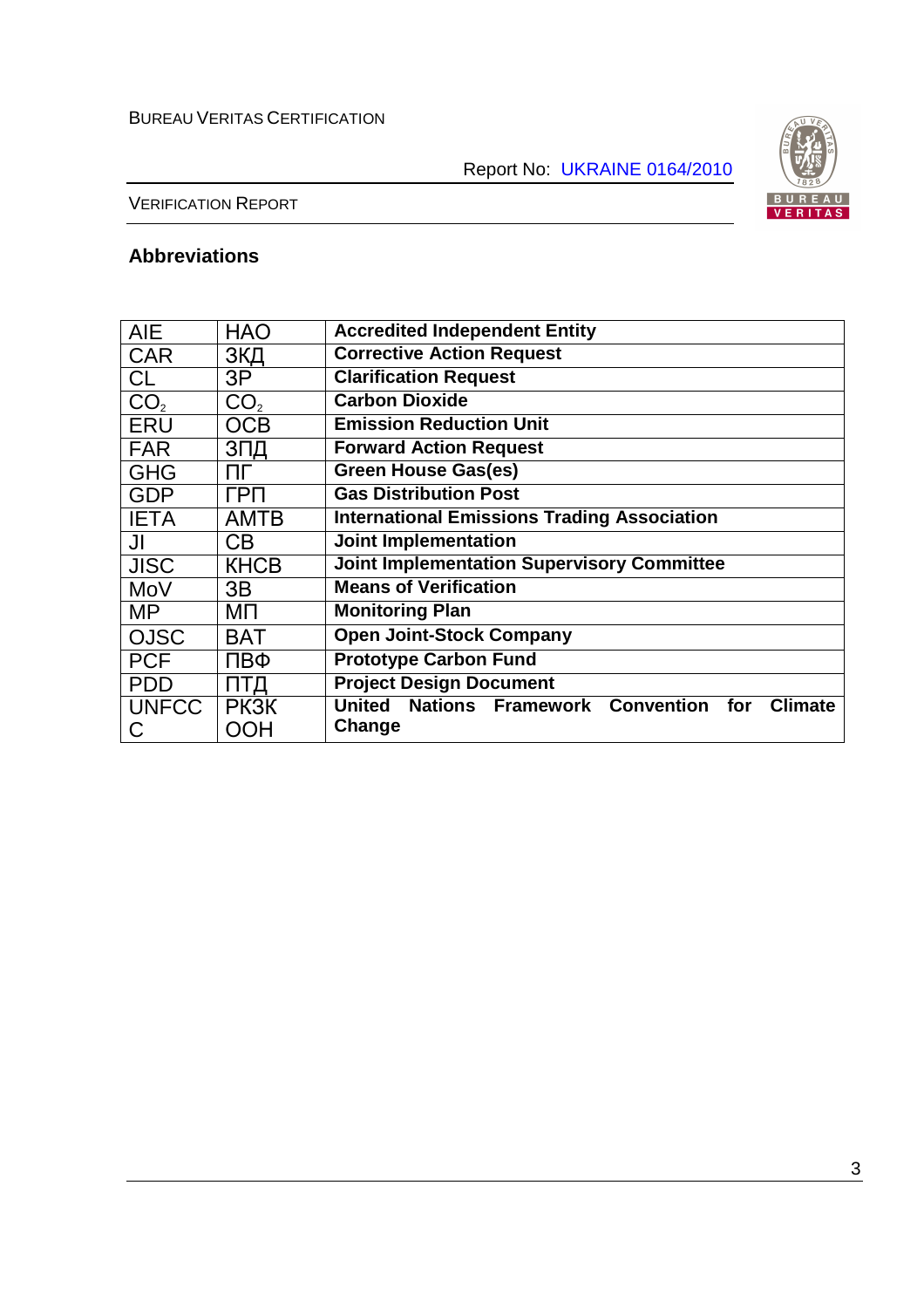



|                | <b>VERIFICATION REPORT</b>                                                  |    |
|----------------|-----------------------------------------------------------------------------|----|
|                | Table of contents                                                           |    |
| 1 <sub>1</sub> | Introduction                                                                | 5  |
| 1.1            | Objective                                                                   | 5  |
| 1.2            | Scope                                                                       | 6  |
| 1.3            | <b>Project Description</b>                                                  | 6  |
| $\overline{2}$ | Methodology                                                                 | 10 |
| 2.1            | <b>Review of Documents</b>                                                  | 11 |
| 2.2            | Follow-up Interviews                                                        | 12 |
| 2.3            | Resolution of Clarification, Corrective and Forward Action<br>Requests      | 12 |
| 3              | VERIFICATION FINDINGS FOR 1-3 QUARTERS OF 2010  13                          |    |
| 3.1            | Remaining issues CLs, CARs, FARs from previous determination.130mn6ka! Закл |    |
| 3.2            | <b>Project Implementation</b>                                               | 14 |
| 3.3            | Internal and External Data                                                  | 16 |
| 3.4            | <b>Environmental and Social Indicators</b>                                  | 18 |
| 3.5            | Management and Operational System                                           | 18 |
| 3.6            | <b>Completeness of Monitoring</b>                                           | 19 |
| 3.7            | <b>Accuracy of Emission Reduction Calculations</b>                          | 20 |
| 3.8            | Quality Evidence to Determine Emissions Reductions                          | 20 |
| 3.9            | Management System and Quality Assurance                                     | 21 |
| $\overline{4}$ |                                                                             |    |
| 5              | CONCLUSION ON THIRD PERIODIC VERIFICATION FOR 1-3                           |    |
| 6              |                                                                             |    |
|                |                                                                             |    |
|                |                                                                             |    |
|                | APPENDIX C: DOCUMENTS CHECKED DURING VERIFICATION450ШИБКА! ЗАКЛАД           |    |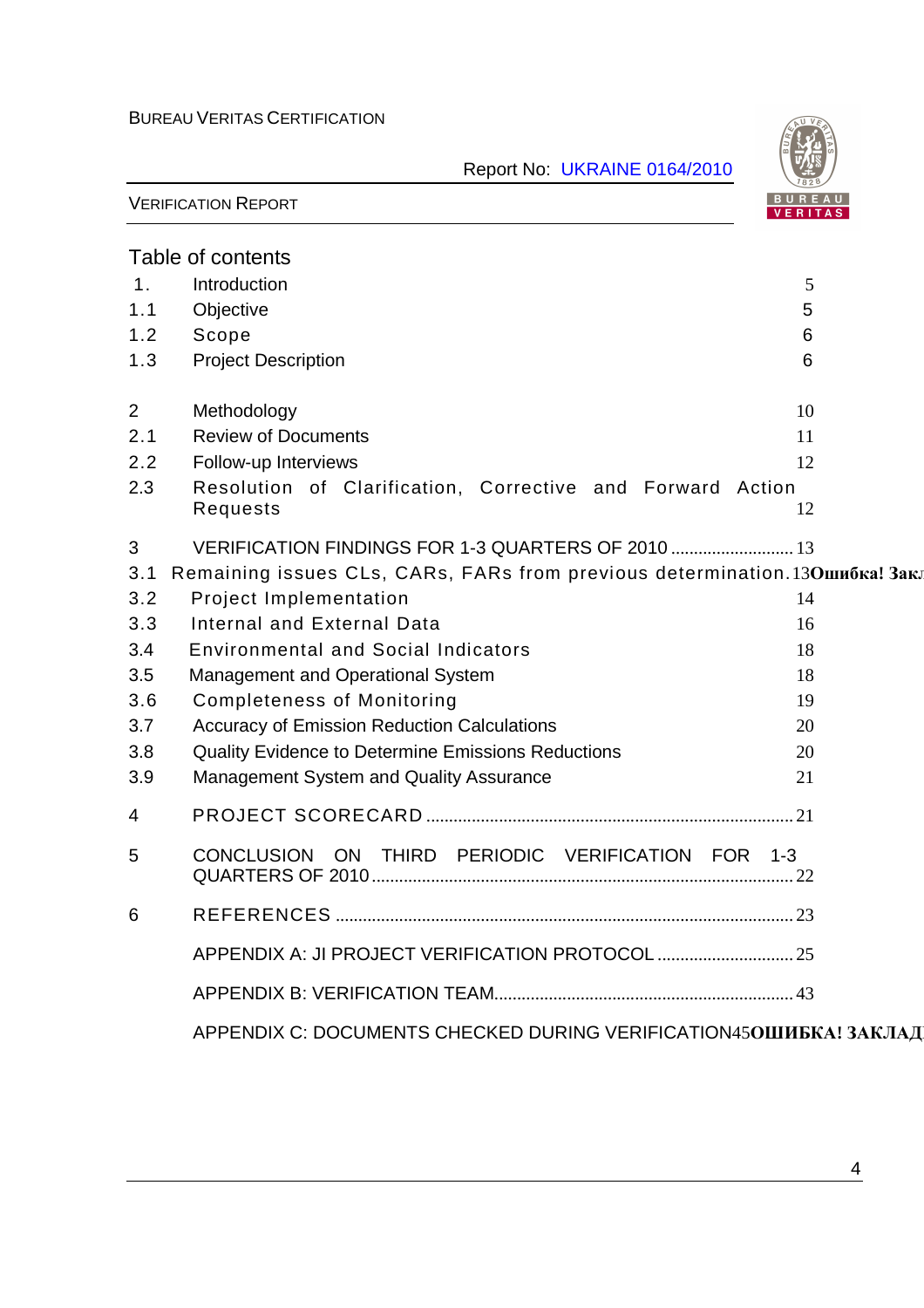

VERIFICATION REPORT

# **1. INTRODUCTION**

OJSC "Odesagas" has commissioned Bureau Veritas Certification Holding SAS to verify the emissions reductions of its JI project " Reduction of Methane Emissions at Flanged, Threaded Joints and Shut-down Devices of OJSC "Odesagas" Equipment" in Odessa city and region, Ukraine, according to the UNFCCC requirements of host party.

This report summarizes the findings of the verification of the project, performed on the basis of criteria given to provide for consistent project operations, monitoring and reporting, and contains a statement for the verified emission reductions. The order includes the initial and first periodic verification of the project.

This report is based on requirements as to the Initial Verification Report Template (Version 3.0, December 2003) and Periodic Verification Report Template (Version 3.0, December 2003), both part of the Validation and Verification Manual (VVM) published by International Emission Trading Association (IETA).

Initial verification and verification of reductions for 2005-2007 has been performed as one integrated activity. It consisted of review of the project documents including PDD, monitoring plan, determination report, monitoring report and further documentation.Project determination was conducted by Bureau Veritas Certification Holding SAS. Determination results are given in the report No. 0118/2010: Determination of the project "Reduction of Methane Emissions at Flanged, Threaded Joints and Shut-down Devices of OJSC "Odesagas" Equipment", Ukraine, as of May 15, 2010. The result of earlier credits verification is stated in report No. UKRAINE/0119/2010 "Verification of the project "Reduction of Methane Emissions at Flanged, Threaded Joints and Shut-down Devices of OJSC "Odesagas" Equipment" as of 07.06.2010, and the result of the first periodic verification is stated in the report No. #UKRAINE/0120/2010 as of 07.06.2010, and the second periodic verification – in the report #UKRAINE/0121/2010 as of 07.06.2010. The project was approved by the National Environmental Investment Agency of Ukraine, Ministry of Climate and Energetics of Denmark and Energy Agency of Denmark.

#### **1.1 Objective**

Verification is the periodic independent review and ex post determination by the AIE of the monitored reductions in GHG emissions during defined verification period.

The objective of verification can be divided in Initial Verification and Periodic Verification.

Initial Verification: The objective of an initial verification is to verify that the project is implemented as planned, to confirm that the monitoring system is in place and fully functional, and to assure that the project will generate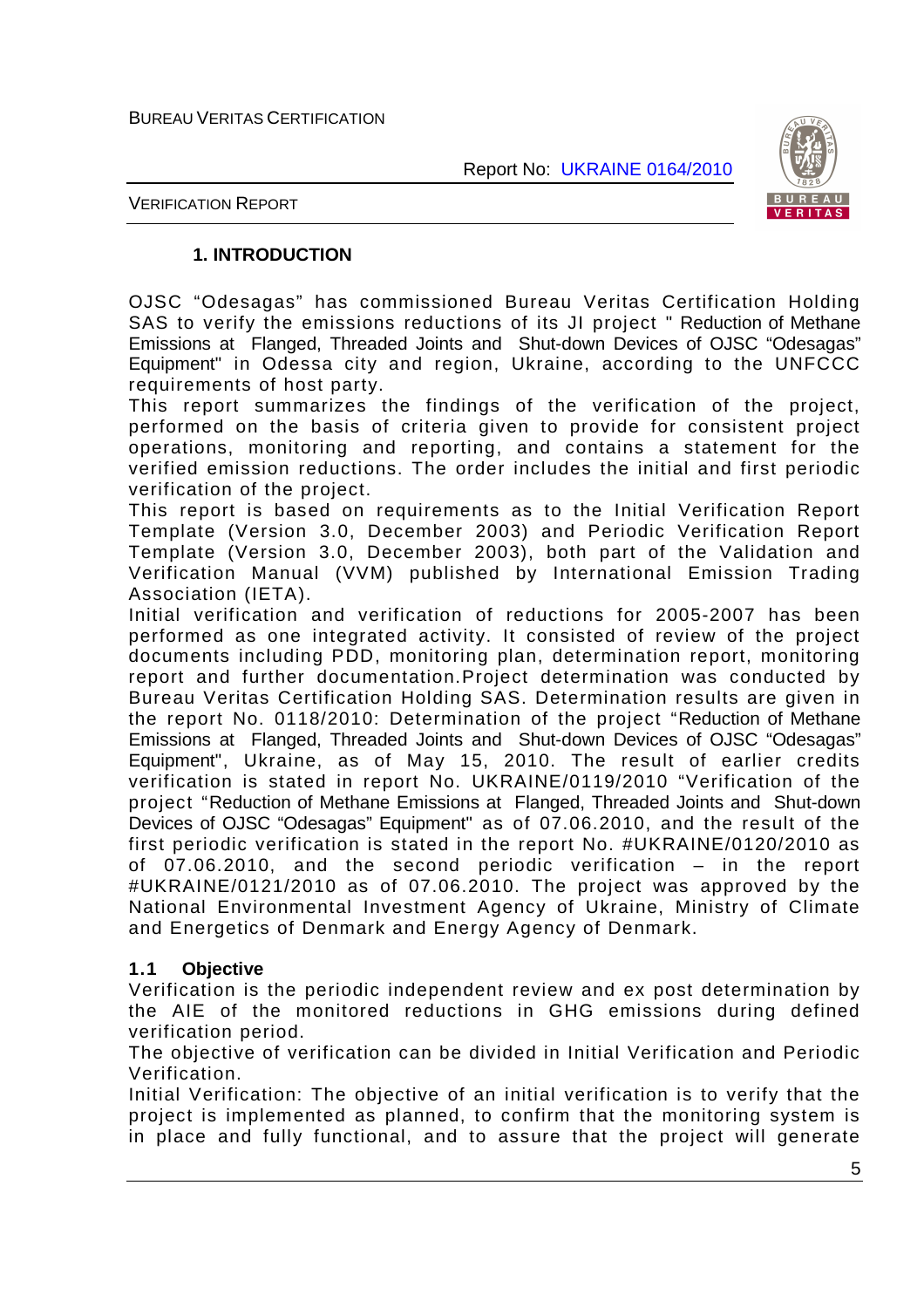

#### VERIFICATION REPORT

verifiable emission reductions. A separate initial verification prior to the project entering into regular operations is not a mandatory requirement.

Periodic Verification: The objective of the periodic verification is to verify that actual monitoring systems and procedures are in compliance with the monitoring systems and procedures described in the monitoring plan; furthermore the periodic verification evaluates the GHG emission reduction data and express a conclusion with a high, but not absolute, level of assurance about whether the reported GHG emission reduction data is free of material misstatements; and verifies that the reported GHG emission data is sufficiently supported by evidence, i.e. monitoring records. If no prior initial verification has been carried out, the objective of the first periodic verification also includes the objectives of the initial verification.

The verification follows UNFCCC criteria referring to the Kyoto Protocol criteria, the JI/CDM rules and modalities, and the subsequent decisions by the JISC, as well as the host country criteria.

# **1. 2 Scope**

Verification scope is defined as an independent and objective review and ex post determination by the AIE of the monitored reductions in GHG emissions. The verification is based on the submitted monitoring report and the determinated project design document including the project's baseline study and monitoring plan and other relevant documents. The information in these documents is reviewed against Kyoto Protocol requirements, UNFCCC rules and associated interpretations. Bureau Veritas Certification uses the recommendations stated in the Validation and Verification Manual for assessment of the project implementation risks and generation of emission reduction units (ERUs).

The verification is meant to check the project monitoring for accurate assessment towards reductions in the GHG emissions.

The verification team has been provided with a Monitoring Report version 1 (as of 01.10.2010) for the period from January 1, 2010 to September 30, 2010 inclusive.

#### **1.3 Project description**

OJSC «Odesagas» manages 26 district gas distribution networks and infrastructures located at Odesa region and one in Odesa city implementing transportation and supply of natural gas to industries and households. Total length of distribution gas pipeline of high (12Mpa – 0,6 Mpa), middle (0,3 Mpa) and low (0,005 Mpa) pressure is 4579 km. 2625 km is at property of OJSC "Odesagas". Average annual of transported gas reaches 2861718 thou. M3. The existing structure of gas transportation tariffs doesn't consider amortization and development needs of gas companies. They suffer from lack of funds required for gas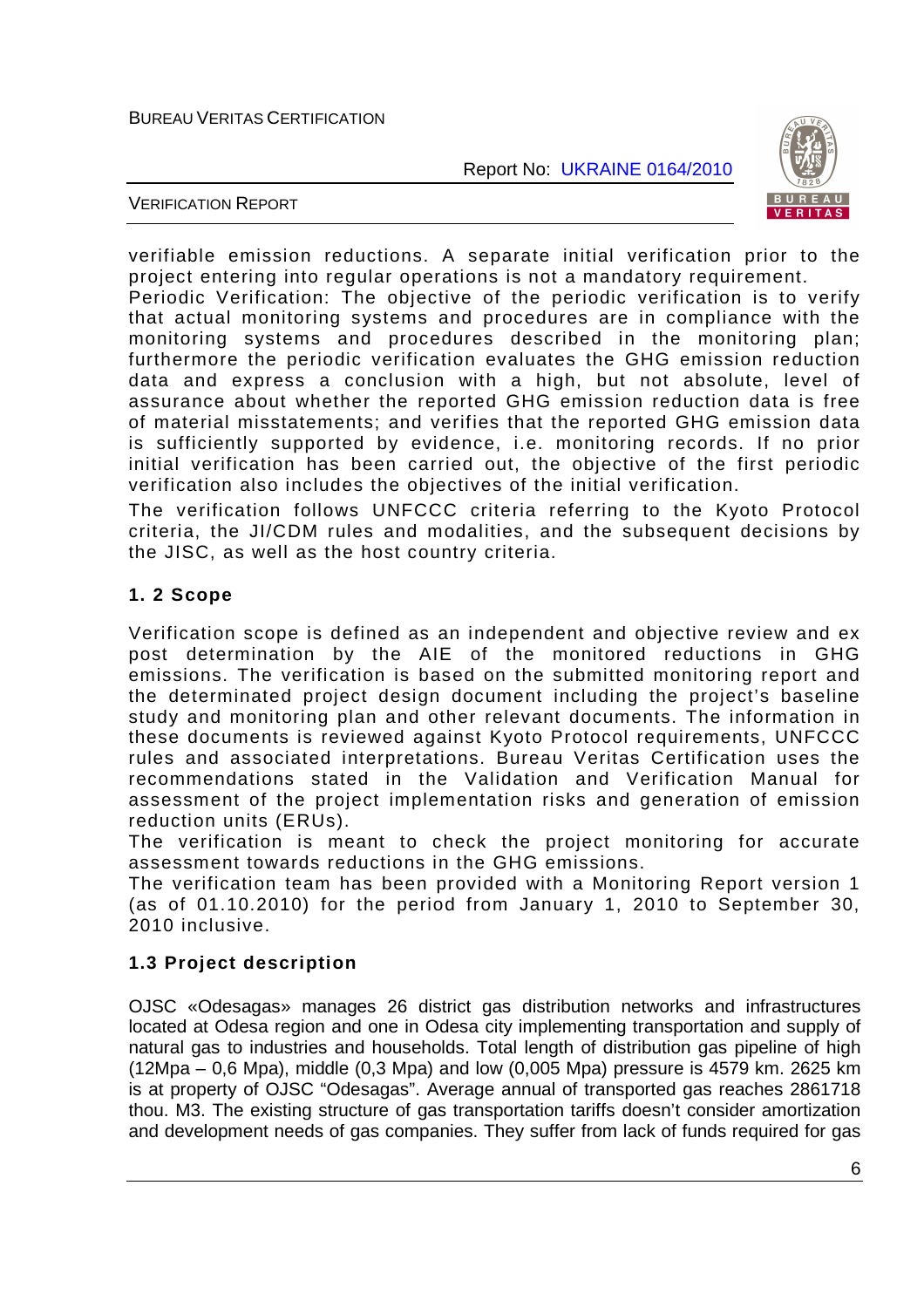Report No: UKRAINE 0164/2010

#### VERIFICATION REPORT



network repairs and upgrading, procurement of equipment, spear parts and materials resulting in increase of gas leaks at OJSC «Odesagas» facilities.

Motivated by the Regulations on gas network safe operation in Ukraine based primarily on safety concerns, at the beginning of project in the year 2005 OJSC "Odesagas" just detects leaks using detectors with the purpose to avoid emergency and explosions. Measurement of leaks is not required, and measurement instruments are not available. Theoretical calculations of emission volume based on executed measurements of methane losses as a result of leakage at shutters and flanges' connections for OJSC «Odesagas» are equal as 41 mln. m3 of estimate leaks per annum.

The project objective is reduction of natural gas (methane) leaks as a result of leakage at flanged, threaded joints and shut-down devices of OJSC "Odesagas" equipment in quantity of 11174. Within project scope, advanced sealant materials will be applied for repair of identified leaks to replace the current practice of maintenance and repair of networks, namely using rubberized asbestos fabric gaskets and cotton fiber stuffing with oil tightening with asbestos-graphite compound resulting in increased leaks and methane emissions into the atmosphere. In addition to reducing emissions, project reduces natural gas losses (therefore, financial losses) producing environmental benefits and contributing to safety requirements, and will reduce emergency risk, especially applied for household gas regulators and street surface facilities.

The project activity will involve:

Introduction and use of directed inspection and maintenance (DI&M) at flanged, threaded joints and shut-down devices of OJSC "Odesagas" as the most advanced and efficient practice allowing both leak detection and measurement (i.e. quantification of gas losses) as a tool for justification efficient repairs and prioritization of leaks to be repaired as this is important at shortage of funds. This includes procurement of advanced leak detection and measurement equipment, training of staff, development of monitoring map for each gas station and gas distribution network, specifying list of equipment components to be examined on regular basis, , establishment of data-base for leak data collection and storage, and internal auditing and QA/QS system to eliminate and register methane leaks.

Leak detection and measurement: leakage monitoring system at flanged, threaded joints and shut-down devices of OJSC "Odesagas" including eliminated leaks (repaired equipment components) will be implemented on a scheduled (once in four days or once a week – subject to equipment type; once for the year for equipment of apartments and houses) basis by specially trained staff. Each component will be surveyed, identified leaks will be tagged and their amounts will be measured and recorded in the database.

Repair of all identified leaks: repairs of the equipment with leaks within the scope of this project will range from tightening of block valves and flanges, use of advanced sealants and stuffing to major overhaul and replacement of pressure regulators safety valves and piston rods. Repairs will be regularly surveyed as component of standard monitoring program (see above) to ensure they are not leak sources.

Project duration is not limited since the DI&M and monitoring programmes are aimed to become an integrated part of OJSC «Odesagas» production and business practices. CO2e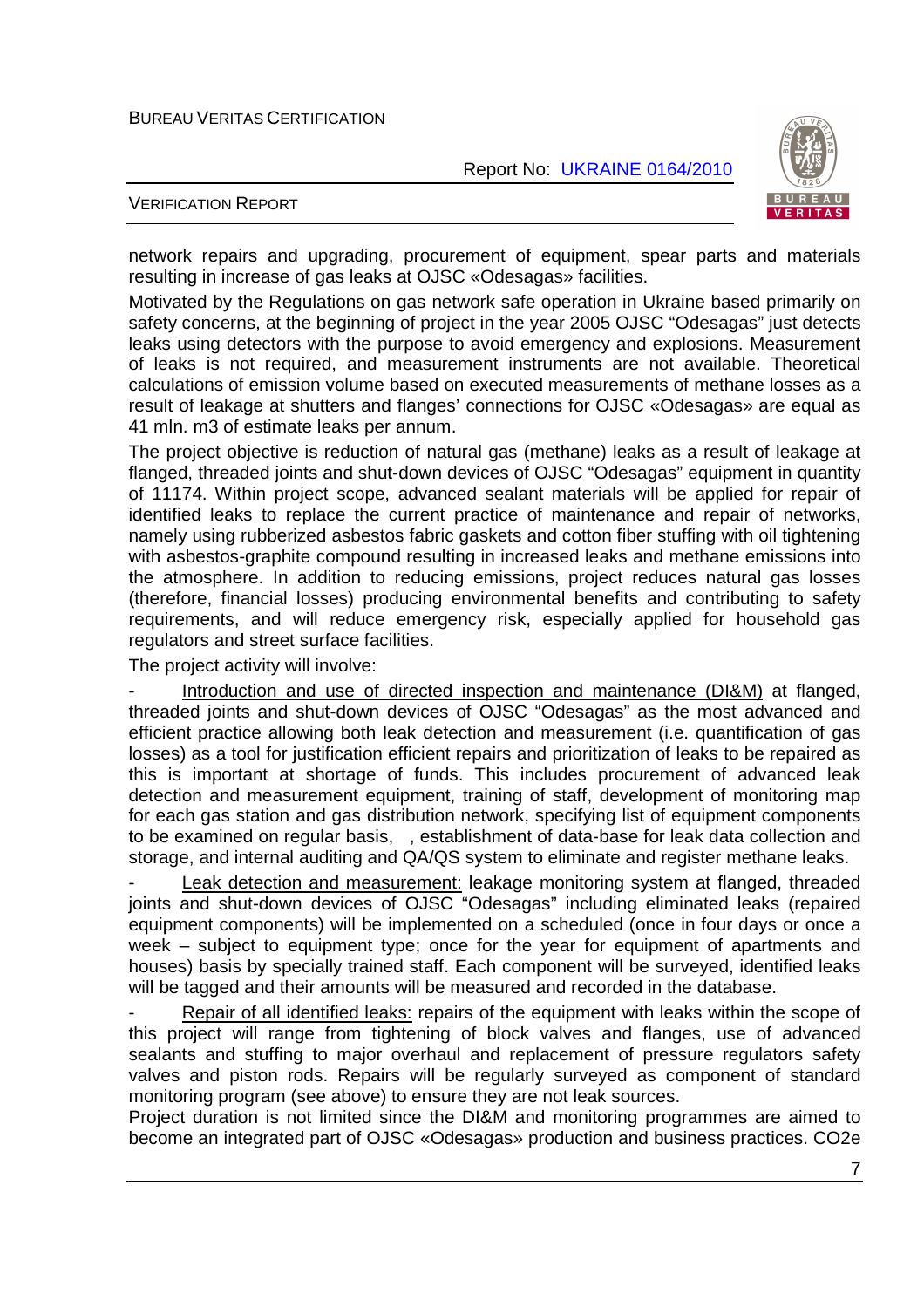

VERIFICATION REPORT

emission reductions will be claimed for period 22 years as per modalities and procedures of Joint Implementation Mechanism.

#### **2 METHODOLOGY**

The verification is as a preliminary review of the documents, field visit including discussions and interviews with selected experts and stakeholders. Verification protocol is used as part of the verification. In order to ensure transparency, a verification protocol was customized for the project, according to the Validation and Verification Manual (IETA/PCF). The protocol shows, in a transparent manner, criteria (requirements), means of verification and the results from verifying the identified criteria. It details and clarifies the requirements the project is expected to meet. It ensures a transparent verification process.

The verification protocol consists of one table of Initial Verification and four tables of Periodic verification. The different columns in these tables are described in Figure 1.

The overall verification according to the Contract of Verification was conducted using Bureau Veritas Certification procedures.

The completed verification protocol is enclosed in Appendix A to this report.

| <b>Initial Verification Protocol Table 1</b> |                                                                    |                                                                              |                                                                                                                                                                                                                 |  |
|----------------------------------------------|--------------------------------------------------------------------|------------------------------------------------------------------------------|-----------------------------------------------------------------------------------------------------------------------------------------------------------------------------------------------------------------|--|
| <b>Objective</b>                             | <b>Reference</b>                                                   | <b>Comments</b>                                                              | <b>Conclusion (CARs/FARs)</b>                                                                                                                                                                                   |  |
| The requirements the<br>project must meet    | Gives reference to<br>where<br>the<br>requirement<br>İS.<br>found. | Description<br>circumstances and<br>comments<br>further<br>on the conclusion | of   This is either acceptable based on<br>evidence provided (OK), or a<br>Corrective Action Request (CAR).<br>Forward Action Request (FAR)<br>indicates essential risks for further<br>periodic verifications. |  |

| Periodic Verification Protocol Table 2: Data Management System/Controls                                                                                                                                                                                                                                                                                        |                                                                                                                                                                                                                                                                            |                                                                                                                                                                                                                                                                                                                                                                                                                                                                                                                                         |  |
|----------------------------------------------------------------------------------------------------------------------------------------------------------------------------------------------------------------------------------------------------------------------------------------------------------------------------------------------------------------|----------------------------------------------------------------------------------------------------------------------------------------------------------------------------------------------------------------------------------------------------------------------------|-----------------------------------------------------------------------------------------------------------------------------------------------------------------------------------------------------------------------------------------------------------------------------------------------------------------------------------------------------------------------------------------------------------------------------------------------------------------------------------------------------------------------------------------|--|
| Identification of potential<br>reporting risk                                                                                                                                                                                                                                                                                                                  | Identification,<br>assessment and testing<br>of management controls                                                                                                                                                                                                        | Areas of residual risks                                                                                                                                                                                                                                                                                                                                                                                                                                                                                                                 |  |
| The project operator's data<br>management system/controls<br>identify<br>assessed to<br>are<br>reporting risks and to assess<br>the<br>data<br>management<br>system's/control's ability<br>to<br>mitigate reporting risks. The<br><b>GHG</b><br>data<br>management<br>system/controls are assessed<br>against<br>the<br>expectations<br>detailed in the table. | A score is assigned as<br>follows:<br>Full - all<br>best-<br>$\bullet$<br>practice<br>expectations<br>are<br>implemented.<br>Partial<br>$\bullet$<br>a<br>$\blacksquare$<br>proportion of the<br>practice<br>best<br>expectations<br>is.<br>implemented<br>Limited<br>this | Description of circumstances and further<br>commendation to the conclusion. This is<br>either acceptable based on evidence<br>provided (OK), or a Corrective Action<br>Request (CAR) of risk or non compliance<br>with stated requirements. The corrective<br>numbered<br>requests are<br>action<br>and<br>presented to the client in the verification<br>Verification<br>Initial<br>The T<br>report.<br>has<br>additional Forward<br>Action<br>Requests<br>(FAR). FAR indicates essential risks for<br>further periodic verifications. |  |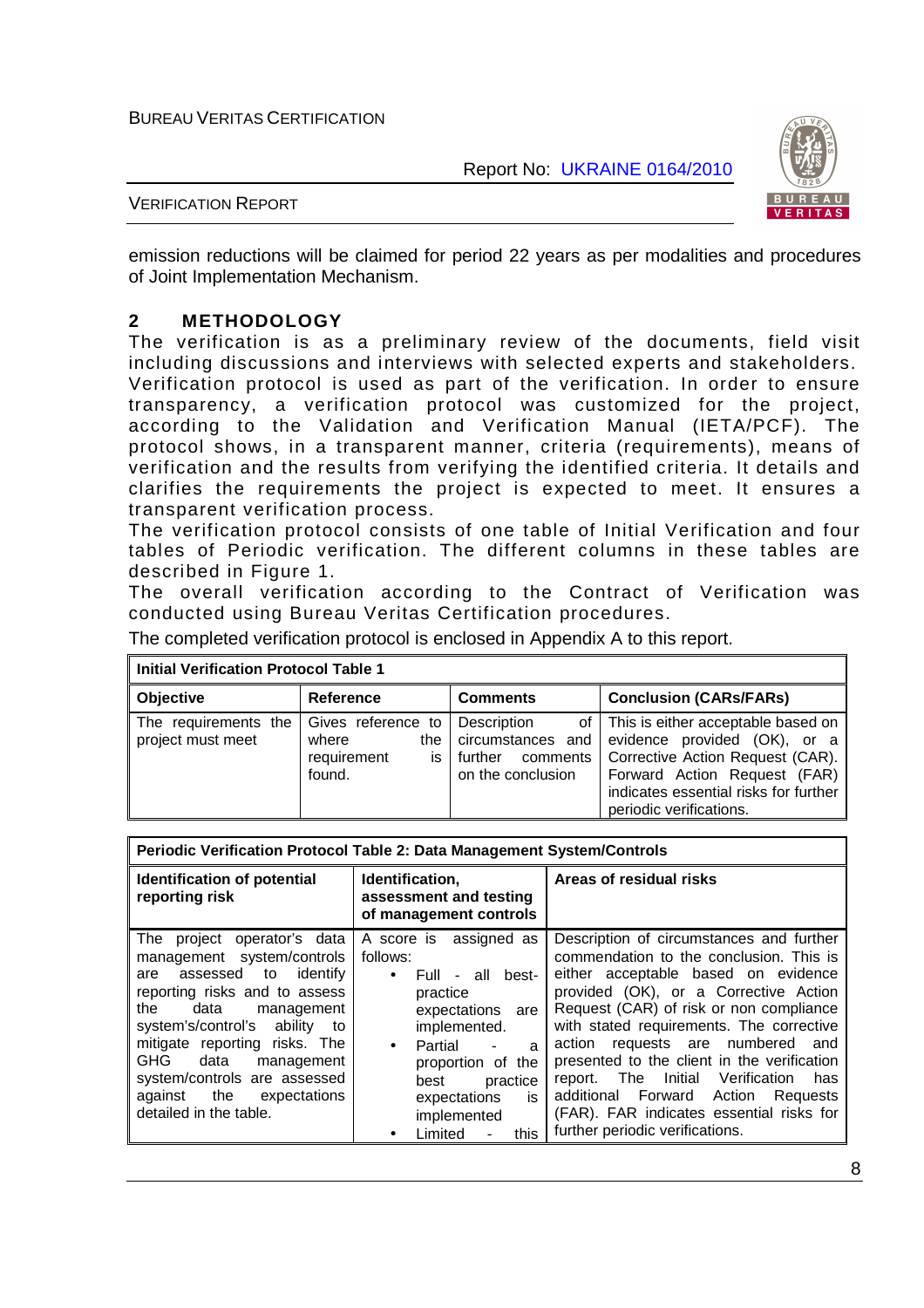Report No: UKRAINE 0164/2010



| <b>VERIFICATION REPORT</b> |  |  |
|----------------------------|--|--|
|                            |  |  |

| should be given if<br>little or none of<br>the<br>system<br>component is in |  |
|-----------------------------------------------------------------------------|--|
| place.                                                                      |  |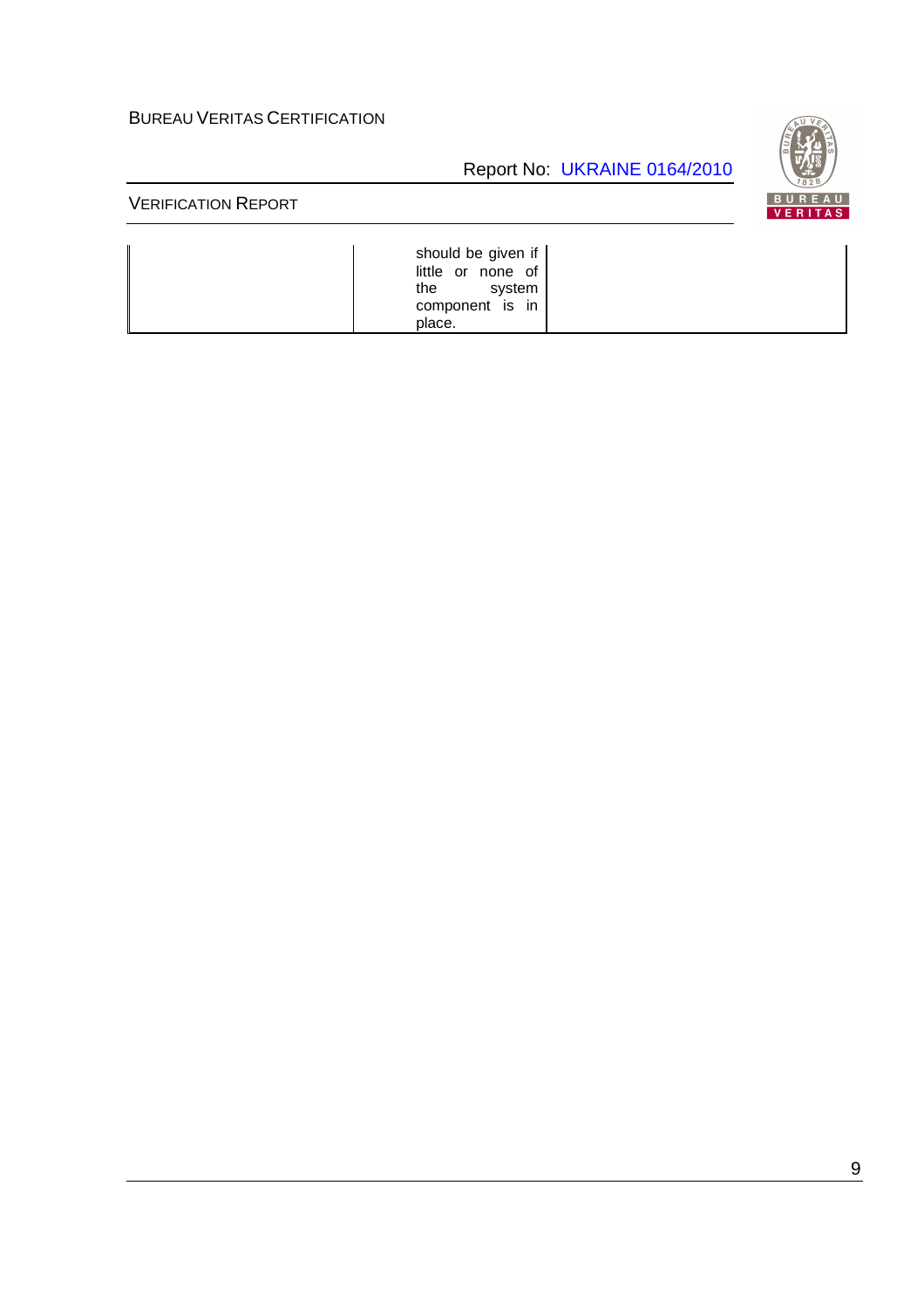

| Periodic Verification Protocol Table 3: GHG calculation procedures and management control<br>testing                                                                                                                                                                                                                                                                                                                                                                                                                                                                                                                                                                                                                                                                                                                                                                                                                                                                                                                                                                                                                                                                                                                 |                                                                                                                                                                                                                                                                                                                                                                                                                                                                                                                                                                                                                                                                                                                                                                                                                                                                                                                                                                                                                                                                                                                                                                                                                                                                                                                                    |                                                                                                                                                                                                                                                                                                                           |  |  |
|----------------------------------------------------------------------------------------------------------------------------------------------------------------------------------------------------------------------------------------------------------------------------------------------------------------------------------------------------------------------------------------------------------------------------------------------------------------------------------------------------------------------------------------------------------------------------------------------------------------------------------------------------------------------------------------------------------------------------------------------------------------------------------------------------------------------------------------------------------------------------------------------------------------------------------------------------------------------------------------------------------------------------------------------------------------------------------------------------------------------------------------------------------------------------------------------------------------------|------------------------------------------------------------------------------------------------------------------------------------------------------------------------------------------------------------------------------------------------------------------------------------------------------------------------------------------------------------------------------------------------------------------------------------------------------------------------------------------------------------------------------------------------------------------------------------------------------------------------------------------------------------------------------------------------------------------------------------------------------------------------------------------------------------------------------------------------------------------------------------------------------------------------------------------------------------------------------------------------------------------------------------------------------------------------------------------------------------------------------------------------------------------------------------------------------------------------------------------------------------------------------------------------------------------------------------|---------------------------------------------------------------------------------------------------------------------------------------------------------------------------------------------------------------------------------------------------------------------------------------------------------------------------|--|--|
| <b>Identification</b><br>potential<br><b>of</b><br>reporting risk                                                                                                                                                                                                                                                                                                                                                                                                                                                                                                                                                                                                                                                                                                                                                                                                                                                                                                                                                                                                                                                                                                                                                    | Identification,<br>and<br>assessment<br>testing of management controls                                                                                                                                                                                                                                                                                                                                                                                                                                                                                                                                                                                                                                                                                                                                                                                                                                                                                                                                                                                                                                                                                                                                                                                                                                                             | Areas of residual risks                                                                                                                                                                                                                                                                                                   |  |  |
| Identify and list potential reporting<br>risks based on an assessment of<br>the<br>emission<br>estimation<br>procedures, i.e.<br>the calculation methods,<br>➤<br>raw data collection and<br>⋗<br>of<br>sources<br>supporting<br>documentation,<br>reports/databases/informat<br>➤<br>ion systems from which<br>data is obtained.<br>Identify key source data. Examples<br>of source data include metering<br>monitors,<br>records.<br>process<br>operational<br>logs,<br>laboratory/analytical<br>data,<br>accounting records, utility data and<br>vendor data. Check appropriate<br>calibration and maintenance of<br>equipment, and assess the likely<br>accuracy of data supplied.<br>Focus on those risks that impact<br>the accuracy, completeness and<br>consistency of the reported data.<br>Risks are weakness in the GHG<br>calculation<br>systems<br>and<br>may<br>include:<br>transfer<br>➤<br>manual<br>οf<br>data/manual calculations,<br>unclear origins of data,<br>➤<br>due<br>⋗<br>accuracy<br>to<br>technological limitations,<br>lack of appropriate data<br>protection measures. For<br>example,<br>protected<br>calculation<br>cells<br>in.<br>spreadsheets<br>and/or<br>password restrictions | Identify the key controls for each area<br>with potential reporting risks. Assess<br>the adequacy of the key controls and<br>eventually test that the key controls are<br>actually in operation.<br>Internal<br>controls<br>include<br>(not<br>exhaustive):<br>of<br>≻<br>Understanding<br>responsibilities and roles<br>Reporting, reviewing<br>➤<br>and<br>formal<br>management<br>approval of data;<br>Procedures<br>⋗<br>for<br>ensuring<br>completeness,<br>data<br>conformance with reporting<br>guidelines, maintenance of<br>data trails etc.<br>⋗<br>Controls to<br>the<br>ensure<br>arithmetical accuracy of the<br>GHG data generated and<br>accounting<br>records<br>e.g.<br>internal<br>audits,<br>and<br>checking/<br>review<br>procedures;<br>➤<br>Controls over the computer<br>information systems;<br>➤<br><b>Review</b><br>processes<br>for<br>identification<br>and<br>understanding<br>of<br>key<br>and<br>process<br>parameters<br>implementation of calibration<br>maintenance regimes<br>Comparing and analysing the<br>GHG data with previous periods,<br>targets and benchmarks.<br>When testing the specific internal<br>controls, the following questions are<br>considered:<br>1. Is the control designed properly to<br>ensure that it would either prevent<br>detect<br>correct<br>or<br>and<br>any | Identify areas of residual<br>risks,<br>i.e.<br>areas<br>οf<br>potential reporting risks<br>where<br>there<br>are<br>no<br>adequate<br>management<br>controls<br>mitigate<br>to<br>potential reporting risks<br>Areas<br>where<br>data<br>accuracy, completeness<br>and consistency could be<br>improved are highlighted. |  |  |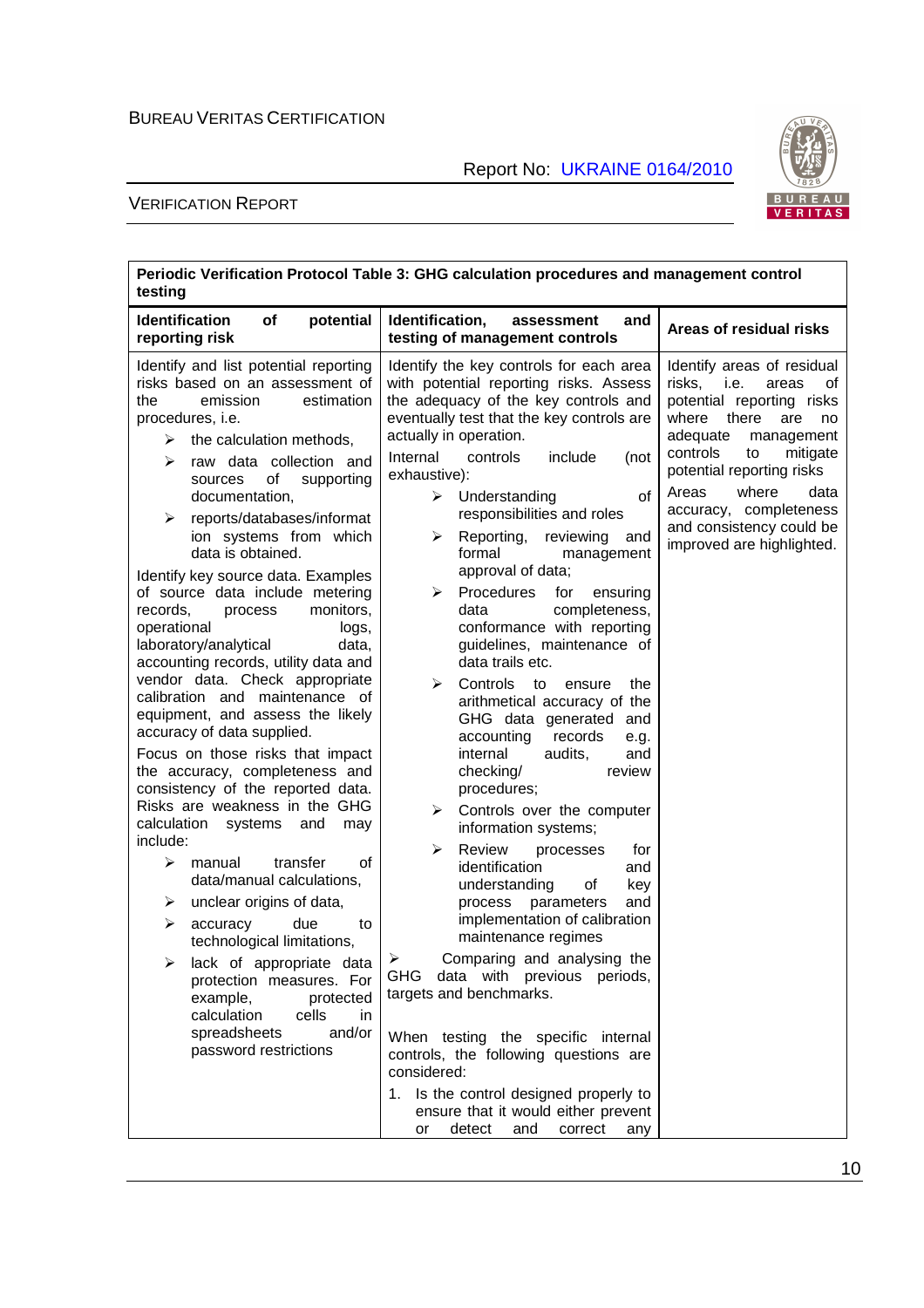Report No: UKRAINE 0164/2010



| significant misstatements?<br>2. To what extent have the internal<br>controls been implemented<br>according to their design;                                   |
|----------------------------------------------------------------------------------------------------------------------------------------------------------------|
| 3. To what extent have the internal<br>controls (if existing) functioned<br>properly (policies and procedures<br>have been followed) throughout<br>the period? |
| 4. How does management assess<br>the internal control as reliable?                                                                                             |

| Periodic Verification Protocol Table 4: Detailed audit testing of residual risk areas and random<br>testing                                                                                    |                                                                                                                                                                                                                                                                                                                                                                                                                                                                                                                                                  |                                                                                                                                                                                                                                                                                                                                                                                                                                                                                                                                                                                                                                                                                                                                                                                                                                                                                                                                                                                                                                                                                                                                                                                                                                               |  |
|------------------------------------------------------------------------------------------------------------------------------------------------------------------------------------------------|--------------------------------------------------------------------------------------------------------------------------------------------------------------------------------------------------------------------------------------------------------------------------------------------------------------------------------------------------------------------------------------------------------------------------------------------------------------------------------------------------------------------------------------------------|-----------------------------------------------------------------------------------------------------------------------------------------------------------------------------------------------------------------------------------------------------------------------------------------------------------------------------------------------------------------------------------------------------------------------------------------------------------------------------------------------------------------------------------------------------------------------------------------------------------------------------------------------------------------------------------------------------------------------------------------------------------------------------------------------------------------------------------------------------------------------------------------------------------------------------------------------------------------------------------------------------------------------------------------------------------------------------------------------------------------------------------------------------------------------------------------------------------------------------------------------|--|
| residual<br>οf<br><b>Areas</b><br>risks                                                                                                                                                        | verification<br><b>Additional</b><br>testing performed                                                                                                                                                                                                                                                                                                                                                                                                                                                                                           | <b>Conclusions</b><br><b>Requiring</b><br><b>Areas</b><br>and<br>Improvement<br>(including Forward Action Requests)                                                                                                                                                                                                                                                                                                                                                                                                                                                                                                                                                                                                                                                                                                                                                                                                                                                                                                                                                                                                                                                                                                                           |  |
| List the residual areas<br>of risks (Table 2 where<br>detailed audit testing<br>is necessary.<br>addition,<br>other<br>In.<br>material areas may be<br>selected for detailed<br>audit testing. | additional<br><b>The</b><br>verification<br>testing performed is described.<br>Testing may include:<br>Sample cross checking of<br>1.<br>manual transfers of data<br>Recalculation<br>2.<br>3.<br>Spreadsheet<br>'walk<br>throughs' to check links<br>and equations<br>Inspection of calibration<br>4.<br>and maintenance records<br>for key equipment<br>Check<br>⋗<br>sampling<br>analysis results<br><b>Discussions</b><br>➤<br>with<br>engineers<br>process<br>detailed<br>who<br>have<br>knowledge of process<br>uncertainty/error<br>bands | Errors and uncertainty can be due to a<br>number of reasons:<br>Calculation errors. These may be due<br>➤<br>to inaccurate manual transposition, use of<br>emission<br>inappropriate<br>factors<br>or<br>assumptions etc.<br>Lack of clarity in the monitoring plan.<br>➤<br>This could lead to inconsistent approaches to<br>calculations or scope of reported data.<br>Technological limitations. There may<br>➤<br>inherent uncertainties (error<br>bands)<br>be<br>associated with the methods<br>used to<br>measure emissions e.g. use of particular<br>equipment such as meters.<br>$\triangleright$ Lack of source data.<br>Data for some<br>sources may not be cost effective or practical<br>This may result in the use of<br>to collect.<br>default data which has been derived based<br>on certain assumptions/conditions and which<br>will therefore have varying applicability in<br>different situations.<br>The first and second categories are explored<br>with the site personnel, based on their<br>knowledge and experience of the processes.<br>High risk process parameters or source data<br>(i.e. those with a significant influence on the<br>reported data, such as meters) are reviewed<br>for these uncertainties. |  |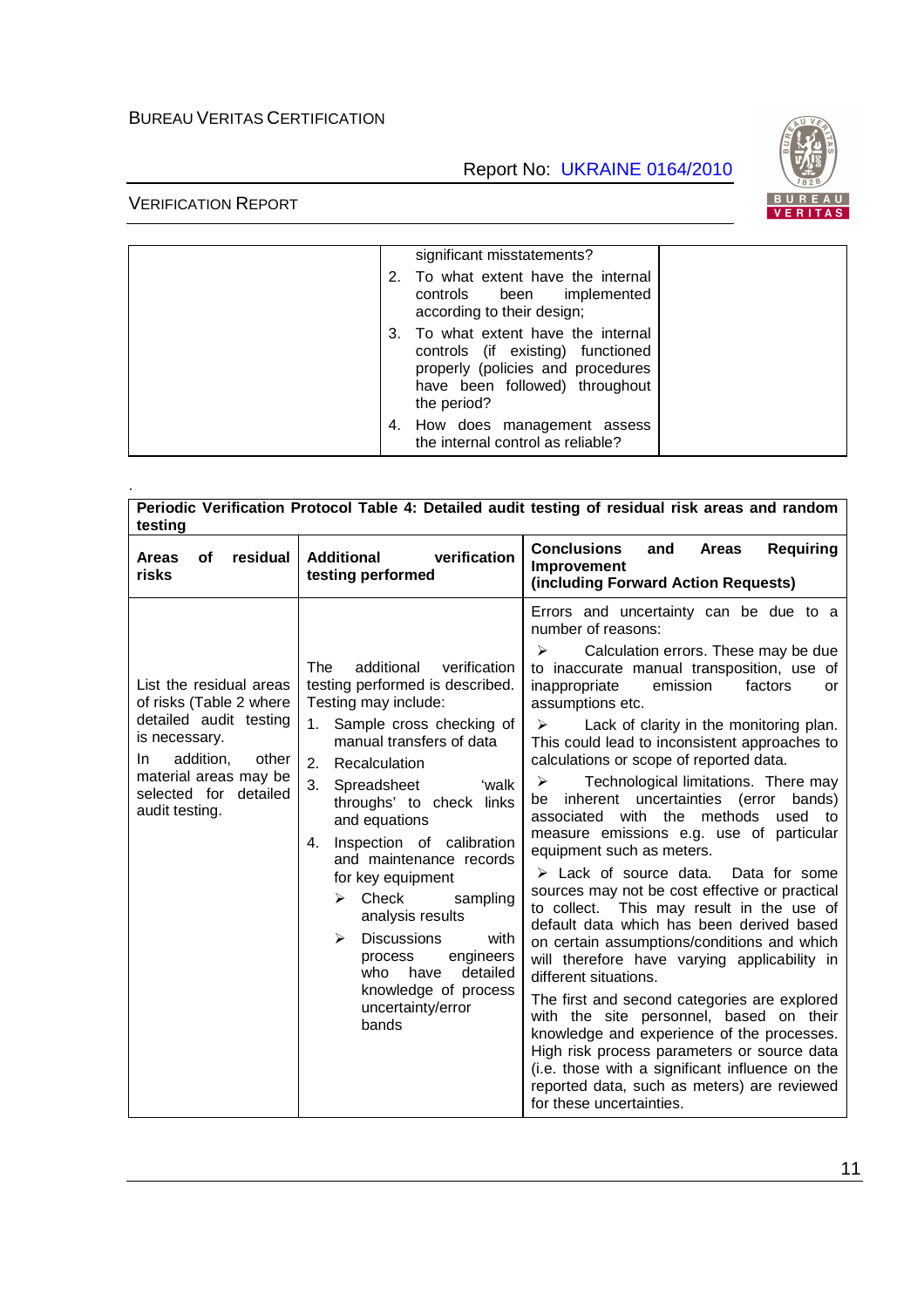

#### VERIFICATION REPORT

| Verification Protocol Table 5: Resolution of Corrective Action and Clarification Requests                                                                                            |                                                                                                                                                                                           |                                                                                                                                                                                                |                                                                                                                                                                                                                  |
|--------------------------------------------------------------------------------------------------------------------------------------------------------------------------------------|-------------------------------------------------------------------------------------------------------------------------------------------------------------------------------------------|------------------------------------------------------------------------------------------------------------------------------------------------------------------------------------------------|------------------------------------------------------------------------------------------------------------------------------------------------------------------------------------------------------------------|
| clarifications<br>Report<br>and corrective action<br>requests                                                                                                                        | Ref. to checklist<br>question in tables<br>2/3                                                                                                                                            | Summary of project<br>owner response                                                                                                                                                           | <b>Verification conclusion</b>                                                                                                                                                                                   |
| If the conclusions from<br>Verification<br>the<br>are<br>either a<br>Corrective<br>Action<br>Request or a<br>Clarification<br>Request,<br>these should be listed in<br>this section. | Reference<br>the<br>to<br>checklist<br>question<br>number in Tables 2, 3<br>where<br>and $4$<br>the<br>Corrective<br>Action<br>Request<br>or<br>Clarification<br>Request<br>is explained. | The responses given<br>by the Client or other<br>project<br>participants<br>during<br>the<br>with<br>communications<br>verification<br>team<br>the<br>should be summarized<br>in this section. | <b>This</b><br>should<br>section<br>summarize the verification<br>team's responses and final<br>conclusions.<br>The<br>conclusions should also be<br>included in Tables 2, 3 and<br>4, under "Final Conclusion". |

Figure 1 Verification protocol tables

#### **2.1 Review of Documents**

AIE reviewed Monitoring report, version 1, submitted by the OJSC "Odesagas", and additional documents related to the project design and baseline as to the requirements of Ukrainian Laws, PDD, methodology and Kyoto Protocol.

The verification findings presented in this report relate to the PDD version 07 and Project Monitoring Report version 01.

#### **2.2 Follow-up Interviews**

On 07/09/2010 verifiers of "Bureau Veritas Certification Holding SAS" performed interviews with project stakeholders to confirm selected information and to resolve issues identified in the document review. Representatives of OJSC «Odesagas» were interviewed. The main topics of the interviews are summarized in Table 1.1.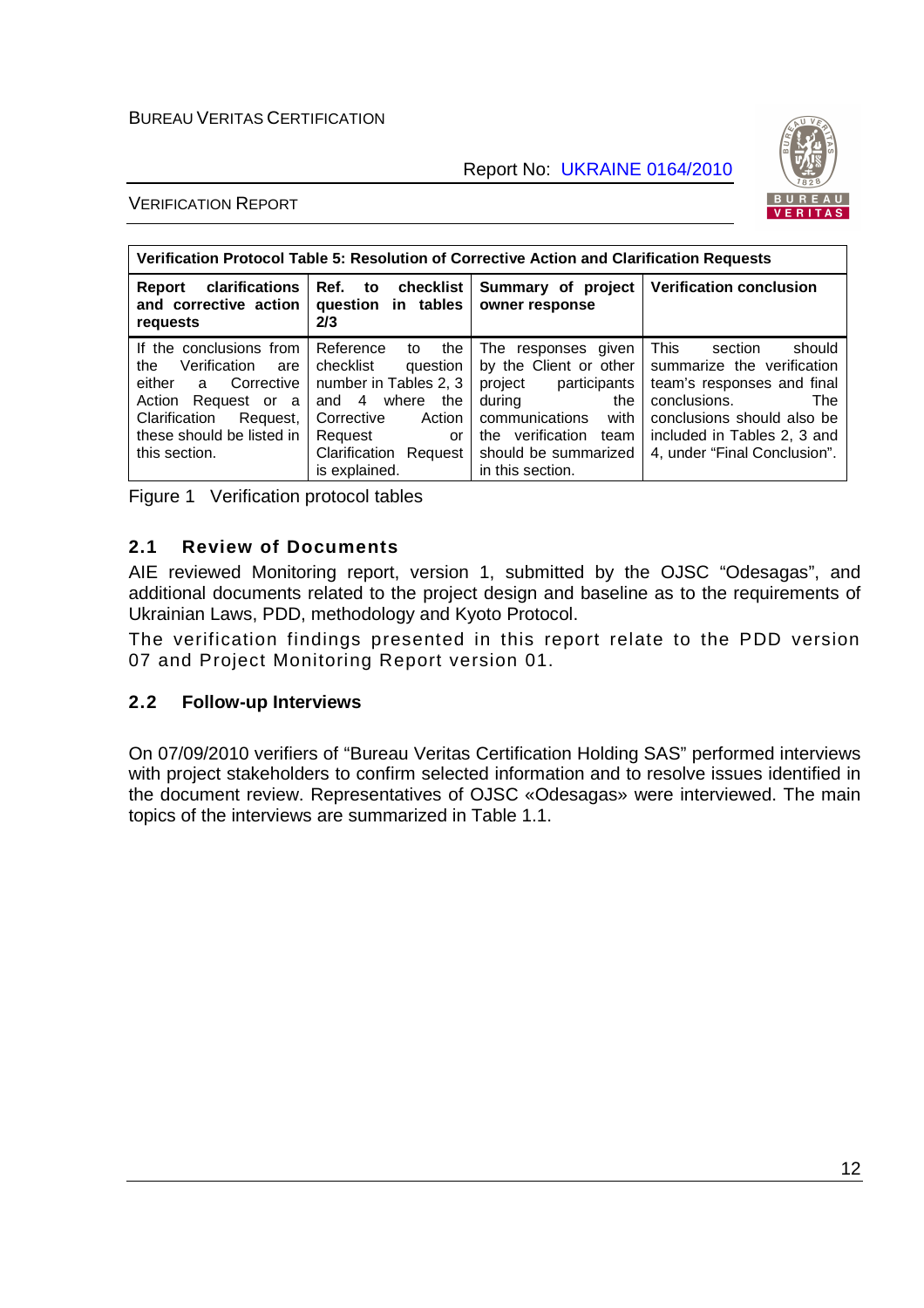

VERIFICATION REPORT

#### **Table 1 Interview topics**

| Interviewed organization            | <b>Interviews Topics</b>                  |  |
|-------------------------------------|-------------------------------------------|--|
| OJSC «Odesagas»                     | Organizational structure.                 |  |
|                                     | Personal responsibility.                  |  |
|                                     | Training of personnel.                    |  |
|                                     | Quality management procedures.            |  |
|                                     | Repair of the equipment (records).        |  |
|                                     | Metering equipment control.               |  |
|                                     | Metering record keeping system, database. |  |
| Local Stakeholder:                  | Social impacts.                           |  |
| <b>Heat Network Administration:</b> | Environmental impacts.                    |  |
| Consultant:                         | Baseline methodology.                     |  |
| ITI Biotekhnika UAAN.               | Monitoring plan.                          |  |
|                                     | Monitoring report.                        |  |
|                                     | Deviations from PDD.                      |  |

#### **2.3 Resolution of Clarification, Corrective and Forward Action Requests**

The objective of this phase of the verification is to raise the clarification, corrective and forward action requests and any other outstanding issues that needed to be clarified for Bureau Veritas Certification positive conclusion on the GHG emission reduction calculation. Findings established during the initial verification are also taken into consideration since they have identified criteria ensuring the proper implementation of a project and risks related to quality of emission reductions.

Corrective Action Requests (CAR) are issued, where:

i) there is a clear deviation concerning the implementation of the project as defined by the PDD;

ii) requirements set by the MP on have not been met completely; or

iii) there is a risk that the project would not be able to generate (high quality) ERUs.

Forward Action Requests (FAR) are issued, where:

iv) the actual status requires a special focus on this item for the next consecutive verification, or

v) an adjustment of the MP is recommended.

The verification team may also use the term Clarification Request (CL), which would be where:

vi) additional information is needed to fully clarify an issue.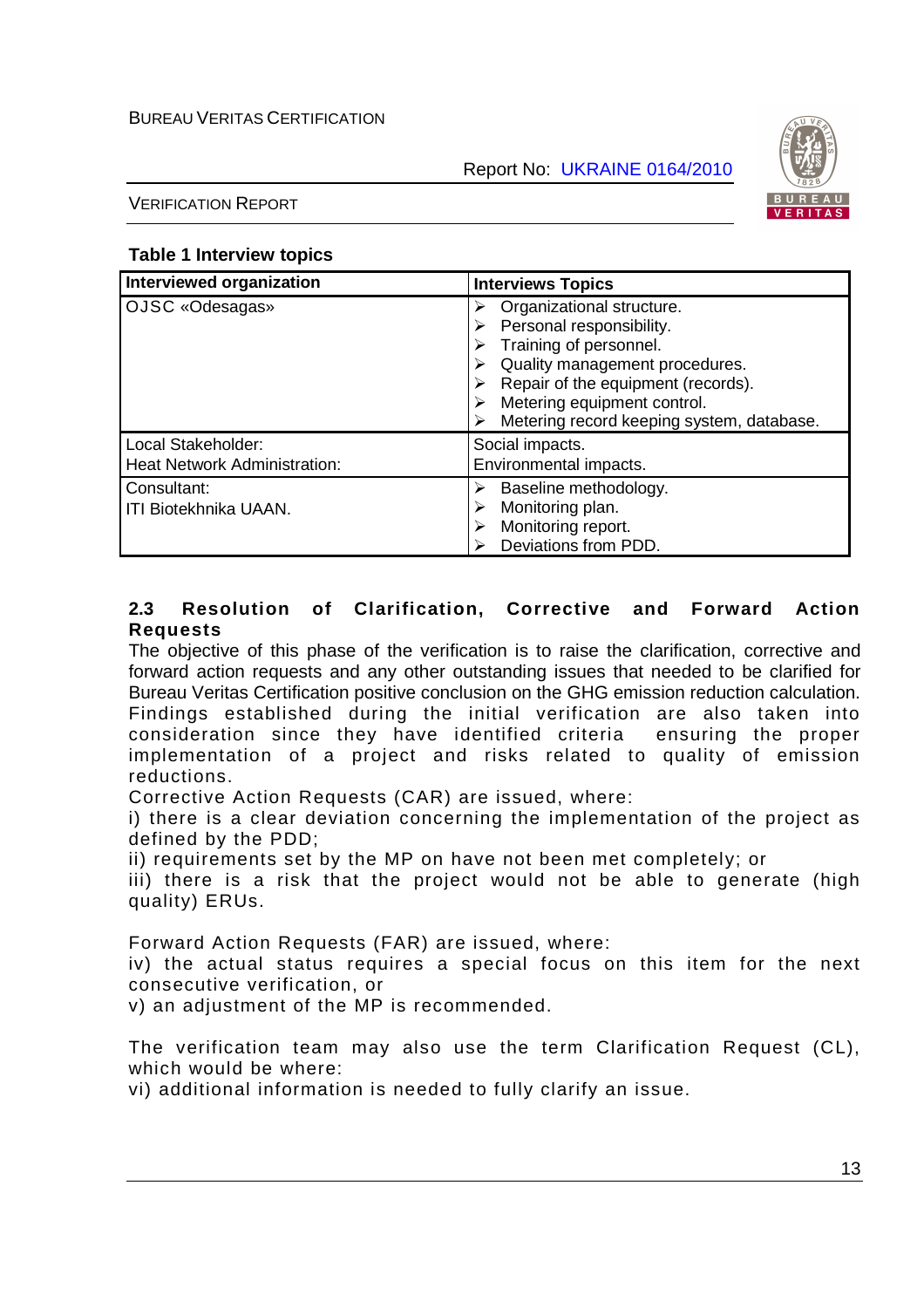

VERIFICATION REPORT

To guarantee the transparency of the verification process, the concerns raised are documented in more detail in the verification protocol in Appendix A.

# **3 VERIFICATION FINDINGS FOR 1-3 QUARTERS 2010**

In the following sections, the findings of the verification are stated. The verification findings for each verification subject are presented as follows:

1) The findings from the desk review of the original project activity documents and the findings from interviews during the follow up visit are summarized. A more detailed record of these findings can be found in the Verification Protocol in Appendix A.

2) The conclusion for verification is presented.

Discussions, remarks and conclusions stated in the verification report project are given also in final verification report.

# **3.1 Remaining issues CLs, CARs, FARs from previous determination.**

The task of this verification is to check the remaining issues from the previous determination or issues which are clearly defined for assessment in the PDD. The determination report, prepared by Bureau Veritas Certification, does not note any open issues.

# **3.2 Project implementation**

# **3.2.1 Discussion**

The key task of Initial Verification is to check the project's preparedness for emission reductions generation.

The status of project's implementation, including the basic stages, is given in Table 1.2.

| No. | <b>Arrangements</b>                  | <b>Quantity of</b><br>units of<br>performed<br>works, pcs. | <b>Commencement</b><br>of building | <b>Putting into</b><br>operation |  |  |  |
|-----|--------------------------------------|------------------------------------------------------------|------------------------------------|----------------------------------|--|--|--|
|     | 9 months (January-September) of 2010 |                                                            |                                    |                                  |  |  |  |
|     | Rehabilitation and<br>hermetization  | 174 pcs.                                                   | <b>March 2010</b>                  | March 2010                       |  |  |  |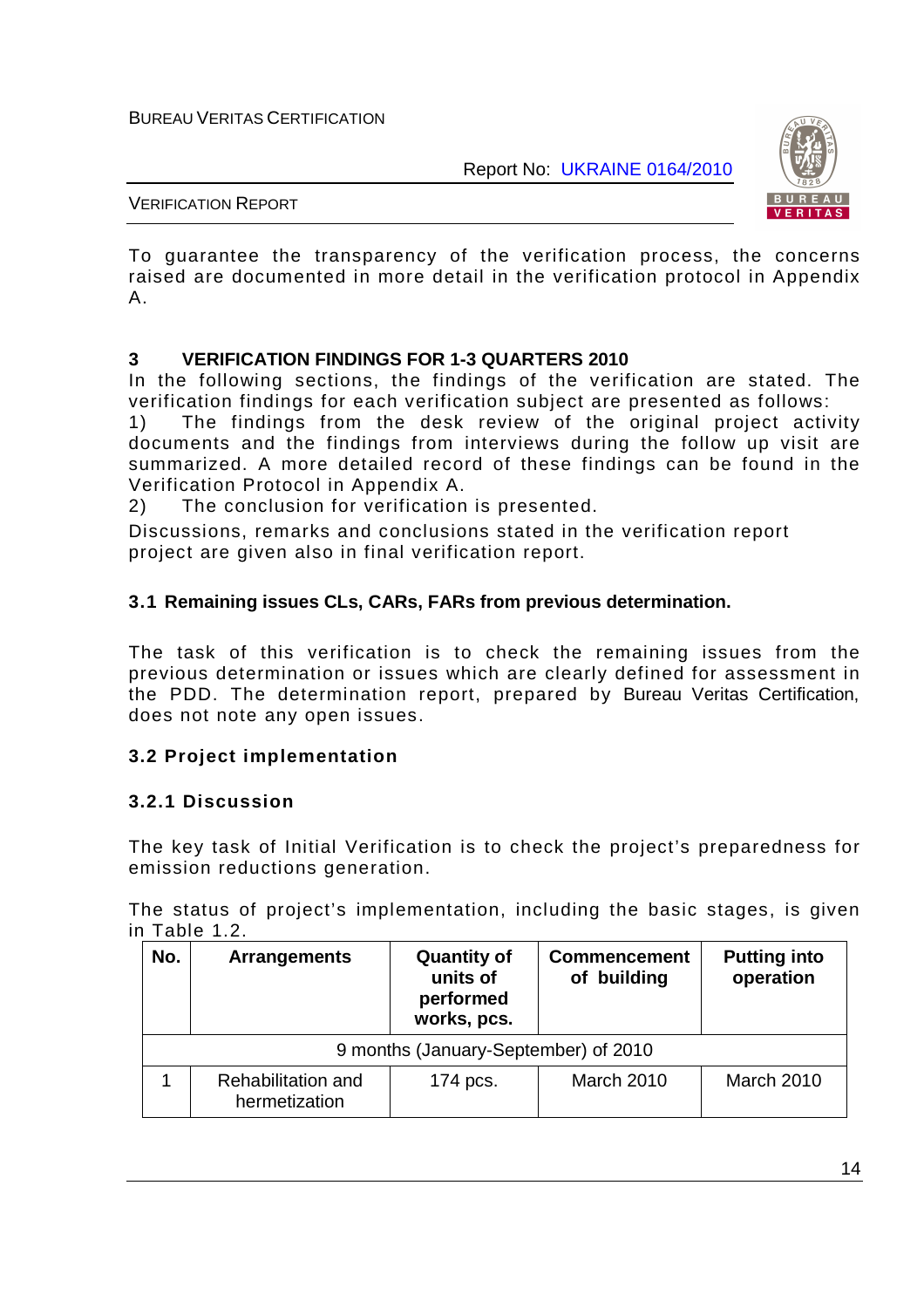

VERIFICATION REPORT

Table 1.2. Status of implementation (in accordance with version 6 of PDD).

174 objects were rehabilitated and hermetized during 9 months (January-September) of 2010.

The list of rehabilitated objects is given in Annex A.

#### **3.2.2 Determined discrepancies**

None.

#### **3.3 Internal and External Data**

#### **3.3.1 Discussion**

Parameters applied for calculation of methane leakage reduction are given below in the table 1.3.

| Identificati<br>on No. | Variable<br>data                                                                                                                                                                | Source of<br>data               | Unit of data<br>measuremen                                                                                            | Form of<br>data<br>received | Comments                                                                                                                                                                                         |
|------------------------|---------------------------------------------------------------------------------------------------------------------------------------------------------------------------------|---------------------------------|-----------------------------------------------------------------------------------------------------------------------|-----------------------------|--------------------------------------------------------------------------------------------------------------------------------------------------------------------------------------------------|
| 1. i                   | Serial<br>number of<br>bolt, cock,<br>valve,<br>flanged or<br>threaded<br>joint,<br>where the<br>gas<br>leakage<br>was<br>detected,<br>is<br>eliminated<br>and then<br>checked. | Measure<br>ment of<br>leakage   | Dimensionle<br>SS                                                                                                     | Electroni<br>C              | Detected leakage is awarded a<br>respective No. List of shut-<br>down devices (valves, cocks,<br>bolts), flanged and threaded<br>joints is given in Annex A.<br>Check after repair is conducted. |
| $2.$ Ti                | Time                                                                                                                                                                            | Results<br>οf<br>inspectio<br>n | Quantity of<br>hour of<br>operation of the<br>equipment,<br>wherein the<br>leakage was<br>detected within<br>the year | Electroni<br>C              | Quantity of hours pf the<br>equipment operation<br>during the year from the<br>moment of its repair<br>(replacement)                                                                             |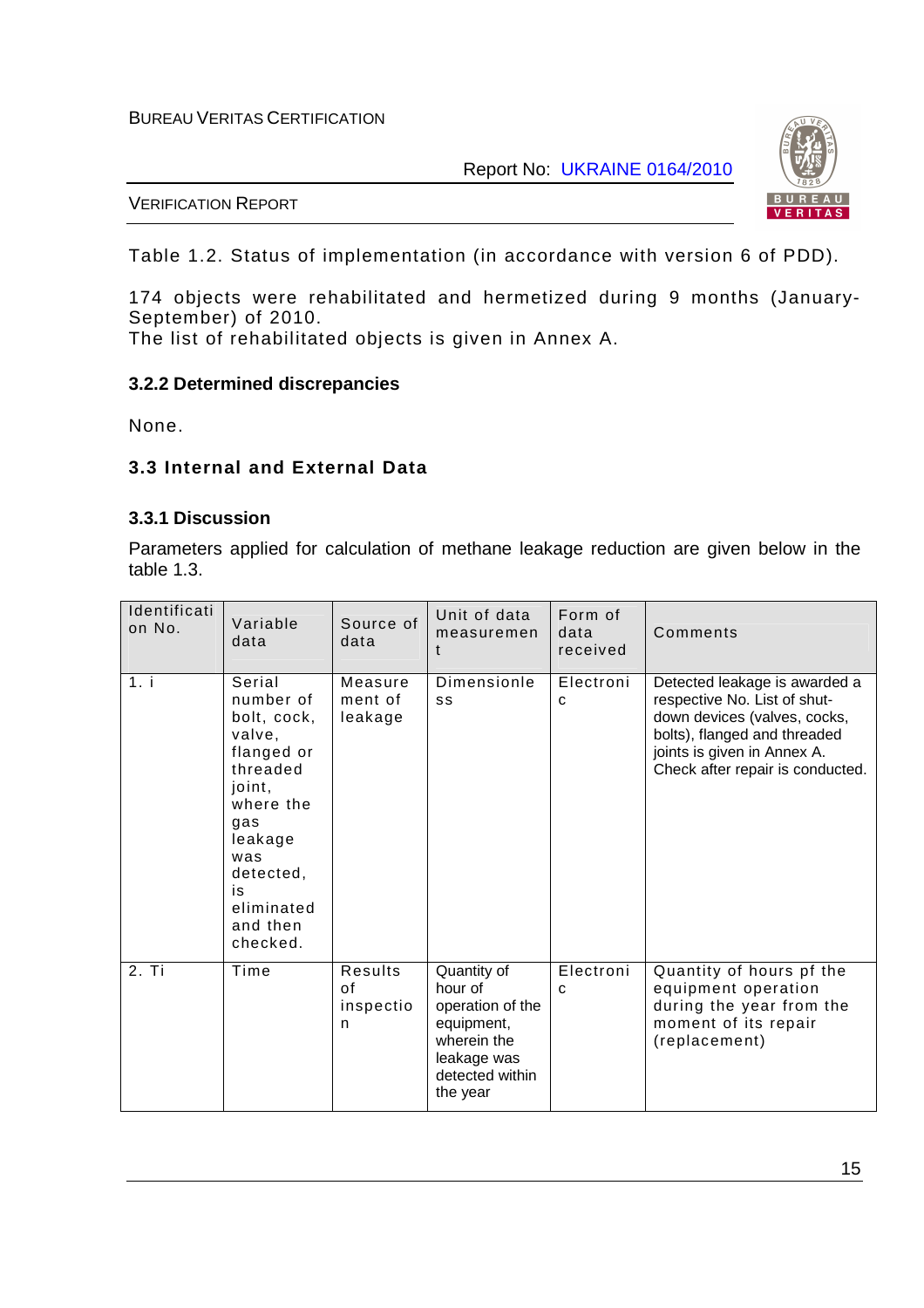Report No: UKRAINE 0164/2010



| Identificati<br>on No. | Variable<br>data                                       | Source of<br>data                                                                                                                   | Unit of data<br>measuremen<br>t                             | Form of<br>data<br>received | Comments                                                                                                                                                                                                                                                                         |
|------------------------|--------------------------------------------------------|-------------------------------------------------------------------------------------------------------------------------------------|-------------------------------------------------------------|-----------------------------|----------------------------------------------------------------------------------------------------------------------------------------------------------------------------------------------------------------------------------------------------------------------------------|
| 3.                     | Date                                                   | Repair<br>(rehabilit<br>ation)<br>and<br>monitorin<br>g<br>(register)<br>data                                                       | Date of<br>repair<br>(rehabilitatio<br>n) and<br>monitoring | Electroni<br>C              | Date of reconstruction used<br>together with the number of<br>hours of equipment operation to<br>determine general number of<br>hours of operation Should leaks<br>be repeated, it is taken the<br>same as the date of last<br>inspection which showed the<br>absence of leakage |
| 4.<br>GWPCH4           | Global<br>warming<br>potential                         | <b>IPCC</b>                                                                                                                         | Tones of<br>CO <sub>2</sub> equiv.                          | Electroni<br>C              | Project developer will conduct<br>monitoring of any potential<br>changes caused by global<br>warming for methane,<br>published by IPCC and<br>approved by COP                                                                                                                    |
| 5. FCH4,i              | Speed of<br>leakage for<br>each<br>detected<br>leakage | Leakage<br>measure<br>ment                                                                                                          | $\overline{m3}$ CH4/year                                    | Electroni<br>C              | Calculated by means of<br>the largest deviation from<br>device's error (10% for<br>gas analyzer)                                                                                                                                                                                 |
| 6. t, P                | Gas<br>temperatur<br>e and<br>pressure                 | Data of<br>measure<br>ments of<br>glass<br>mercury<br>thermom<br>eter TL-4<br>and<br>manomet<br>er «D-<br>59H-100-<br>1.06<br>kPa». | $\overline{{}^0C}$ and kPa                                  | Electroni<br>C              | Measured for determination of<br>CH4 density Note:<br>Notwithstanding<br>measurements, many variants<br>are not expected as pressure<br>and temperature at different<br>stations are taken constant                                                                              |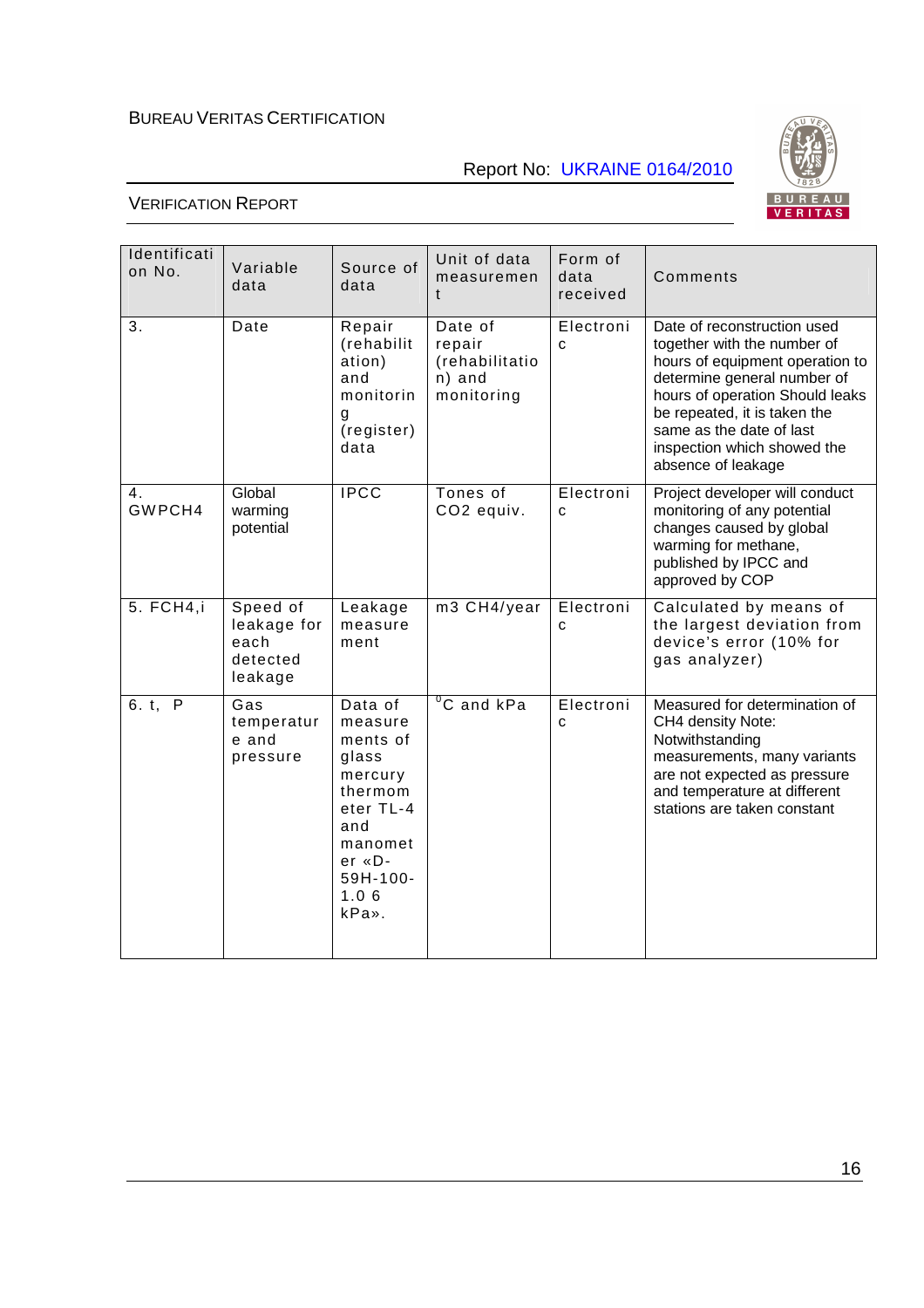Report No: UKRAINE 0164/2010



#### VERIFICATION REPORT

| Identificati<br>on No.  | Variable<br>data                                                                             | Source of<br>data                                                                            | Unit of data<br>measuremen<br>t | Form of<br>data<br>received | Comments                                                                                                                                                                                                                                                                                               |
|-------------------------|----------------------------------------------------------------------------------------------|----------------------------------------------------------------------------------------------|---------------------------------|-----------------------------|--------------------------------------------------------------------------------------------------------------------------------------------------------------------------------------------------------------------------------------------------------------------------------------------------------|
| 7. URi                  | Equipment<br>uncertainty<br>factor;<br>measurement<br>of leakage                             | Informati<br>on<br>provided<br>by<br>manufact<br>urer<br>and/or<br><b>IPCC</b><br><b>GPG</b> | $\frac{1}{2}$                   | Electroni<br>C              | Where possible, 95%<br>confidence interval is<br>evaluated; advice of<br>management board given in<br>section 6 2000 IPCC of GPG If<br>manufacturer of equipment<br>where leaks are measured<br>specifies uncertainty range<br>without specification of<br>confidence internal, it can be<br>taken 95% |
| 8. Vbag                 | Reservoir<br>capacity                                                                        | Data of<br>flow<br>meter<br>measure<br>ment                                                  | m <sup>3</sup>                  | Electroni<br>c and<br>paper | Reservoir is filled in with water.<br>Amount of water measured by<br>flow meter will be reservoir<br>capacity Measurement showed<br>that reservoir capacity is 0.87<br>$m3$ .                                                                                                                          |
| 9.<br>$W_{sampleCH4,i}$ | Methane<br>concentration<br>in sample                                                        | Data of<br>gas<br>analyzer<br>EX-TEC®<br>SR <sub>5</sub><br>measure<br>ments                 | $\%$                            | Electroni<br>C              | Methane concentration in<br>sample (in reservoir) of leak <i>i</i> is<br>the difference between<br>methane concentration in the<br>beginning and in the end of<br>measurement Concentration is<br>measured with gas analyzer<br>EX-TEC® SR5.                                                           |
| 10. $T_i$               | Time during<br>which<br>methane<br>concentration<br>in reservoir<br>reaches<br>certain level | Data of<br>measure<br>ments<br>made by<br>seconds<br>counter«<br>SOS pr-<br>$2b-2*$          | seconds                         | Electroni<br>C              | Time during which methane<br>concentration in reservoir<br>reaches certain level is<br>determined with stop-watch.<br>Measurement starts from the<br>moment the tap is opened on<br>the tank cap and ends when<br>methane concentration inside<br>the reservoir reaches certain<br>level.              |

Table 1.3. Parameters used in calculation of GHG emissions

# **3.3.2 Discrepancies**

Outstanding questions connected with baseline and additionality are given in Table 5 below (See CL2).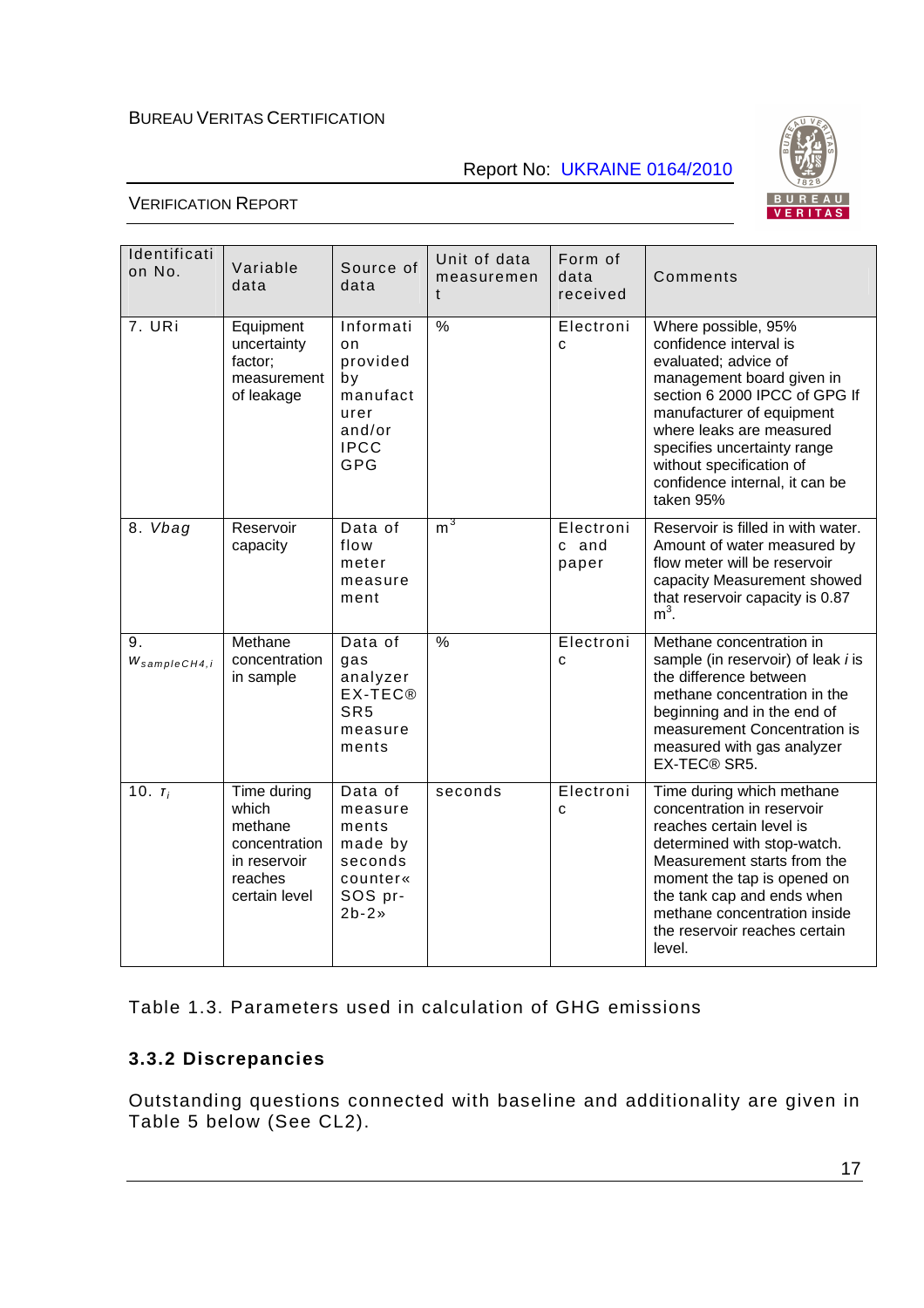

VERIFICATION REPORT

# **3.3.3 Conclusion**

Project complies with requirements.

# **3.4 Environmental and Social Indicators**

# **3.4.1 Discussion**

No environmental and social indicators are defined in the monitoring plan.

The verification team on site met a number of local stakeholders. They expressed their deep appreciations for the project. As the project has brought sustainable development in to Odessa Region by means of implementation of activities for natural gas leaks reduction as well as improving of living comfort for population through improving of gas supply quality and safety, it will also have positive environmental impact.

# **3.4.2 Discrepancies**

None

# **3.4.3. Conclusion**

The Project complies with Ukrainian Laws, and with the JI project requirements. **3.5 Management and Operational System** 

#### **3.5.1 Discussion**

In order to ensure successful implementation of a project and the credibility and verifiability of the GHG emission reductions achieved, the project must have a well defined management and operational system.

Systems of administration, management and control of OJSC Odesagas are organized in accordance with the laws of Ukraine. The verification team knows the laws required for project implementation. The team has been provided with equipment descriptions and technological instructions. Operational instructions are in place. Inspection schedules are duly agreed as provided for by requirements of the law of Ukraine.

#### **3.5.2 Discrepancies**

None.

#### **3.5.2 Conclusion**

The Monitoring Report and the Management and Operational Systems are eligible for reliable project monitoring.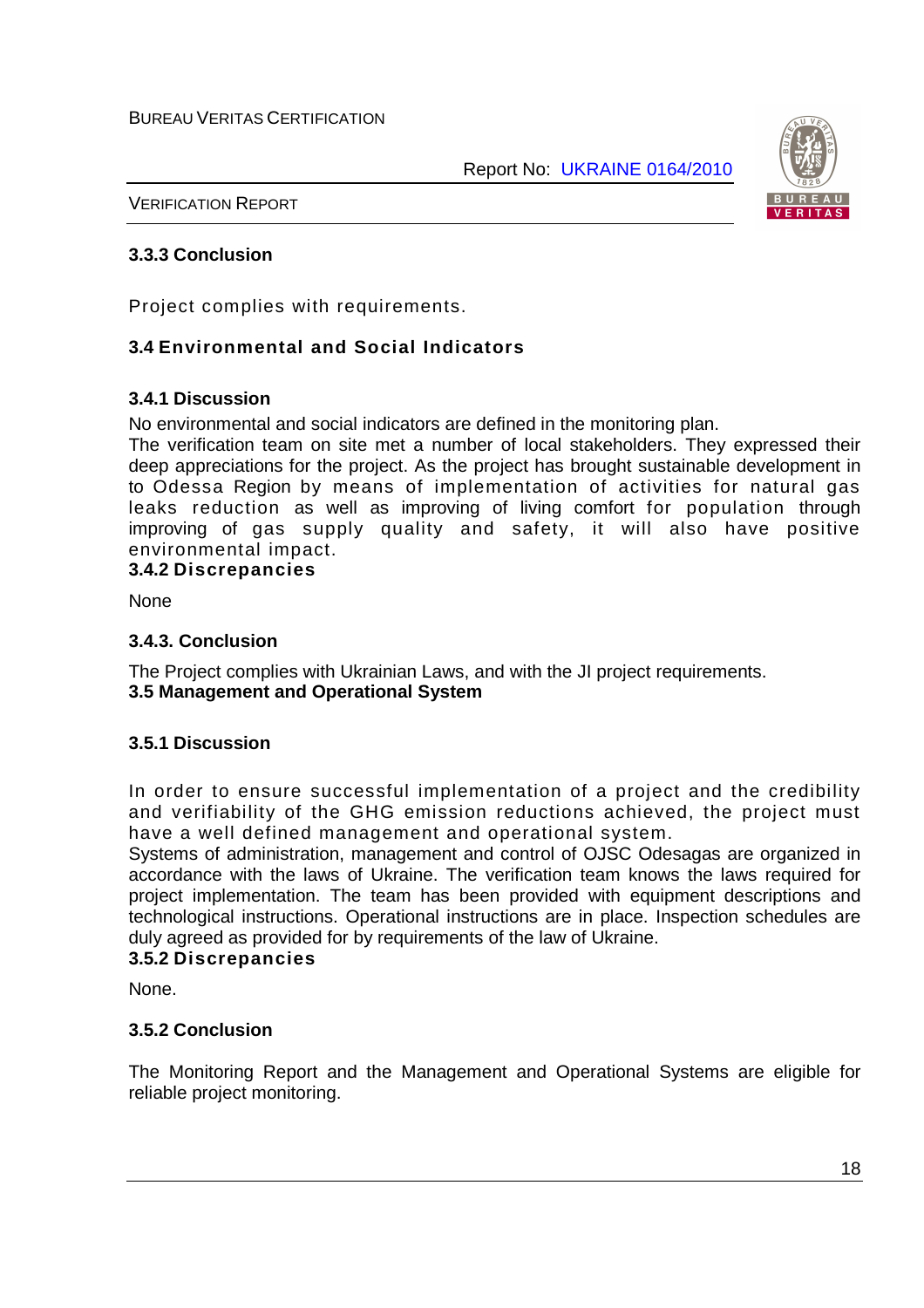

VERIFICATION REPORT

# **3.6. Completeness of Monitoring**

#### **3.6.1 Discussion**

The reporting procedures reflect the monitoring plan completely. It is confirmed that the monitoring report does comply with the monitoring methodology and PDD.

All 10 parameters were determined as prescribed. All reported parameters were determined. The complete data is stored electronically and documented. The necessary monitoring procedures defined in internal procedures and additional internal documents have been submitted for determination.

According to PDD version 07, emission reductions during first nine months of 2010 monitoring period were expected 498292,50 t CO2 e. According to Monitoring Report version 01 emission reductions achieved are 467 895,66 t CO2 e. The difference in the emission reductions are explained as follows. The reductions expected in PDD are expected reductions, but due to the lack of financing project activities were not performed in full.

#### **3.6.2 Discrepancies**

Outstanding questions connected with baseline and additionality are given in Table 5 below (See CR1).

#### **3.6.3 Conclusion**

The project complies with all requirements.

#### **3.7. Accuracy of Emission Reduction Calculation**

#### **3.7.1 Discussion**

The verification team confirms that emission reduction calculations have been performed according to the Monitoring Plan and to the calculation methodology reported in the Section D.3.4. of the Monitoring Report version 01.

Calculation of methane leaks has taken into account possible error of devices used in measurement of leaks, and calculation uncertainty.

#### **3.7.2 Discrepancies**

None

#### **3.7.3 Conclusion**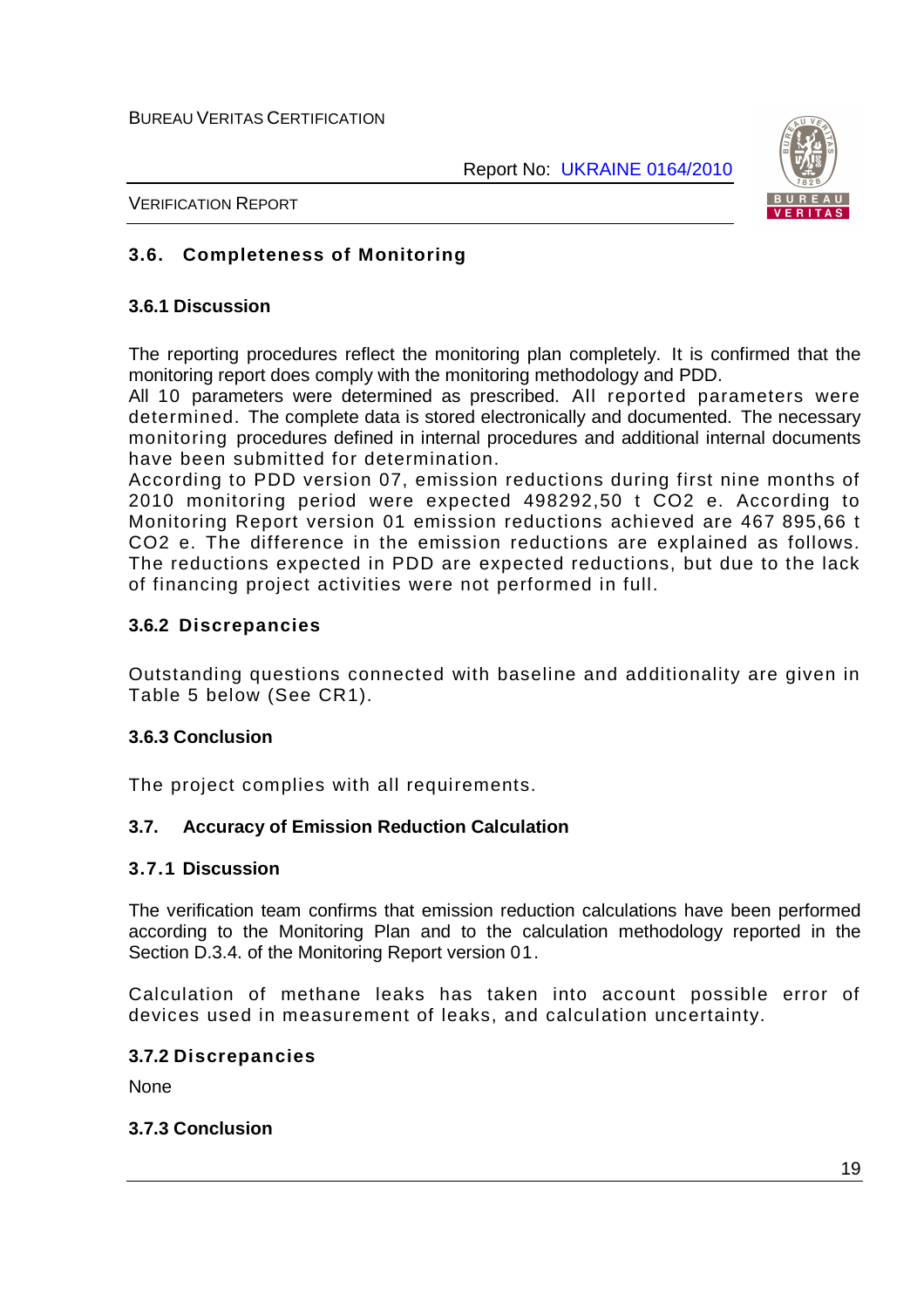

VERIFICATION REPORT

The project complies with all requirements.

# **3.8. Quality Evidence to Determine Emissions Reductions**

#### **3.8.1 Discussion**

Verification of the calculation of emission reductions is based on internal data. The origin of those data was checked. Further on, processing of those data in the monitoring workbook Excel sheet was checked where predefined algorithms compute the net annual profit gained from the emission reductions. All equations and algorithms used in the different Excel-sheets were checked. Inspection of calibration and maintenance records for gas analyzers was performed.

Necessary procedures have been defined in internal procedures and additional internal documents relevant for the determination of the various parameters of the baseline.

#### **3.8.2 Discrepancies**

**None** 

#### **3.8.3 Conclusion**

The project complies with all requirements.

#### **3.9. Management System and Quality Assurance**

#### **3.9.1 Discussion**

Coordination of work of all departments and services of OJSC Odesagas concerning project implementation is done by specially created Working team. The structure of Working team is shown on the Picture 1.

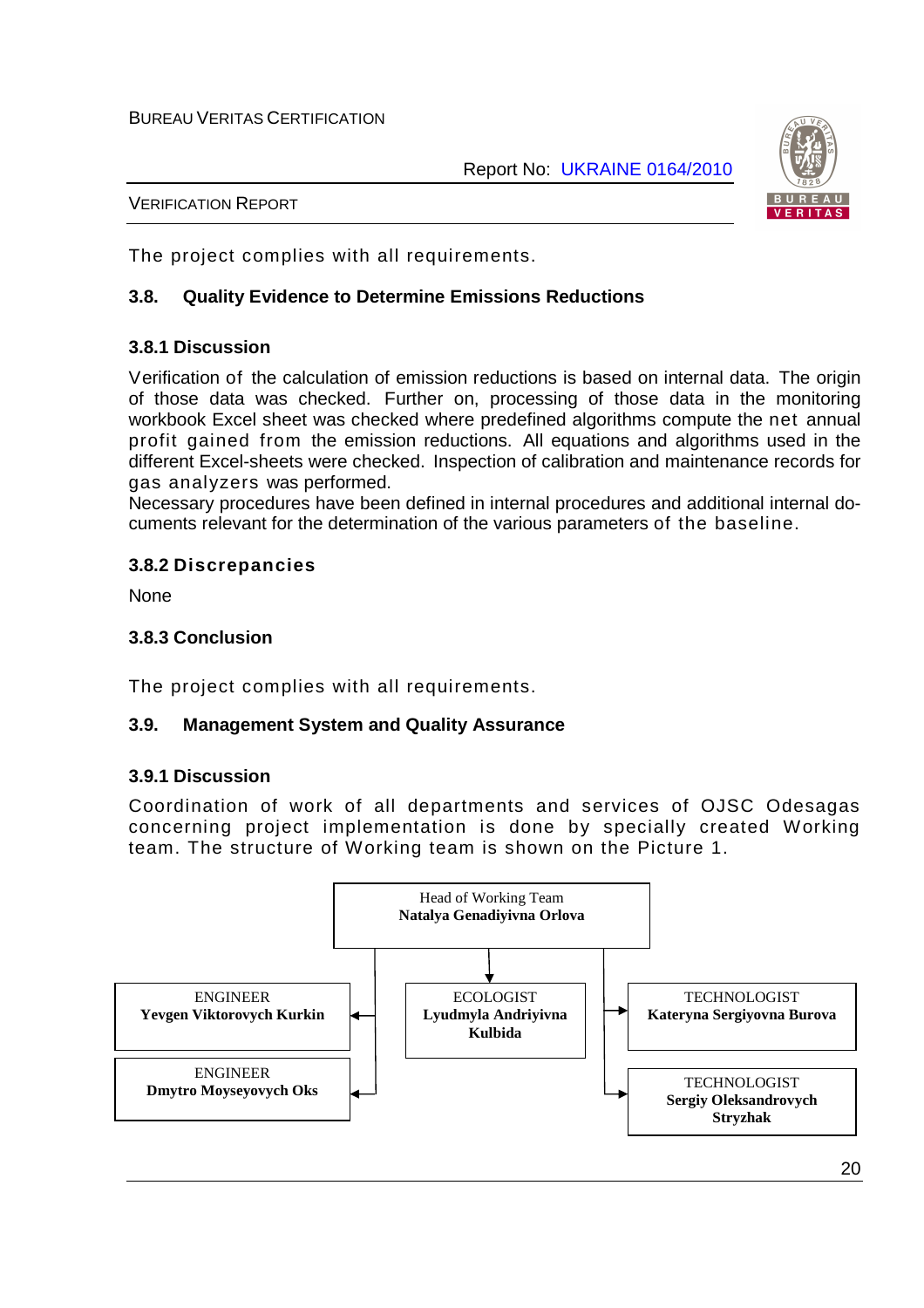

#### VERIFICATION REPORT

Picture.1. *Structure of Working team*.

Sergiy Oleksandrovych Stryzhak and Lyudmyla Andriyivna Kulbida are responsible for collection of all information provided for by monitoring plan, and for making all necessary calculations. Archiving of all received information in the result of measurements and settlements is done under guidance of Kateryna Sergiyivna Burova. The head of working team (Nataliya Genadiyivna Orlova) on the basis of received information determines plan of measures under the Project and scope of resources required. Technical maintenance of the Project is carried out by Dmytro Moyseyovych Oks and Yevgen Viktorovych Kurkin. Control of data collection and processing and execution of Monitoring Report are done by ITI Biotekhnika UAAN. **3.9.2 Discrepancies**

None

#### **3.9.3 Conclusion**

The project complies with all requirements.

|                     |                                               |                                         | <b>Conclusions</b>                 | Summary of findings and                                   |                                                                                                                                             |  |
|---------------------|-----------------------------------------------|-----------------------------------------|------------------------------------|-----------------------------------------------------------|---------------------------------------------------------------------------------------------------------------------------------------------|--|
| <b>Risk Areas</b>   |                                               | <b>Baseline</b><br><b>Emission</b><br>s | <b>Project</b><br><b>Emissions</b> | <b>Calculated</b><br><b>Emission</b><br><b>Reductions</b> | comments                                                                                                                                    |  |
| <b>Completeness</b> | Source<br>coverage/<br>boundary<br>definition |                                         |                                    |                                                           | All relevant emission sources<br>within the project are defined<br>correctly and transparently and<br>are covered by the monitoring<br>plan |  |
| <b>Accuracy</b>     | Physical<br>Measuremen                        |                                         |                                    |                                                           | Appropriate<br>devices<br>are<br>presented. Necessary reserve<br>decisions are provided.                                                    |  |
|                     | Data<br>calculations                          |                                         |                                    |                                                           | Emission<br>reductions<br>are<br>calculated correctly                                                                                       |  |
|                     | management<br>& reporting                     |                                         |                                    |                                                           | Management and<br>reporting<br>were found to be satisfying.                                                                                 |  |
| <b>Consistency</b>  | Changes in<br>the project                     |                                         |                                    |                                                           | <b>Results</b><br>consistent<br>are<br>to<br>underlying raw data.                                                                           |  |

# **4 PROJECT SCORECARD**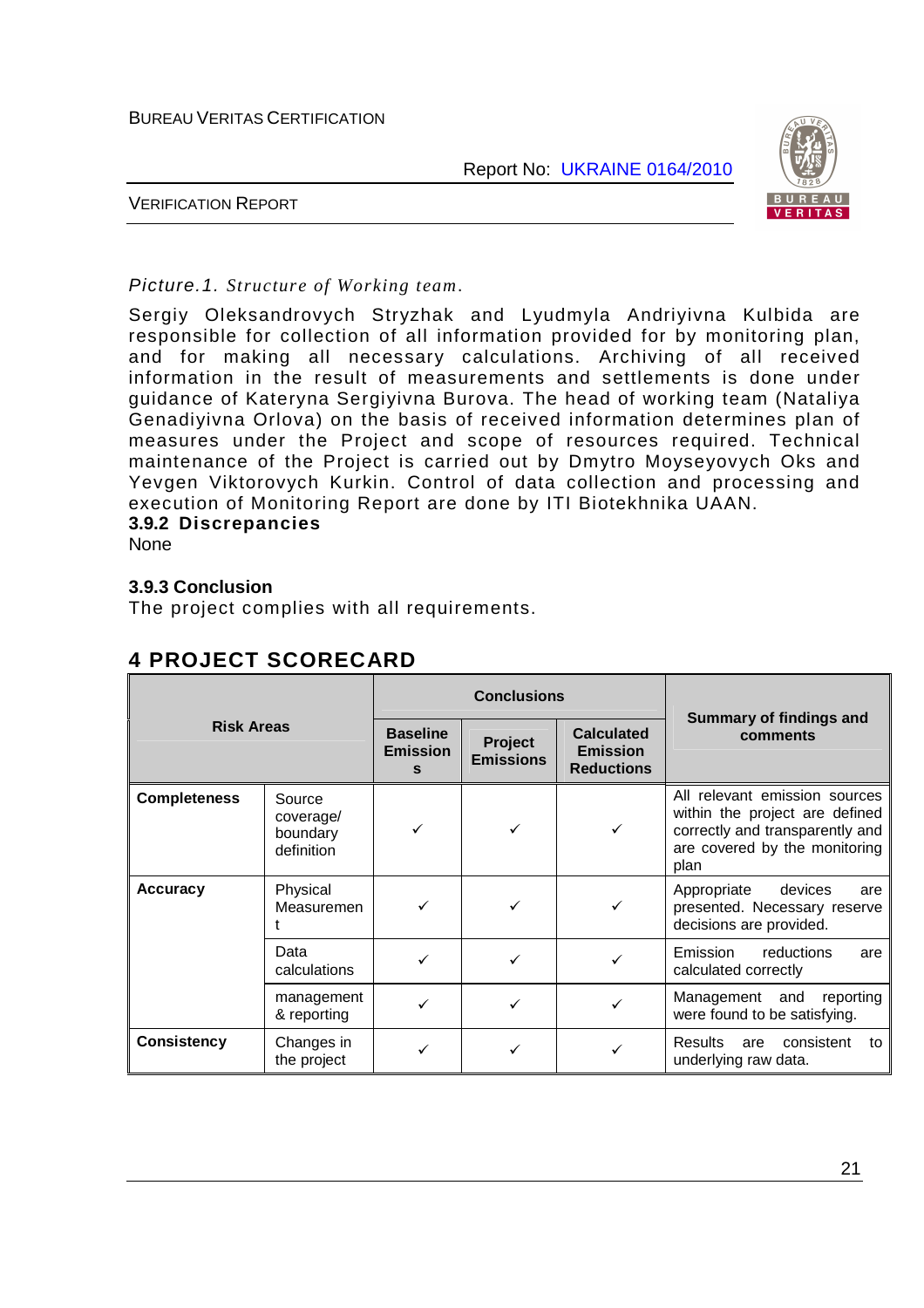

VERIFICATION REPORT

# **5 CONCLUSION ON THIRD PERIODIC VERIFICATION FOR 1-3 QUARTERS OF 2010**

Bureau Veritas Certification has performed the verification of JI project "Reduction of Methane Emissions at Flanged, Threaded Joints and Shut-down Devices of OJSC "Odesagas" Equipment" for the period of first nine months of 2010.

Verification was done in accordance with UNFCCC criteria and criteria of host country.

OJSC Odesagas is responsible for the preparation of the GHG emissions data and the reported GHG emissions reductions of the project on the basis set out within the Monitoring Plan indicated in the PDD version 07. The project's administration is responsible for project implementation, organization of data collection, and calculations and determination of GHG emission reductions.

Bureau Veritas Certification verified the Project Monitoring Report version 01 for the reporting period. Bureau Veritas Certification confirms that the project is implemented as planned and described in determination documents and presented project documentation. Installed equipment being essential for generating emission reduction runs reliably and is calibrated appropriately. Monitoring system is duly organized. The project is ready to generate GHG emission reductions.

Bureau Veritas Certification confirms that the GHG emission reduction is calculated in accordance with the principle of additionality. On the basis of seen and analyzed documents we confirm the following:

| Reporting period                 |             | : From 01/01/2010 to 30/09/2010 |
|----------------------------------|-------------|---------------------------------|
| <b>Baseline emissions</b>        | : 482454,31 | t CO2 equivalents.              |
| Project emissions                | : 14558.65  | t CO2 equivalents.              |
| Emission Reductions : 467 895,66 |             | t CO <sub>2</sub> equivalents.  |

#### **6 REFERENCES**

#### **Category 1 Documents:**

Principal documents related directly to the project registration

- /1/ PDD, version 07, as of April 30, 2010
- /2/ Monitoring Report, version 01, dated 01.10.2010
- /3/ Determination Report of Bureau Veritas Certification Holding SAS dated 15.05.2010
- /4/ Letter of Approval, National Environmental Investment Agency of Ukraine, No. 737/23/7as of 07.06.2010.
- /5/ Letter of Approval, Ministry of Climate and Energetics of Denmark and Energy Agency of Denmark № 1602/1102-0041 as of 01.06.2010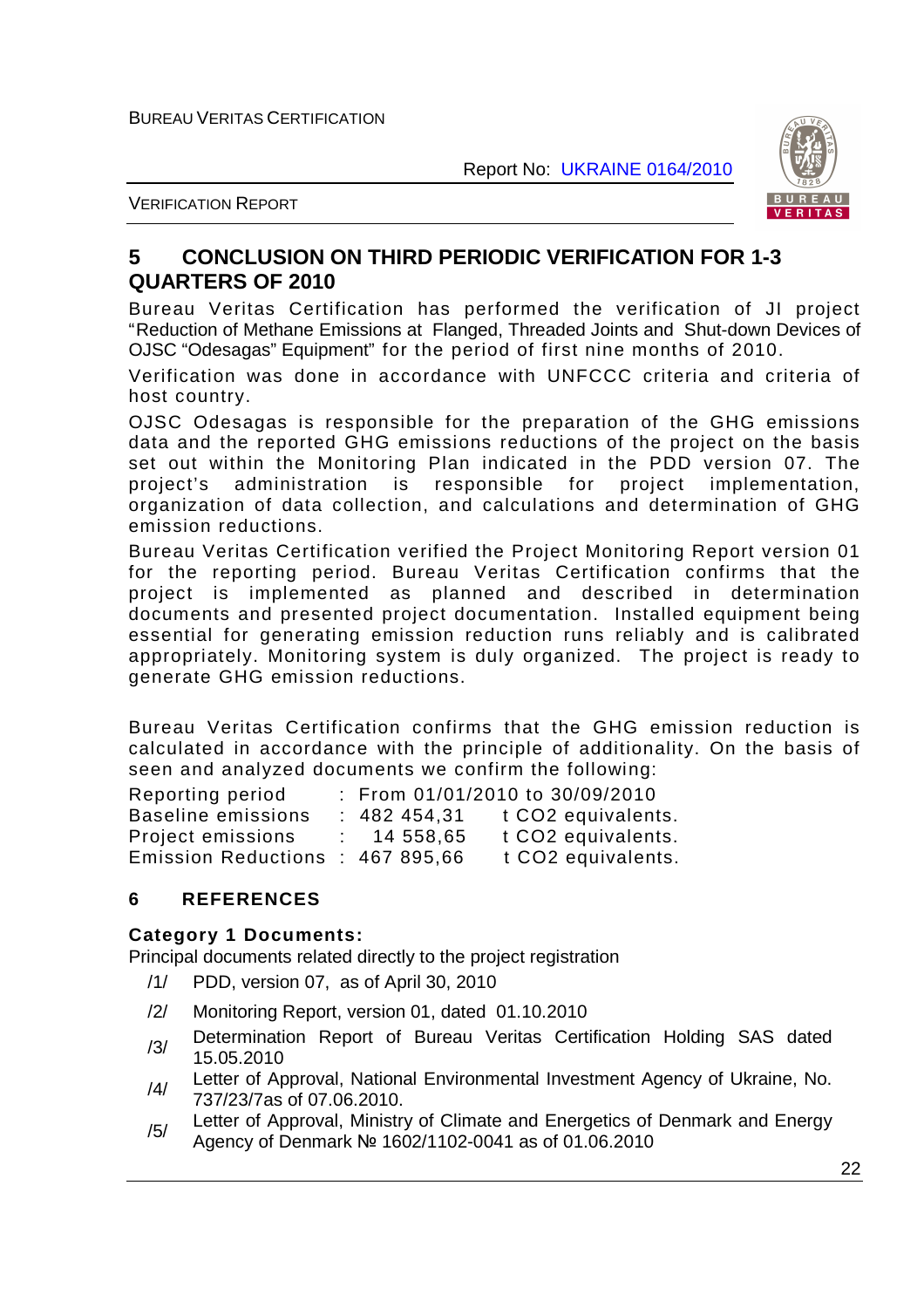

VERIFICATION REPORT

# **Category 2 Documents:**

Background documents related to the project and/or methodology.

/1/ Documents checked during the verification onsite are presented in Appendix B

#### **Persons interviewed:**

List of persons interviewed during the verification or persons that contributed with other information that are not included in the documents is listed above

- /1/ Vitaliy Oleksandrovych Gerasymenko the executive director of JSC **Odesagas**
- /2/ Yakiv Lvovych Zatynaiko the chief engineer of JSC Odesagas
- /3/ Natalya Genadiyivna Orlova chief of production and technical department of OJSC «Odesagas»
- /4/ Dmytro Moyseyovych Oks chief of production and technical department of gas industry management in Odessa city under OJSC «Odesagas»
- /5/ Lyudmyla Andriyivna Kulbida the LOP engineer of JSC Odesagas
- /6/ Kateryna Sergiyivna Burova the engineer of of production and technical department of JSC Odesagas
- /7/ Sergiy Oleksandrovych Stryzhak head of SEUG and DV UEGG in Odessa of JSC Odesagas
- /8/ V.Ya. Khodorchuk scientist, secretary of ITI Biotekhinka UAAN.
- /9/ V.I. Dorovskykh head of laboratory of ITI Biotekhinka UAAN, candidate of technical sciences
- /10/ M.K. Tsvigovsky deputy head of department of ITI Biotekhinka UAAN, candidate of technical sciences
- /11/ Vyacheslav Vitaliyevych Ivchuk Chief engineer of Odessa Interdistrict **Department**
- /12/ Sergiy Mykolayovych Korzhov Chief engineer of Ananyev department
- /13/ Valeriy Ivanovych Yakimchuk Chief engineer of Berezivsky department
- /14/ Oleksandr Terentiyovych Ivanov Chief engineer of Bolgrad department
- /15/ Oleksandr Mykolayovych Zhebrovsky Chief engineer of Ivanivsky department
- /16/ Oleksandr Leontiyovych Bogovyk Chief engineer of Ovidiopil department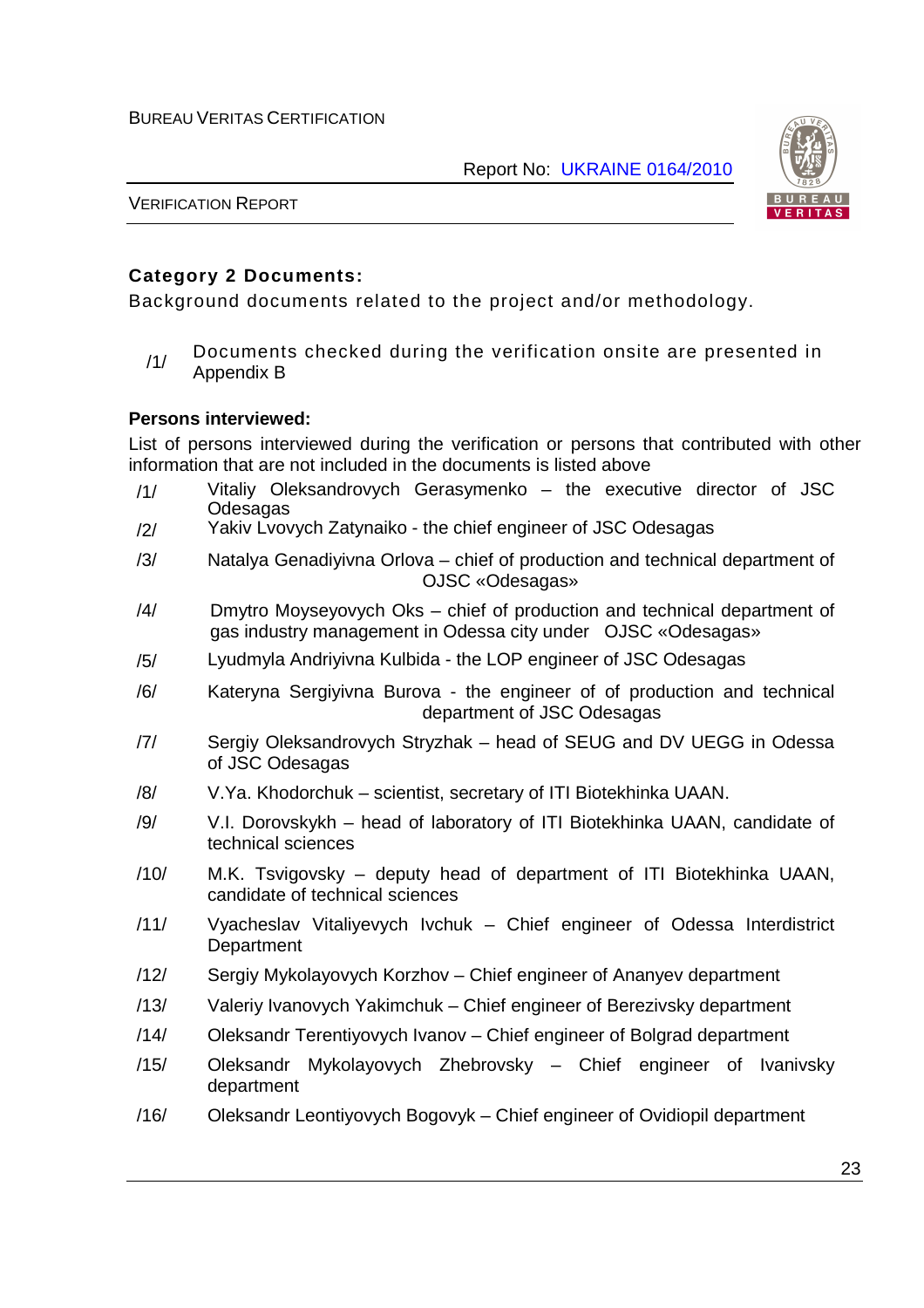

VERIFICATION REPORT

- /17/ Andriy Oleksiyovych Shyshovsky Head of permanent commission for realization of regulatory policy of Odessa municipal council
- $/18/$  Anatoliy Yuriyovych Ivanov Deputy head of commission for fuel and power complex, energy saving and utility complex issues

o0o -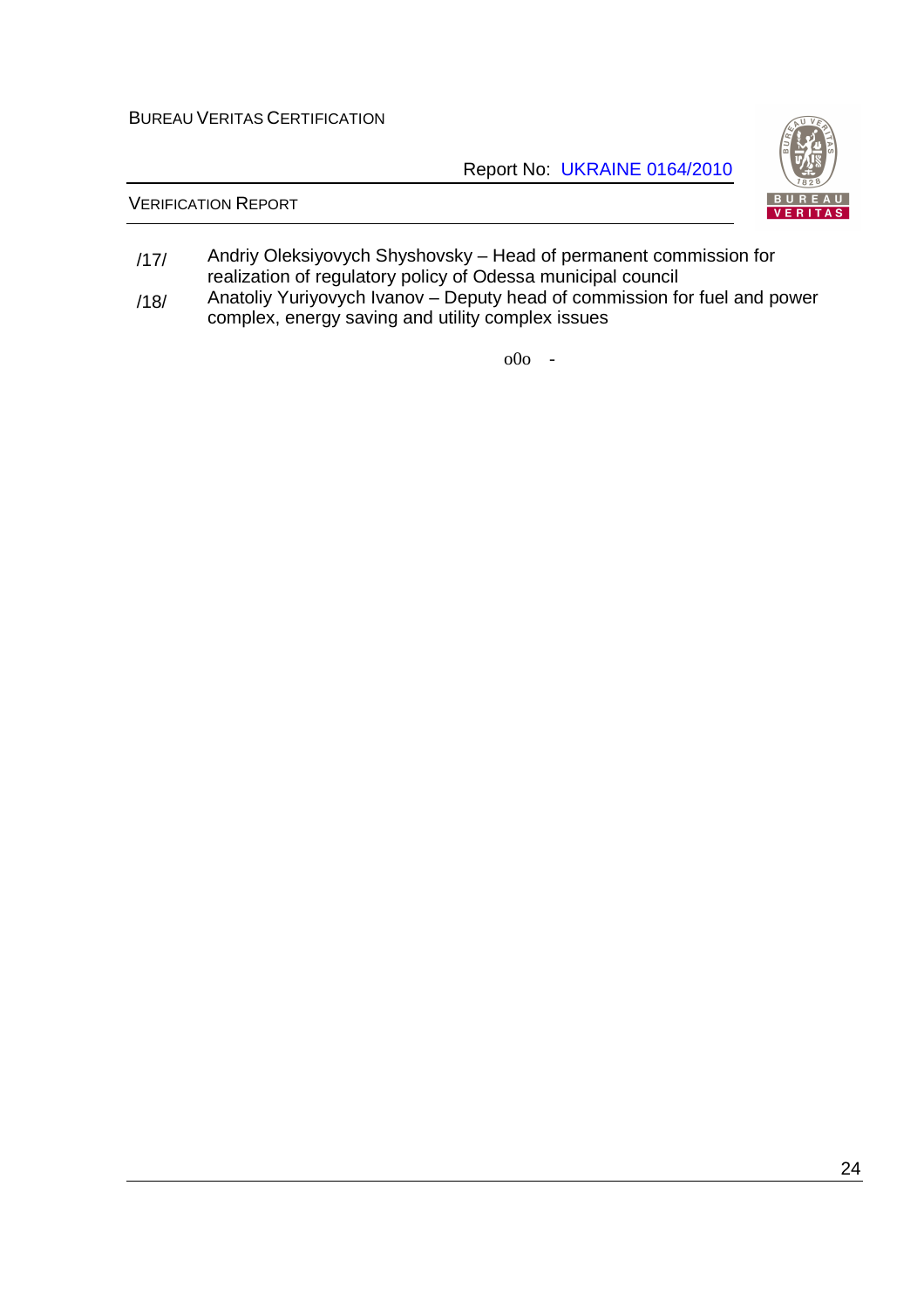

VERIFICATION REPORT

# **4. ANNEX A: JI PROJECT VERIFICATION PROTOCOL**

# **Initial Verification Protocol Table 1**

| <b>Objective</b> |                     |    | <b>Refere</b><br><b>nces</b> | <b>Comments</b>                                                                                                                                                                                                                                                                                                                                                                                                                                                                                                                                                               | <b>Conclusion</b><br>(CARs/FARs) |
|------------------|---------------------|----|------------------------------|-------------------------------------------------------------------------------------------------------------------------------------------------------------------------------------------------------------------------------------------------------------------------------------------------------------------------------------------------------------------------------------------------------------------------------------------------------------------------------------------------------------------------------------------------------------------------------|----------------------------------|
|                  | 1. Introduction     |    |                              |                                                                                                                                                                                                                                                                                                                                                                                                                                                                                                                                                                               |                                  |
| 1.1.<br>audit    | <b>Introduction</b> | to | $/1/$ , $/2/$ ,<br>/3/       | The intentions and the targets of the audit were illustrated to the<br>participants of the audit. Participants at the audit were the following<br>persons:<br><b>Verification Team:</b><br><b>Flavio Gomes</b><br>Bureau Veritas Certification Leading Climate Change Verifier<br>Oleg Skoblyk<br>Bureau Veritas Certification Climate Change Verifier<br>Kateryna Zinevych<br>Bureau Veritas Certification Climate Change Verifier<br>Report checked by:<br>Ivan Sokolov<br><b>Bureau Veritas Certification Internal Technical Reviewer</b><br>Employees of OJSC "Odesagas": | OK                               |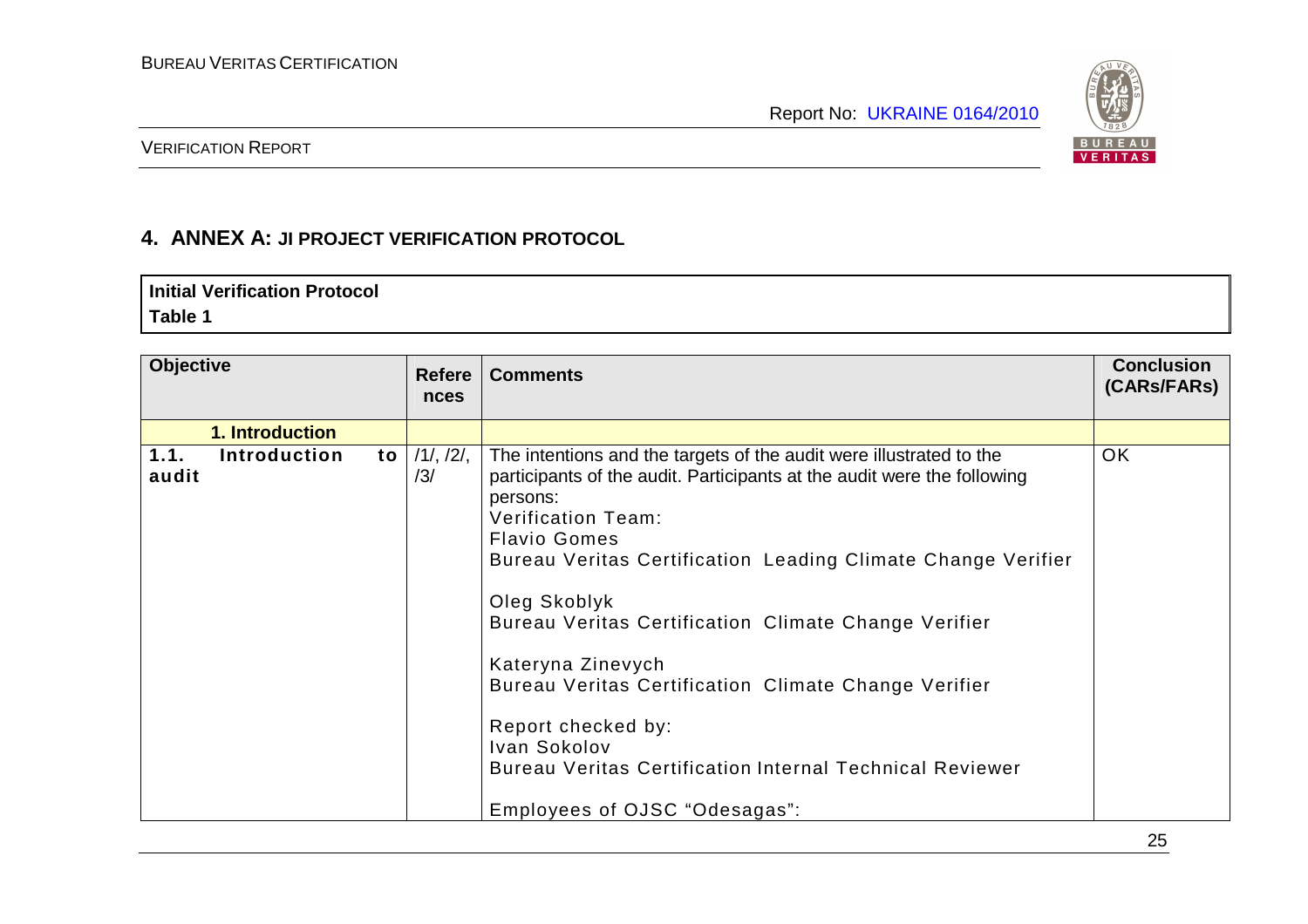

| <b>Objective</b>                                                                              | <b>Refere</b><br><b>nces</b> | <b>Comments</b>                                                                                                                                                                                                                                                                                                                                                                                                                                                                                                                                                                                                                                                                                                               | <b>Conclusion</b><br>(CARs/FARs) |
|-----------------------------------------------------------------------------------------------|------------------------------|-------------------------------------------------------------------------------------------------------------------------------------------------------------------------------------------------------------------------------------------------------------------------------------------------------------------------------------------------------------------------------------------------------------------------------------------------------------------------------------------------------------------------------------------------------------------------------------------------------------------------------------------------------------------------------------------------------------------------------|----------------------------------|
| 1.2. Clarification of access<br>to data archives, records,<br>plans, drawings etc.            | 11, 121,<br>/3/              | Yakiv Lvovych Zatynaiko - the chief engineer of JSC Odesagas<br>Natalya Genadiyivna Orlova - chief of production and technical<br>department of OJSC «Odesagas»<br>Dmytro Moyseyovych Oks – chief of production and technical department<br>of gas industry management in Odessa city under OJSC «Odesagas»<br>Lyudmyla Andriyivna Kulbida - the LOP engineer of JSC Odesagas<br>Kateryna Sergiyivna Burova - the engineer of production and technical<br>department of JSC Odesagas<br>Sergiy Oleksandrovych Stryzhak - head of SEUG and DV UEGG in<br>Odessa of JSC Odesagas<br>The verification team got open access to all required plans,<br>data, drawings, diagrams, records, corresponding objects and<br>facilities. | OK.                              |
| 1.3.<br><b>Contractors</b><br>for $\vert$<br>equipment erection and<br>putting into operation | 11, 121,<br>/3/              | Project has been implemented as defined in the PDD and the<br>implementation is evidenced by statements<br>of work<br>completion.                                                                                                                                                                                                                                                                                                                                                                                                                                                                                                                                                                                             | OK.                              |
| 1.4.<br><b>Actual</b><br>of <sub>l</sub><br>status<br>installation works                      | 11, 121,<br>/3/              | Implementation of heating networks for elimination of leaks is<br>carried out according to project plan. See section A.6 of<br>Monitoring Report.                                                                                                                                                                                                                                                                                                                                                                                                                                                                                                                                                                             | <b>OK</b>                        |
| 2. Open issues indicated in<br>determination report                                           |                              |                                                                                                                                                                                                                                                                                                                                                                                                                                                                                                                                                                                                                                                                                                                               |                                  |
| 2.1. Missing steps to final                                                                   | $\frac{14}{1}$               | Project is approved by the both NFPs                                                                                                                                                                                                                                                                                                                                                                                                                                                                                                                                                                                                                                                                                          | <b>OK</b>                        |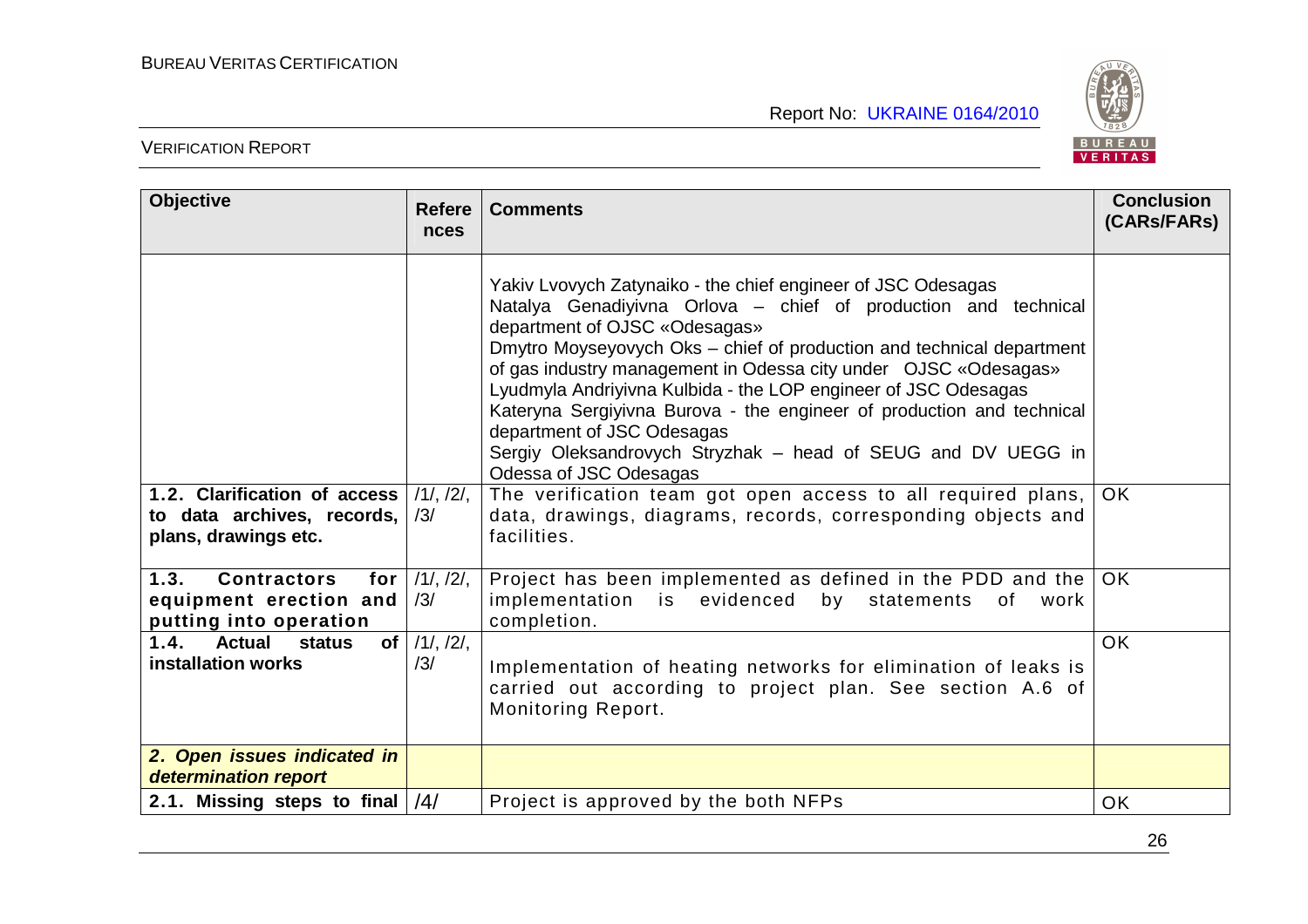

| <b>Objective</b>                                         | <b>Refere</b><br><b>nces</b> | <b>Comments</b>                                                                                                                                                                                                                                                                                                    | <b>Conclusion</b><br>(CARs/FARs) |
|----------------------------------------------------------|------------------------------|--------------------------------------------------------------------------------------------------------------------------------------------------------------------------------------------------------------------------------------------------------------------------------------------------------------------|----------------------------------|
| approval                                                 |                              |                                                                                                                                                                                                                                                                                                                    |                                  |
| 3.<br><b>Project</b><br>implementation                   |                              |                                                                                                                                                                                                                                                                                                                    |                                  |
| 3.1. Physical components                                 | 11, 121,<br>/3/              | Project has been implemented as defined in the PDD with some<br>deviations, see cl. 1.4 and 3.1 of Verification Report.                                                                                                                                                                                            | <b>OK</b>                        |
| 3.2. Project boundaries                                  | 11, 121,<br>/3/              | Project boundaries are set as described in PDD.                                                                                                                                                                                                                                                                    | OK.                              |
| 3.3. Achieved emission<br>reductions                     | /2/                          | According to PDD, version 7, expected emission reductions for monitoring<br>period of first 9 months of 2010 were 498292,50 t CO2 e. According to<br>the monitoring report, version 1, achieved emission reductions are<br>467 895,66 t CO2 e.                                                                     |                                  |
|                                                          |                              | Clarification request 1 (CR) 1<br>Please explain the difference between achieved reductions under the MR<br>and reductions provided for in PDD                                                                                                                                                                     | CR <sub>1</sub>                  |
| 3.4.<br><b>Monitoring</b><br>and $ $<br>metering systems | $/1/$ , $/2/$ ,<br>/3/       | JSC Odesagas has all relevant equipment for monitoring of<br>specifications related to the project. All equipments are of reputed<br>make. They and included in the structured calibration plans where they<br>are periodically calibrated. The procedures documented for the equipment<br>operation are in place. | OK                               |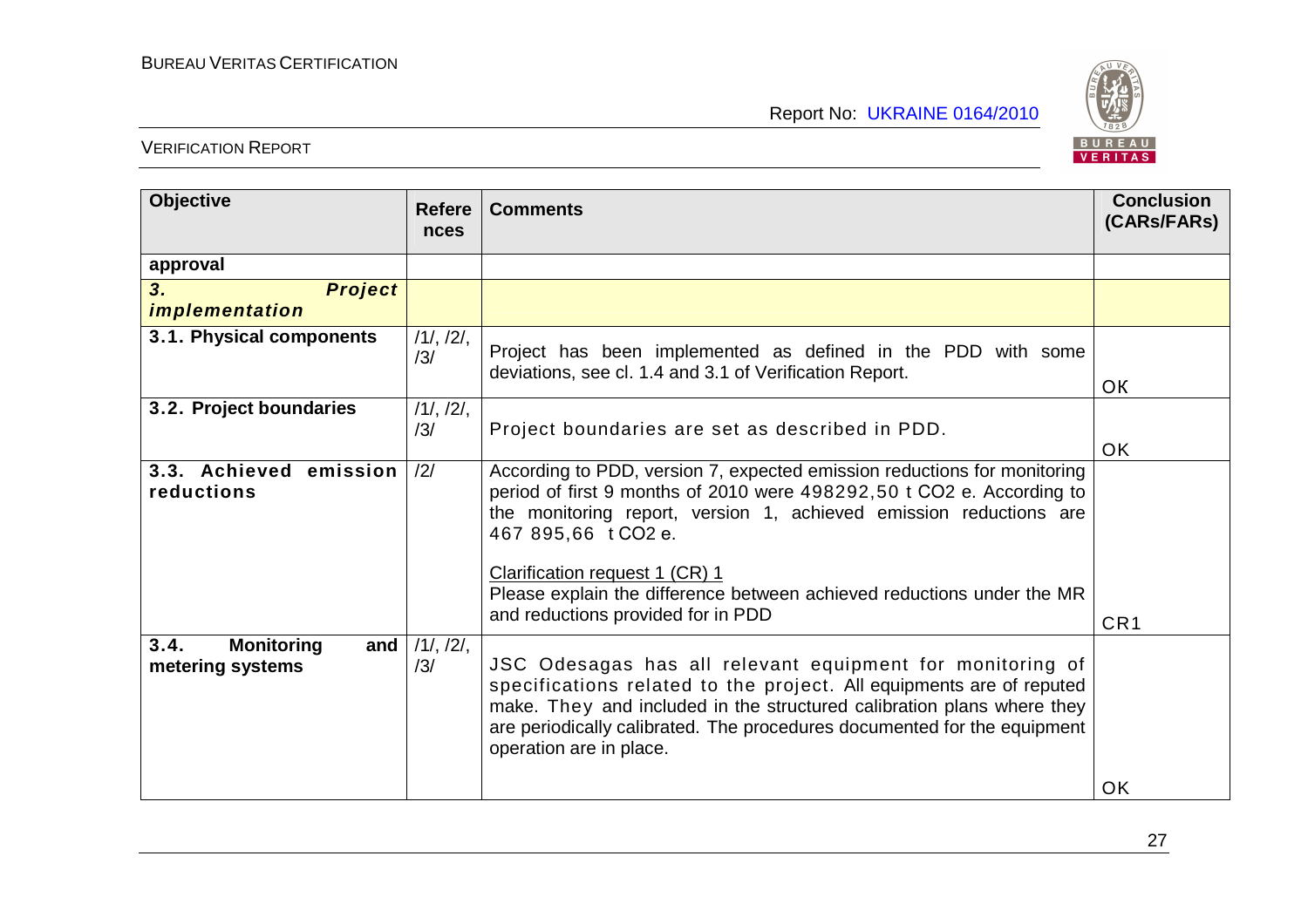

| <b>Objective</b>                                                         | Refere<br><b>nces</b> | <b>Comments</b>                                                                                                                                                                                                                                                                                                                                                                                                                                                                                                                                                                                                                                                   | <b>Conclusion</b><br>(CARs/FARs) |
|--------------------------------------------------------------------------|-----------------------|-------------------------------------------------------------------------------------------------------------------------------------------------------------------------------------------------------------------------------------------------------------------------------------------------------------------------------------------------------------------------------------------------------------------------------------------------------------------------------------------------------------------------------------------------------------------------------------------------------------------------------------------------------------------|----------------------------------|
| 3.5. Data uncertainty                                                    | 11, 121,<br>/3/       | All measuring equipment corresponds to the regulatory requirements on<br>accuracy of meters and measurement deviations applicable in Ukraine.<br>Verification<br>analyzed<br>submitted<br>team<br>documents<br>characterizing metering devices. Types of devices are<br>determined in the regulatory documents of Ukraine. Accuracy<br>of devices is guaranteed by the manufacturer, possible error<br>has been calculated and confirmed by device passport.<br>Therefore, uncertainty level of measurements corresponds to<br>technologies used, and is taken into account when taking data<br>from the device.                                                  | <b>OK</b>                        |
| <b>Calibration</b><br>3.6.<br>and<br>quality<br>measurement<br>assurance | 11, 121,<br>/3/       | All monitoring equipment is part of detailed calibration plan. The strict   OK<br>control is maintained over the calibration process. On the date of<br>verification, Calibration records of the measuring and monitoring<br>equipment has been verified at site. All the meters have been found to be<br>calibrated regularly as per determined calibration plan for each site. The<br>following remarks have been given.                                                                                                                                                                                                                                        |                                  |
| Data collection and<br>3.7.<br>data processing systems                   | 11, 121,<br>/3/       | All measurements of methane leaks are done by operative<br>team equipped as necessary. A program for initial monitoring<br>measurements for shut-off stations and natural gas networks<br>of JSC Odesagas is executed for each object (gas distribution<br>post) of measurement.<br>Sergiy Oleksandrovych Stryzhak and Lyudmyla Andriyivna<br>Kulbida are responsible for collection of all information<br>provided for by monitoring plan, and for making all necessary<br>settlements. Archiving of all received information in the result<br>of measurements and settlements is done under guidance of<br>Kateryna Sergiyivna Burova. The head of working team | <b>OK</b>                        |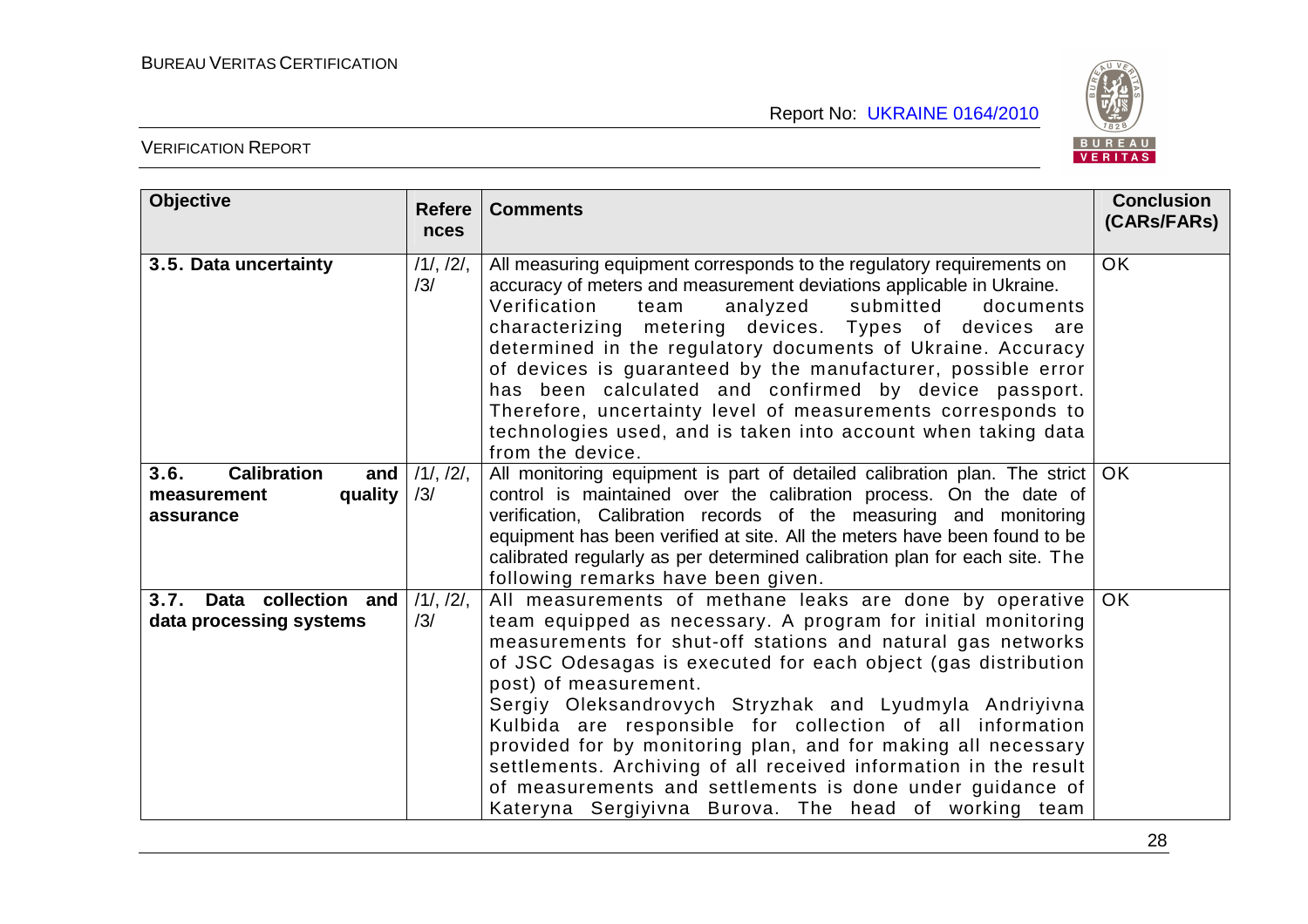

| <b>Objective</b>                                 | <b>Refere</b><br><b>nces</b> | <b>Comments</b>                                                                                                                                                                                                                                                                                                                                                                                 | <b>Conclusion</b><br>(CARs/FARs) |
|--------------------------------------------------|------------------------------|-------------------------------------------------------------------------------------------------------------------------------------------------------------------------------------------------------------------------------------------------------------------------------------------------------------------------------------------------------------------------------------------------|----------------------------------|
|                                                  |                              | (Nataliya Genadiyivna Orlova) on the basis of received<br>information determines plan of measures under the Project<br>and scope of resources required. Technical maintenance of<br>the Project is carried out by Dmytro Moyseyovych Oks and<br>Yevgen Viktorovych Kurkin. Control of data collection and<br>processing and execution of Monitoring Report are done by ITI<br>Biotekhnika UAAN. |                                  |
| 3.8. Reporting procedures                        | 11, 121,<br>/3/              | The Monitoring Plan defines persons responsible for collection of the data<br>required for GHG emission reduction calculations. Calculations are<br>transparent and are filled in annually into a predefined Excel spreadsheet.                                                                                                                                                                 | <b>OK</b>                        |
| 3.9.<br><b>Documented</b><br><b>instructions</b> | 11, 121,<br>/3/              | Monitoring report, section B, version 01 specifies procedure<br>for data collection, archiving (including software use), and<br>also reflects monitoring, metering and reporting procedures.<br>This information was verified during the visit to OJSC<br>Odesagas and is satisfactory.                                                                                                         | OK                               |
| 3.10.<br>Qualification<br>and<br>training        | $/1/$ , $/2/$ ,<br>/3/       | Refer to section 3.6 above.                                                                                                                                                                                                                                                                                                                                                                     | <b>OK</b>                        |
| 3.11. Responsibilities                           | 11, 121,<br>/3/              | Refer to section 3.6 above.                                                                                                                                                                                                                                                                                                                                                                     | <b>OK</b>                        |
| 3.12.<br>Troubleshooting<br>procedures           | 11, 121,<br>/3/              | Detection, liquidation and registration of failures<br>and<br>emergencies at gas-distribution posts of JSC Odesagas is<br>carried out according to Safety rules of gas-supply systems of<br>Ukraine.                                                                                                                                                                                            | OK.                              |
| 4. Internal data                                 |                              |                                                                                                                                                                                                                                                                                                                                                                                                 |                                  |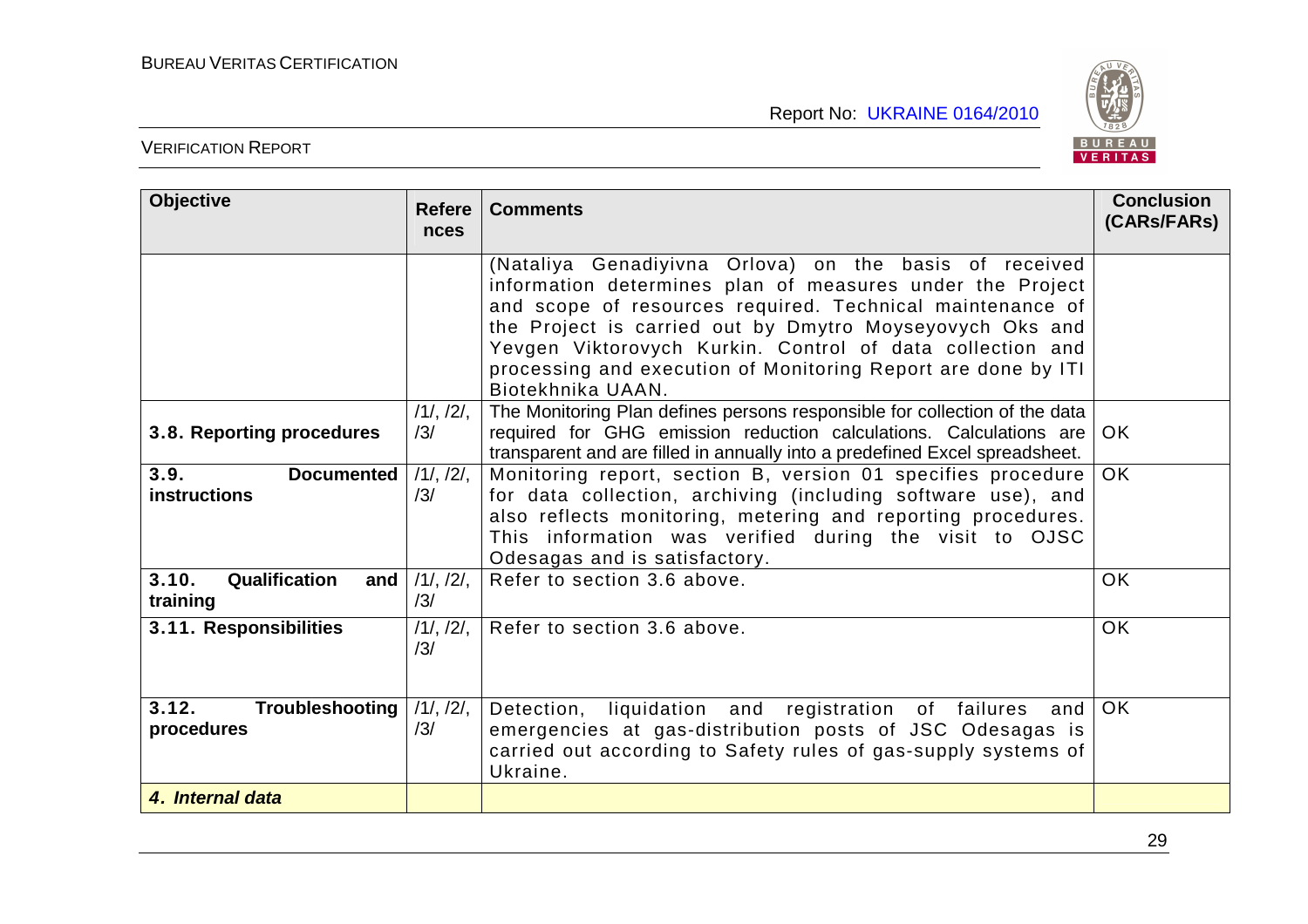

| <b>Objective</b>                          | <b>Refere</b><br><b>nces</b> | <b>Comments</b>                                                                                                                                                                                                                                                                                                                                                                                                                                                                                                                                                                                                                                                                                                                                                                                                                                                                                                                                                                                                                                                      | <b>Conclusion</b><br>(CARs/FARs) |
|-------------------------------------------|------------------------------|----------------------------------------------------------------------------------------------------------------------------------------------------------------------------------------------------------------------------------------------------------------------------------------------------------------------------------------------------------------------------------------------------------------------------------------------------------------------------------------------------------------------------------------------------------------------------------------------------------------------------------------------------------------------------------------------------------------------------------------------------------------------------------------------------------------------------------------------------------------------------------------------------------------------------------------------------------------------------------------------------------------------------------------------------------------------|----------------------------------|
| 4.1. Type and sources of<br>internal data | $/1/$ , $/2/$ ,<br>/3/       | The internal parameters are obtained according to the monitoring plan                                                                                                                                                                                                                                                                                                                                                                                                                                                                                                                                                                                                                                                                                                                                                                                                                                                                                                                                                                                                | OK                               |
| 4.2. Data collection                      | 11, 121,<br>/3/              | All measurements of methane leaks are done by operative<br>team equipped as necessary. A program for initial monitoring<br>measurements for shut-off stations and natural gas networks<br>of JSC Odesagas is executed for each object (gas distribution<br>post) of measurement.<br>Sergiy Oleksandrovych Stryzhak and Lyudmyla Andriyivna<br>Kulbida are responsible for collection of all information<br>provided for by monitoring plan, and for making all necessary<br>settlements. Archiving of all received information in the result<br>of measurements and settlements is done under guidance of<br>Kateryna Sergiyivna Burova. The head of working team<br>(Nataliya Genadiyivna Orlova) on the basis of received<br>information determines plan of measures under the Project<br>and scope of resources required. Technical maintenance of<br>the Project is carried out by Dmytro Moyseyovych Oks and<br>Yevgen Viktorovych Kurkin. Control of data collection and<br>processing and execution of Monitoring Report are done by ITI<br>Biotekhnika UAAN. | <b>OK</b>                        |
| 4.3. Quality assurance                    | 11, 121,<br>/3/              | Monitoring report, section B, version 01 specifies procedure<br>for data collection, archiving, and also reflects monitoring,<br>metering and reporting procedures. This information was<br>verified during the visit to JSC Odesagas and is satisfactory.<br>Monitoring procedures are absolutely effective.                                                                                                                                                                                                                                                                                                                                                                                                                                                                                                                                                                                                                                                                                                                                                        | <b>OK</b>                        |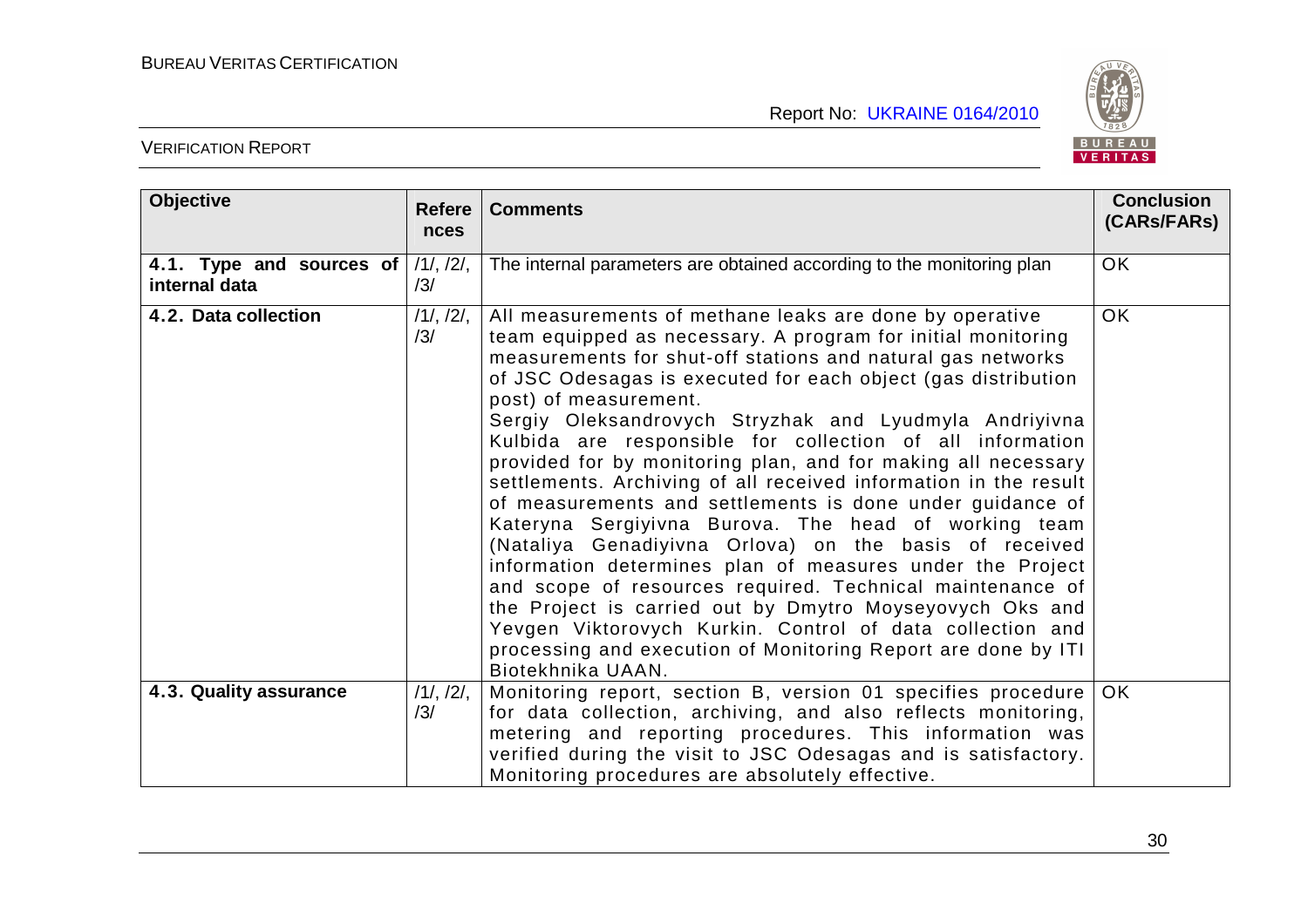

| <b>Objective</b>                                            | <b>Refere</b><br>nces     | <b>Comments</b>                                                                                                                                                                                                                                                                                                                                                                                        | <b>Conclusion</b><br>(CARs/FARs) |
|-------------------------------------------------------------|---------------------------|--------------------------------------------------------------------------------------------------------------------------------------------------------------------------------------------------------------------------------------------------------------------------------------------------------------------------------------------------------------------------------------------------------|----------------------------------|
| 4.4.<br><b>Significance</b><br>reporting risks              | of $/1/$ , $/2/$ ,<br>/3/ | All data are collected with periodicity established in the norms<br>of monitoring plan. Record-keeping is controlled by the<br>management bodies of JSC Odesagas<br>and<br>by the<br>representatives of ITI Biotekhnika UAAN. Probability of<br>discrepancy in the report is rather low.                                                                                                               | OK.                              |
| <b>5. External Data</b>                                     |                           |                                                                                                                                                                                                                                                                                                                                                                                                        |                                  |
| 5.1. Type and sources of $/1/1$ , $/2/1$ ,<br>external data | /3/                       | External data are not used.                                                                                                                                                                                                                                                                                                                                                                            | <b>OK</b>                        |
| 5.2. Access to external data                                | 11, 121,<br>/3/           | Refer to 5.1                                                                                                                                                                                                                                                                                                                                                                                           | OK                               |
| 5.3. Quality assurance                                      | 11, 121,<br>/3/           | Refer to 5.1                                                                                                                                                                                                                                                                                                                                                                                           | <b>OK</b>                        |
| 5.4. Data uncertainty                                       | 11, 121,<br>/3/           | Refer to 5.1                                                                                                                                                                                                                                                                                                                                                                                           | OK                               |
| 5.5. Emergency procedures                                   | 11, 121,<br>/3/           | Refer to 5.1                                                                                                                                                                                                                                                                                                                                                                                           | <b>OK</b>                        |
| <b>6. Environmental and Social</b><br><b>Indicators</b>     |                           |                                                                                                                                                                                                                                                                                                                                                                                                        |                                  |
| 6.1.<br>Implementation<br>measures                          | of $/1/$ , $/2/$ ,<br>/3/ | Environmental and social indicators are not defined in the monitoring plan.<br>Hence the question is not applicable. But the public and staff<br>representatives informed verification team during the audit<br>that the project is of great importance as it implies<br>reconstruction of gas-distribution posts, which will result in<br>improvement of gas supply quality to consumers. No negative | <b>OK</b>                        |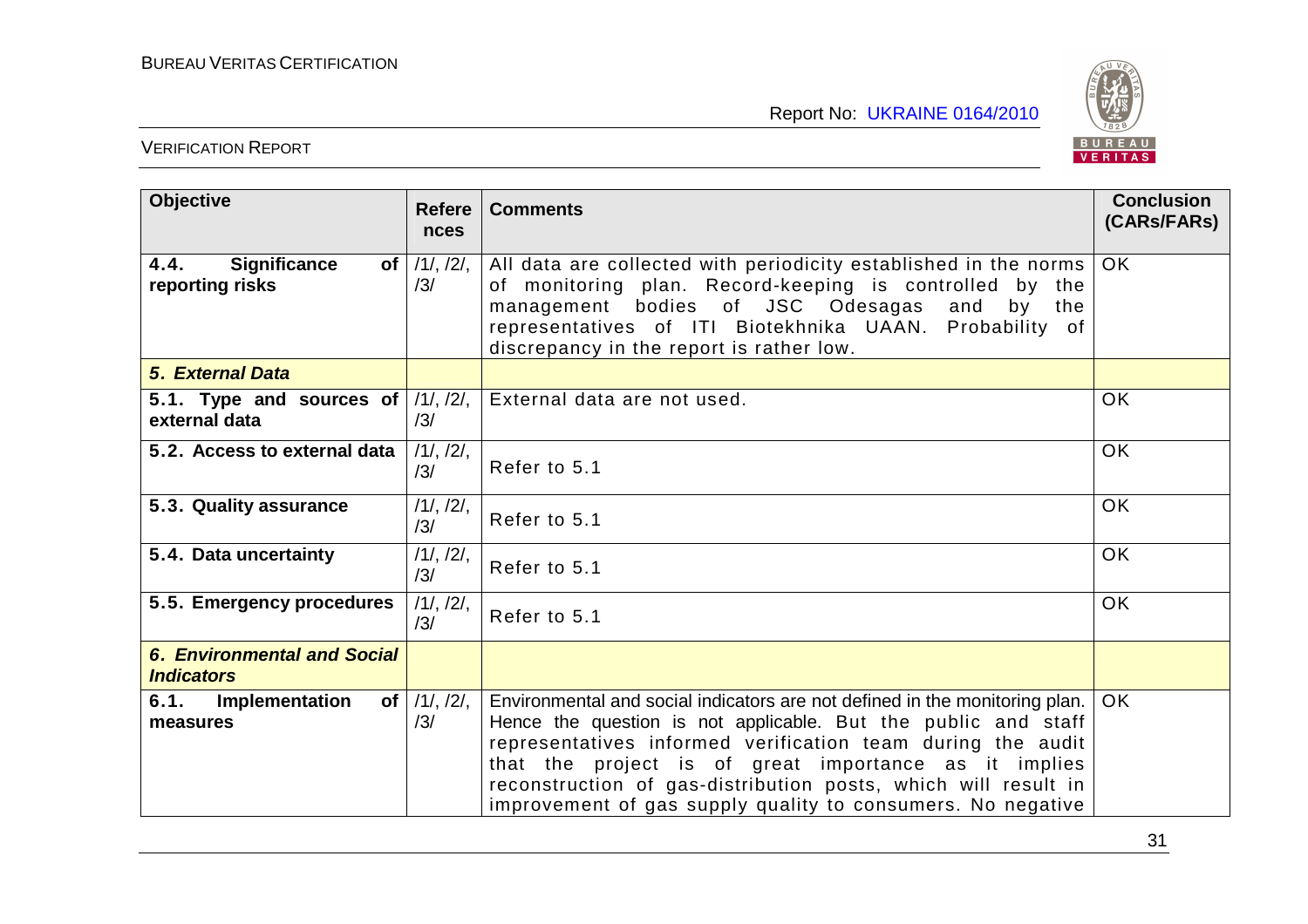

| <b>Objective</b>                                                          | <b>Refere</b><br>nces | <b>Comments</b>                                                                                                                                                                                                                                                                                                                            | <b>Conclusion</b><br>(CARs/FARs) |
|---------------------------------------------------------------------------|-----------------------|--------------------------------------------------------------------------------------------------------------------------------------------------------------------------------------------------------------------------------------------------------------------------------------------------------------------------------------------|----------------------------------|
|                                                                           |                       | environmental impact is expected.                                                                                                                                                                                                                                                                                                          |                                  |
| 6.2. Monitoring equipment                                                 | 11, 121,<br>/3/       | See chapter 6.1.                                                                                                                                                                                                                                                                                                                           | <b>OK</b>                        |
| 6.3.<br>Quality<br>assurance<br>procedures                                | 11, 121,<br>/3/       | See chapter 6.1.                                                                                                                                                                                                                                                                                                                           | <b>OK</b>                        |
| 6.4. External data                                                        | 11, 121,<br>/3/       | See chapter 6.1.                                                                                                                                                                                                                                                                                                                           | <b>OK</b>                        |
| $\overline{7}$ .<br><b>Management</b><br>and<br><b>Operational System</b> |                       |                                                                                                                                                                                                                                                                                                                                            |                                  |
| 7.1. Documentation                                                        | 11, 121,<br>/3/       | The company complies with all legal and statutory requirements of the<br>Ukraine and requirements of the verification team. JSC Odesagas has all<br>the necessary permissions and licenses, issued by the State Inspection<br>on Labor Safety.                                                                                             | OK.                              |
| 7.2.<br>Qualification<br>and<br>training                                  | 11, 121,<br>/3/       | No special trainings for operation of new equipment are<br>required. All trainings under the project were performed by<br>equipment suppliers, and their cost is included to the cost of<br>equipment.                                                                                                                                     | OK.                              |
| <b>Allocation</b><br>7.3.<br>of<br>responsibilities                       | 11, 121,<br>/3/       | All measurements of methane leaks are done by operative<br>team equipped as necessary. A program for initial monitoring<br>measurements for shut-off stations and natural gas networks<br>of JSC Odesagas is executed for each object (gas distribution<br>post) of measurement.<br>Sergiy Oleksandrovych Stryzhak and Lyudmyla Andriyivna | <b>OK</b>                        |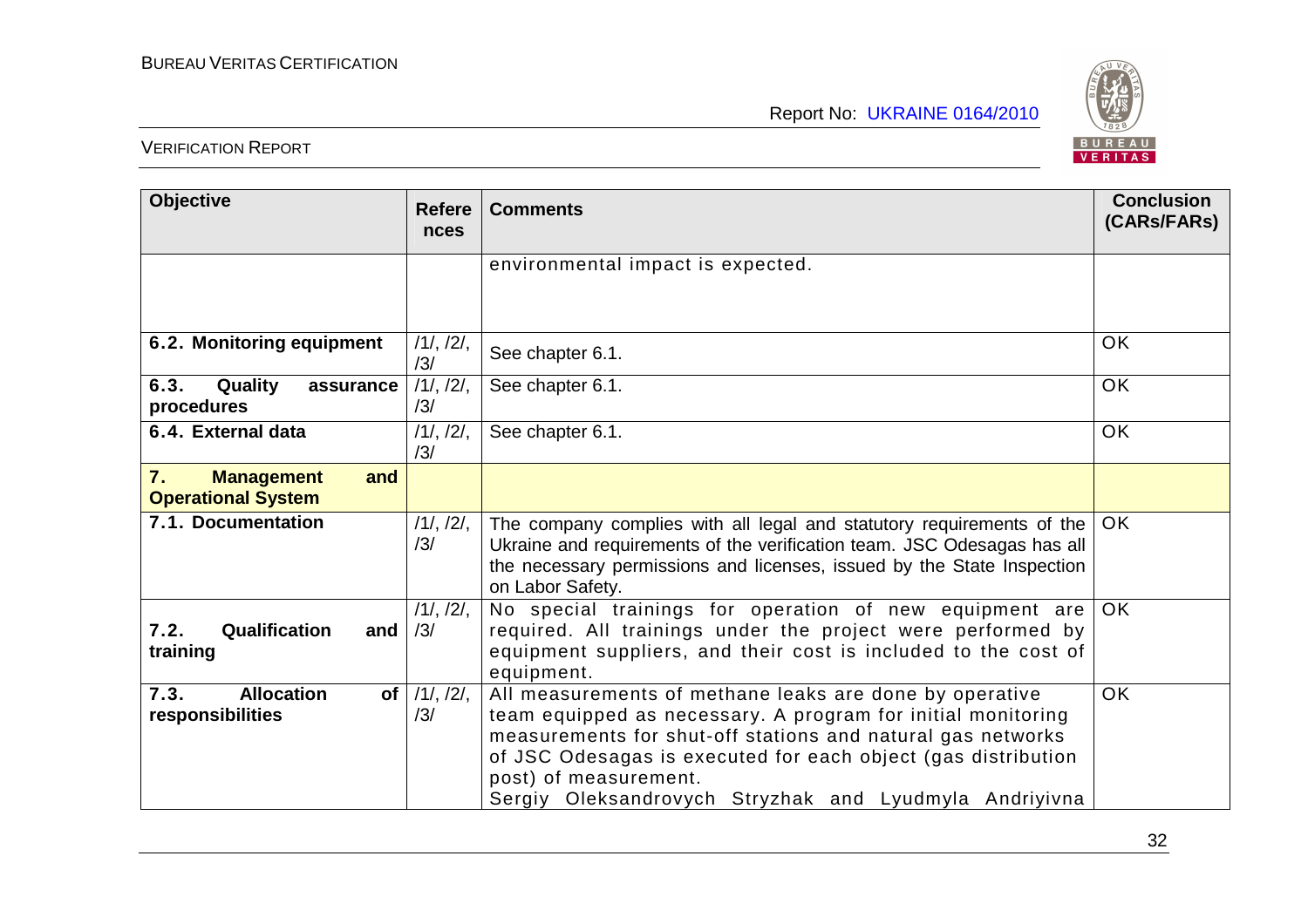

| <b>Objective</b>                                                 | <b>Refere</b><br><b>nces</b> | <b>Comments</b>                                                                                                                                                                                                                                                                                                                                                                                                                                                                                                                                                                                                                                                                                                        | <b>Conclusion</b><br>(CARs/FARs) |
|------------------------------------------------------------------|------------------------------|------------------------------------------------------------------------------------------------------------------------------------------------------------------------------------------------------------------------------------------------------------------------------------------------------------------------------------------------------------------------------------------------------------------------------------------------------------------------------------------------------------------------------------------------------------------------------------------------------------------------------------------------------------------------------------------------------------------------|----------------------------------|
|                                                                  |                              | Kulbida are responsible for collection of all information<br>provided for by monitoring plan, and for making all necessary<br>settlements. Archiving of all received information in the result<br>of measurements and settlements is done under guidance of<br>Kateryna Sergiyivna Burova. The head of working team<br>(Nataliya Genadiyivna Orlova) on the basis of received<br>information determines plan of measures under the Project<br>and scope of resources required. Technical maintenance of<br>the Project is carried out by Dmytro Moyseyovych Oks and<br>Yevgen Viktorovych Kurkin. Control of data collection and<br>processing and execution of Monitoring Report are done by ITI<br>Biotekhnika UAAN. |                                  |
| 7.4. Emergency procedures                                        | 11, 121,<br>/3/              | Detection, liquidation and registration of failures and<br>emergencies at gas-distribution posts of JSC Odesagas is<br>carried out according to Safety rules of gas-supply systems of<br>Ukraine.                                                                                                                                                                                                                                                                                                                                                                                                                                                                                                                      | OK.                              |
| 7.5. Data archiving                                              | 11, 121,<br>/3/              | Data are stored in paper and in electronic form, and are<br>archived in relative databases.                                                                                                                                                                                                                                                                                                                                                                                                                                                                                                                                                                                                                            | OK                               |
| 7.6. Monitoring report                                           | $/1/$ , $/2/$ ,<br>/3/       | Calculations are provided in Monitoring Report.<br>Clarification request (CR) 2<br>Please explain the difference between the formula for<br>methane emission calculation in MR version 1 and PDD<br>version 7.                                                                                                                                                                                                                                                                                                                                                                                                                                                                                                         | CR <sub>2</sub>                  |
| Internal audits and $/1/$ , $/2/$ ,<br>7.7.<br>management review | /3/                          | All information collected and processed by working team is<br>verified by the executive director of JSC Odesagas and<br>representatives of INI Biotekhinka UAAN.                                                                                                                                                                                                                                                                                                                                                                                                                                                                                                                                                       | OK                               |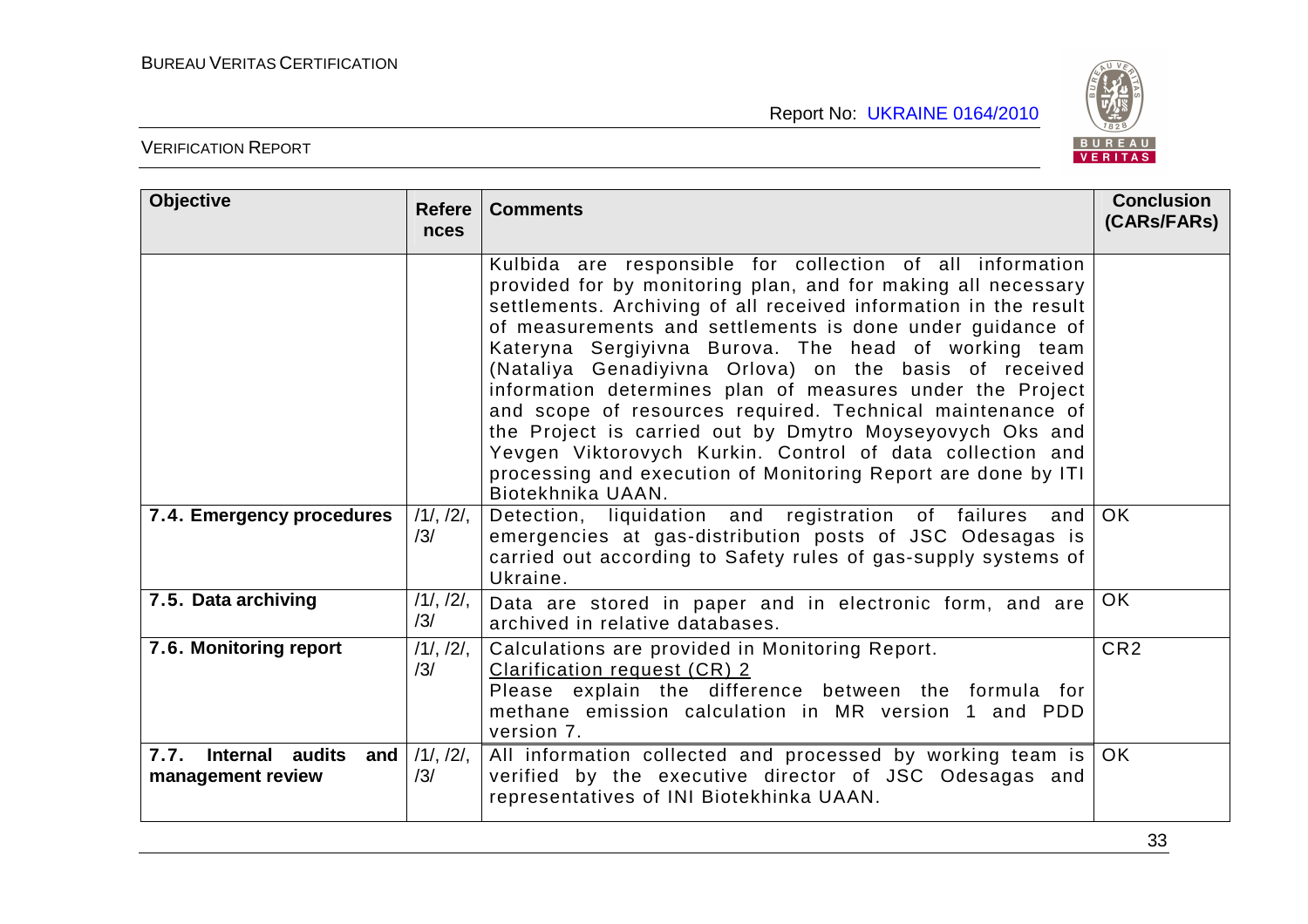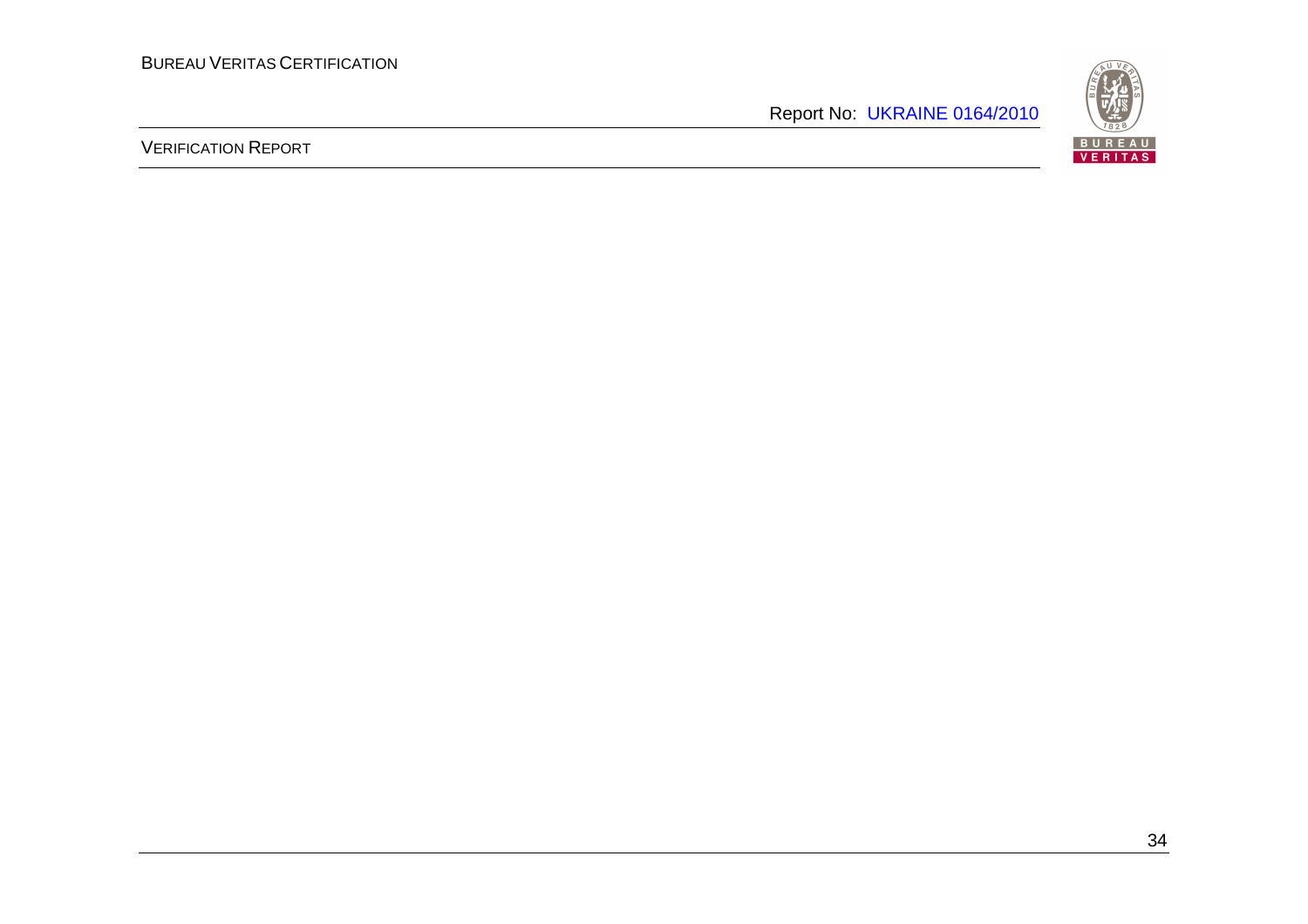

VERIFICATION REPORT

**Periodic Verification Protocol Table 2: Data Management System/Controls.** 

| Identification of potential reporting<br>risk | Identification,<br>assessment<br>and testing of<br>management<br>controls | Areas of residual risks                                                                                                                                          |
|-----------------------------------------------|---------------------------------------------------------------------------|------------------------------------------------------------------------------------------------------------------------------------------------------------------|
| <b>Defined</b><br>organizational<br>1.        |                                                                           |                                                                                                                                                                  |
| responsibilities and<br>structure,            |                                                                           |                                                                                                                                                                  |
| competencies                                  |                                                                           |                                                                                                                                                                  |
| 1.1. Position and roles                       | In full                                                                   | Employees of OJSC "Odesagas":                                                                                                                                    |
|                                               |                                                                           | Vitaliy Oleksandrovych Gerasymenko - the executive director of JSC<br>Odesagas                                                                                   |
|                                               |                                                                           | Yakiv Lvovych Zatynaiko - the chief engineer of JSC Odesagas"<br>Natalya Genadiyivna Orlova - chief of production and technical<br>department of OJSC «Odesagas» |
|                                               |                                                                           | Dmytro Moyseyovych Oks – chief of production and technical<br>department of gas industry management in Odessa city under OJSC<br>«Odesagas»                      |
|                                               |                                                                           | Lyudmyla Andriyivna Kulbida - the LOP engineer of JSC Odesagas                                                                                                   |
|                                               |                                                                           | Kateryna Sergiyivna Burova - the engineer of of production and                                                                                                   |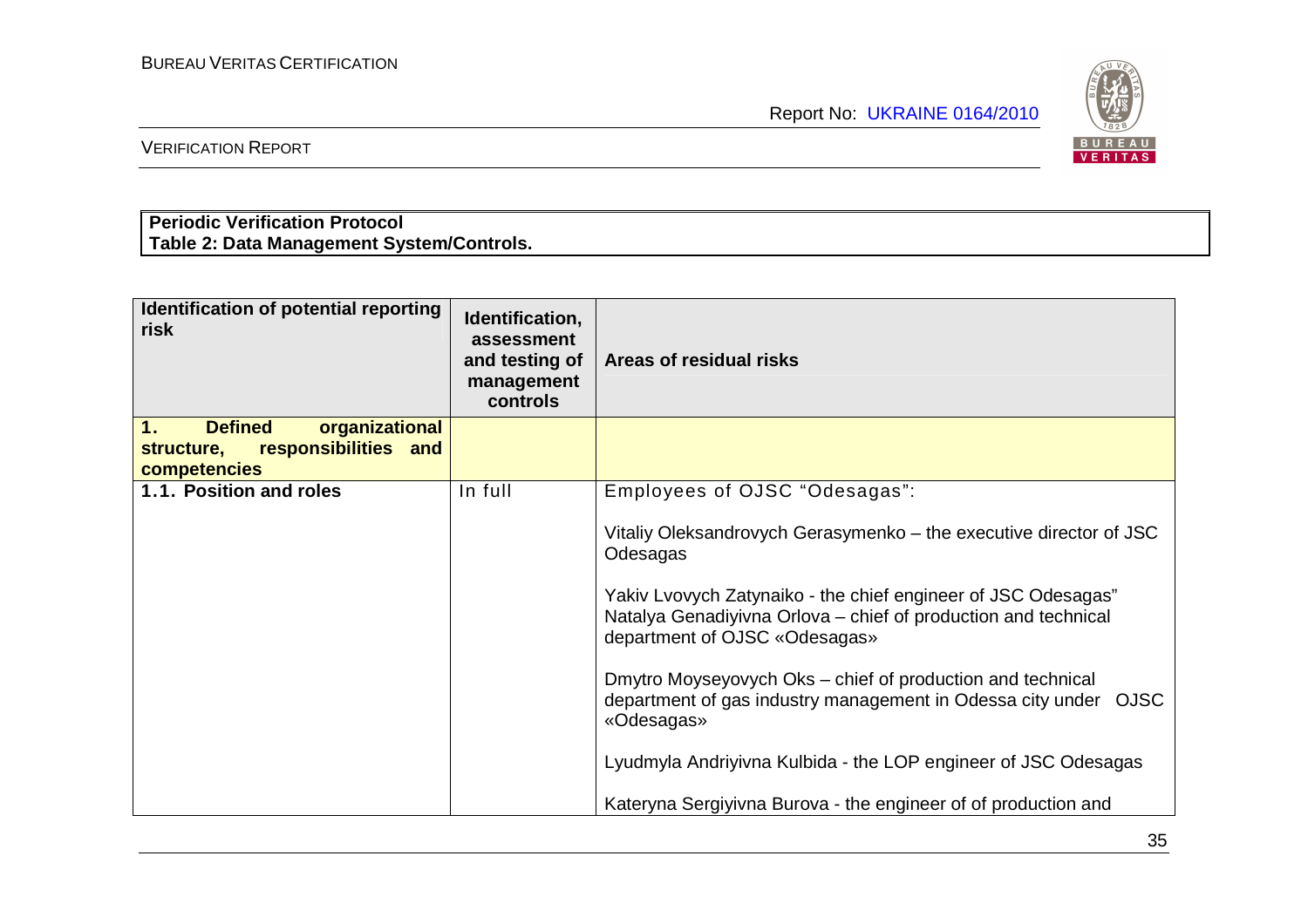

| Identification of potential reporting<br>risk | Identification,<br>assessment<br>and testing of<br>management<br>controls | Areas of residual risks                                                                                                                                         |
|-----------------------------------------------|---------------------------------------------------------------------------|-----------------------------------------------------------------------------------------------------------------------------------------------------------------|
|                                               |                                                                           | technical department of JSC Odesagas<br>Sergiy Oleksandrovych Stryzhak - head of SEUG and DV UEGG in<br>Odessa of JSC Odesagas                                  |
|                                               |                                                                           | Developer's representatives:<br>V. Ya. Khodorchuk - scientist, secretary of ITI Biotekhinka UAAN                                                                |
|                                               |                                                                           | V.I. Dorovskykh – head of laboratory of ITI Biotekhinka UAAN,<br>candidate of technical sciences                                                                |
|                                               |                                                                           | M.K. Tsvigovsky – deputy head of department of ITI Biotekhinka<br>UAAN, candidate of technical sciences                                                         |
|                                               |                                                                           | Public representatives:<br>Andriy Oleksiyovych Shyshovsky - Head of permanent<br>commission for realization of regulatory policy of Odessa<br>municipal council |
|                                               |                                                                           | Anatoliy Yuriyovych Ivanov - Deputy head of commission<br>for fuel and power complex, energy saving and utility<br>complex issues                               |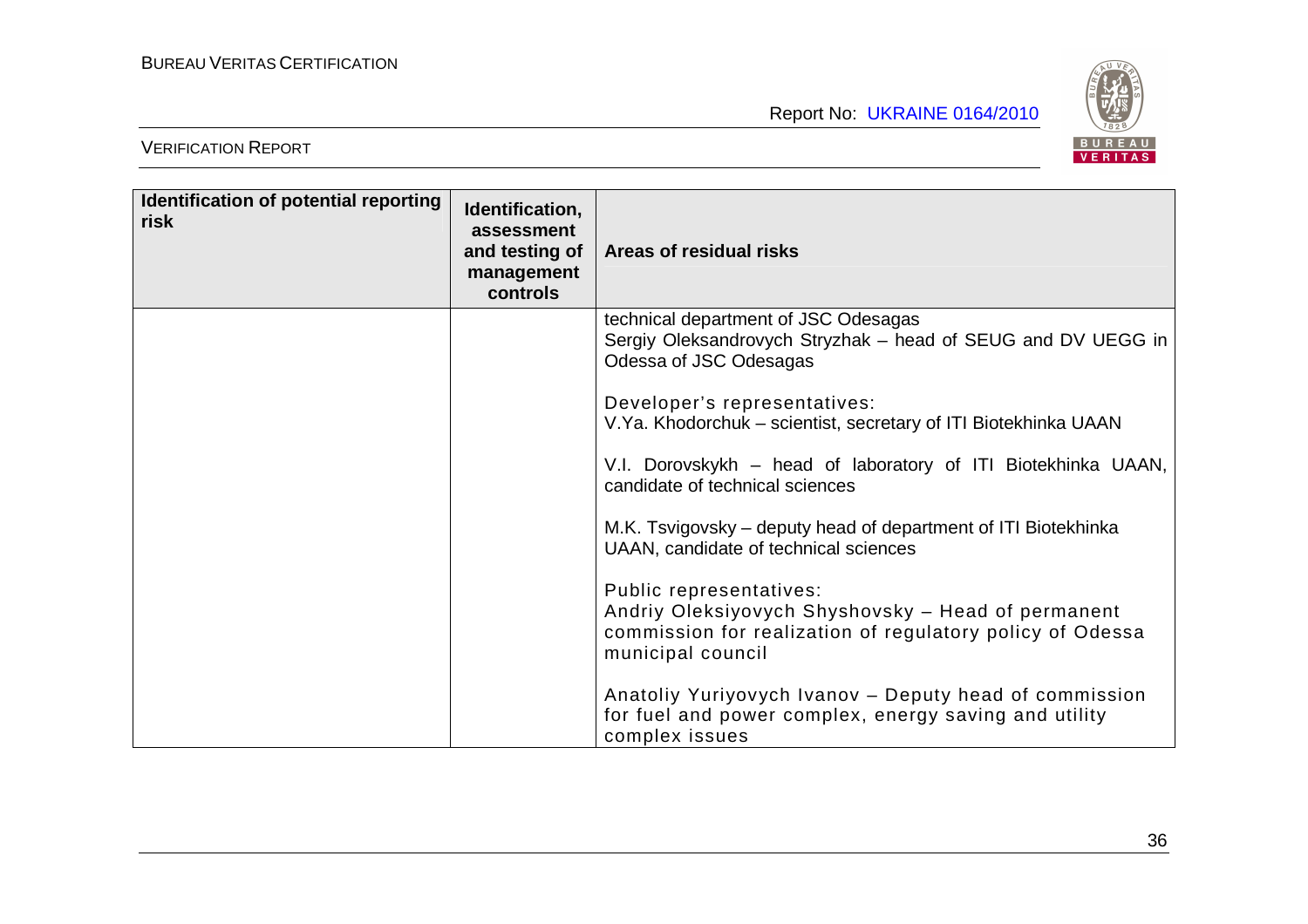

| Identification of potential reporting<br><b>risk</b> | Identification,<br>assessment<br>and testing of<br>management<br>controls | Areas of residual risks                                                                                                                                                                                                                                                                                                                                                                                                                                                                                                                                                                                                                                                                                                                                                             |  |
|------------------------------------------------------|---------------------------------------------------------------------------|-------------------------------------------------------------------------------------------------------------------------------------------------------------------------------------------------------------------------------------------------------------------------------------------------------------------------------------------------------------------------------------------------------------------------------------------------------------------------------------------------------------------------------------------------------------------------------------------------------------------------------------------------------------------------------------------------------------------------------------------------------------------------------------|--|
| 1.2. Responsibilities                                | In full                                                                   | Sergiy Oleksandrovych Stryzhak and Lyudmyla Andriyivna<br>Kulbida are responsible for collection of all information<br>provided for by monitoring plan, and for making all<br>necessary settlements. Archiving of all received<br>information in the result of measurements and settlements<br>is done under guidance of Kateryna Sergiyivna Burova.<br>The head of working team (Nataliya Genadiyivna Orlova)<br>on the basis of received information determines plan of<br>measures under the Project and scope of resources<br>required. Technical maintenance of the Project is carried<br>out by Dmytro Moyseyovych Oks and Yevgen Viktorovych<br>Kurkin. Control of data collection and processing and<br>execution of Monitoring Report are done by ITI Biotekhnika<br>UAAN. |  |
| 1.3. Competencies needed                             | In full                                                                   | All employees of OJSC Odesagas involved into the project<br>have required qualification level and working experience in<br>the area of gas supply.                                                                                                                                                                                                                                                                                                                                                                                                                                                                                                                                                                                                                                  |  |
| 2. Conformance with monitoring<br>plan               |                                                                           |                                                                                                                                                                                                                                                                                                                                                                                                                                                                                                                                                                                                                                                                                                                                                                                     |  |
| 2.1. Reporting procedures                            | In full                                                                   | The monitoring plan is as per the determined PDD.<br>The project uses Monitoring Methodology provided for by<br>methodology AM0023 "Reduction of natural gas emissions<br>at compressor and gas-distribution stations of main gas<br>lines", version 03.                                                                                                                                                                                                                                                                                                                                                                                                                                                                                                                            |  |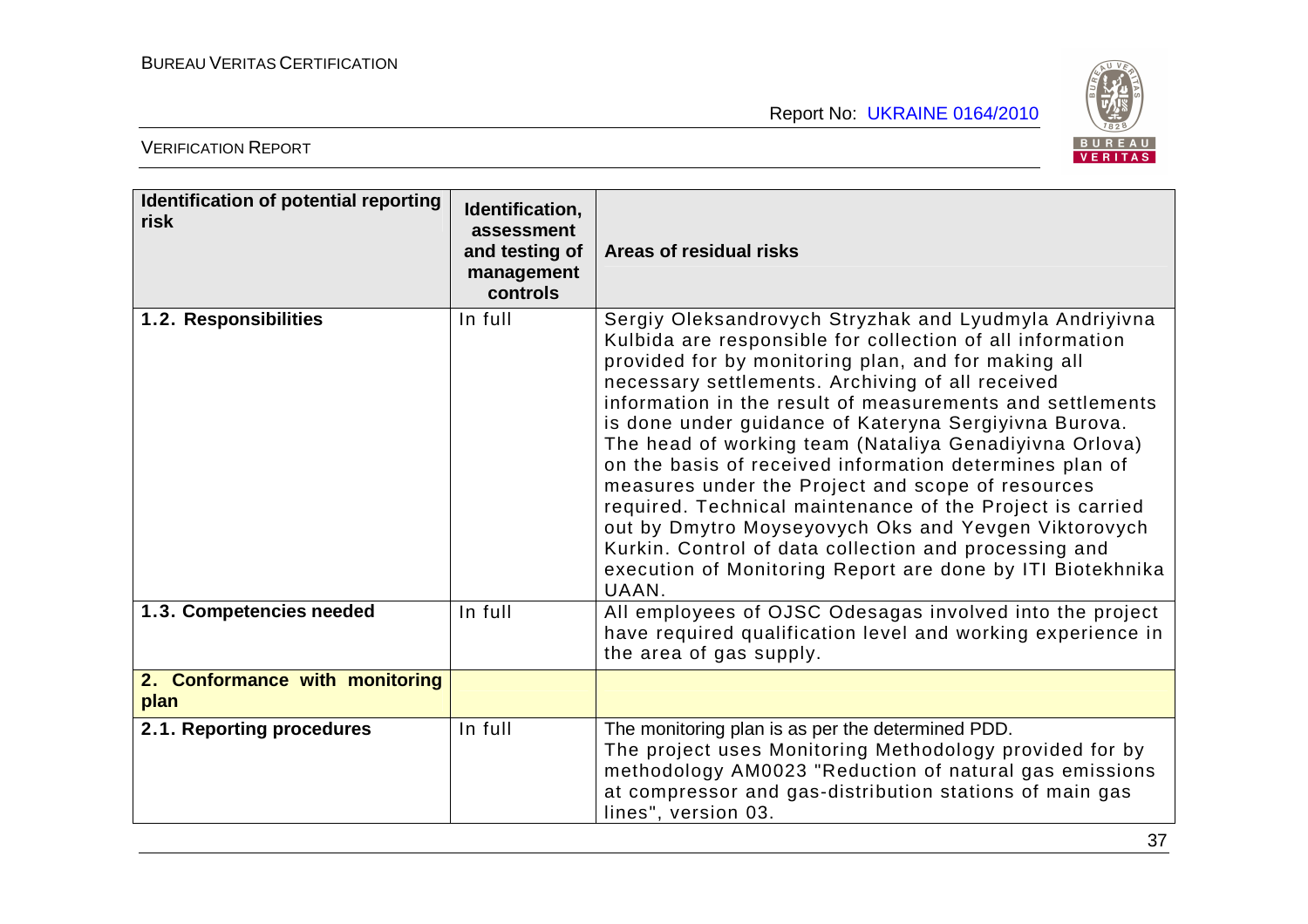

| Identification of potential reporting<br>risk                         | Identification,<br>assessment<br>and testing of<br>management<br>controls | <b>Areas of residual risks</b>                                                                                                                                                                                                                                                                                                                                                                                                                                                                                                                                                                                                                                                                                                                                                                                     |
|-----------------------------------------------------------------------|---------------------------------------------------------------------------|--------------------------------------------------------------------------------------------------------------------------------------------------------------------------------------------------------------------------------------------------------------------------------------------------------------------------------------------------------------------------------------------------------------------------------------------------------------------------------------------------------------------------------------------------------------------------------------------------------------------------------------------------------------------------------------------------------------------------------------------------------------------------------------------------------------------|
| 2.2. Necessary Changes                                                | In full                                                                   | The project is implemented in accordance with the plan.                                                                                                                                                                                                                                                                                                                                                                                                                                                                                                                                                                                                                                                                                                                                                            |
| <b>GHG</b><br>3.<br><b>Application</b><br>of<br>determination methods |                                                                           |                                                                                                                                                                                                                                                                                                                                                                                                                                                                                                                                                                                                                                                                                                                                                                                                                    |
| 3.1. Methods used                                                     | In full                                                                   | The reporting procedures reflect the monitoring plan content. The<br>calculation of the emission reduction is correct.                                                                                                                                                                                                                                                                                                                                                                                                                                                                                                                                                                                                                                                                                             |
| 3.2. Information/process flow                                         | In full                                                                   | All measurements of methane leaks are done by operative<br>team equipped as necessary. A program for initial<br>monitoring measurements for shut-off stations and natural<br>gas networks of JSC Odesagas is executed for each object<br>(gas distribution post) of measurement.<br>Sergiy Oleksandrovych Stryzhak and Lyudmyla Andriyivna<br>Kulbida are responsible for collection of all information<br>provided for by monitoring plan, and for making all<br>necessary settlements. Archiving of all received<br>information in the result of measurements and settlements<br>is done under guidance of Kateryna Sergiyivna Burova.<br>The head of working team (Nataliya Genadiyivna Orlova)<br>on the basis of received information determines plan of<br>measures under the Project and scope of resources |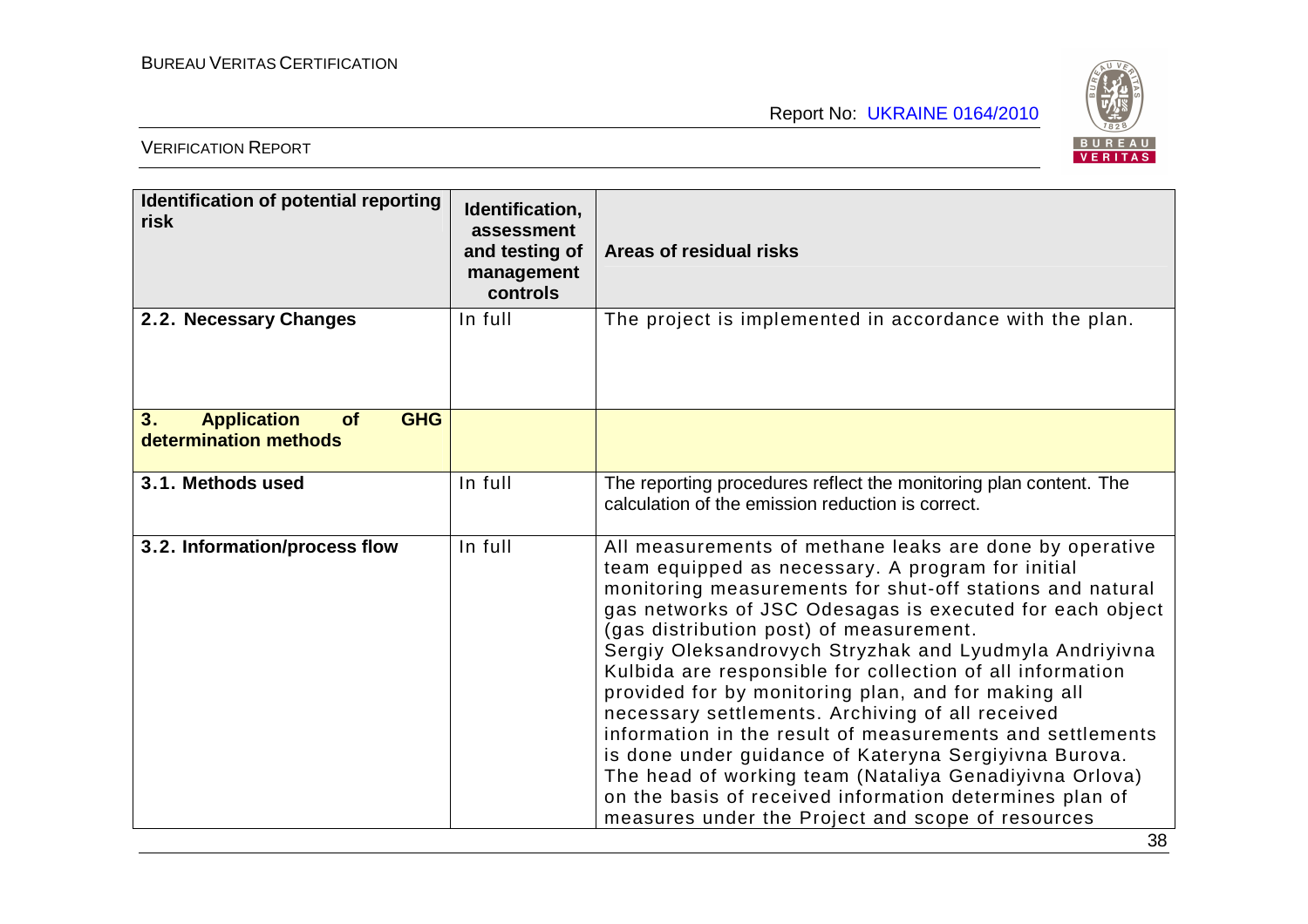

| Identification of potential reporting<br>risk                   | Identification,<br>assessment<br>and testing of<br>management<br>controls | Areas of residual risks                                                                                                                                                                                                                           |
|-----------------------------------------------------------------|---------------------------------------------------------------------------|---------------------------------------------------------------------------------------------------------------------------------------------------------------------------------------------------------------------------------------------------|
|                                                                 |                                                                           | required. Technical maintenance of the Project is carried<br>out by Dmytro Moyseyovych Oks and Yevgen Viktorovych<br>Kurkin. Control of data collection and processing and<br>execution of Monitoring Report are done by ITI Biotekhnika<br>UAAN. |
| 3.3. Data transfer                                              | In full                                                                   | Data are stored on paper and in electronic form, and are<br>archived in relative databases                                                                                                                                                        |
| 3.4. Study of data transfer<br>system                           | In full                                                                   | The necessary procedures have been defined in internal procedures<br>and additional internal documents relevant for the determination of the<br>all the parameters listed in the monitoring plan.                                                 |
| 4. Identification and maintenance<br>of key process parameters  |                                                                           |                                                                                                                                                                                                                                                   |
| <b>Identification</b><br>4.1.<br><b>of</b><br>key<br>parameters | In full                                                                   | The critical parameters for the determination of GHG emissions are<br>the parameters listed in section D of the approved PDD.                                                                                                                     |
| 4.2. Calibration/maintenance                                    | In full                                                                   | The company maintains the elaborate calibration plan for each unit of<br>the equipment. The audit team verified the status for all the<br>equipment provided for by the JI project, and confirms them to be<br>complying with the plan.           |
| <b>5. GHG Calculations</b>                                      |                                                                           |                                                                                                                                                                                                                                                   |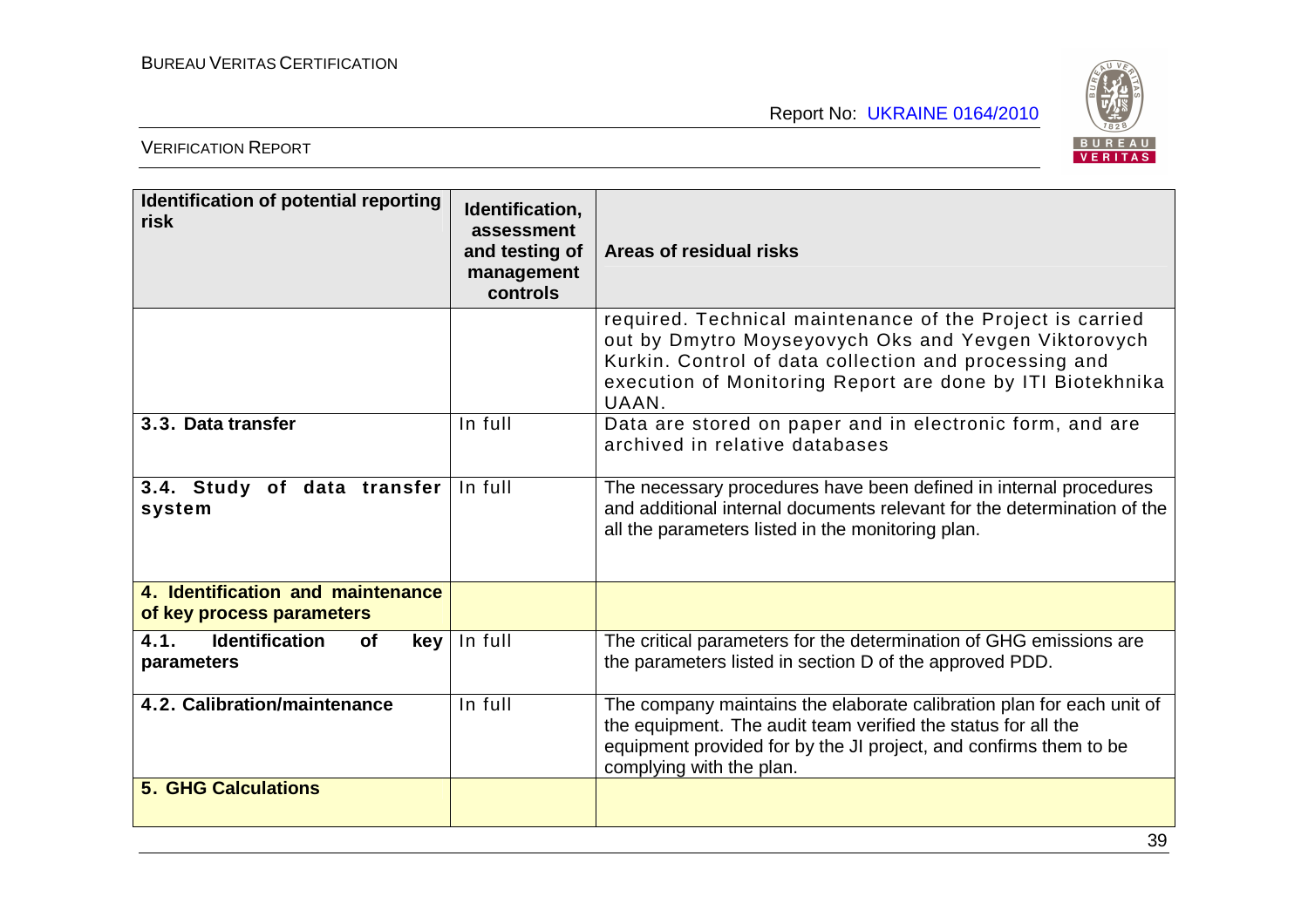

| Identification of potential reporting<br>risk                | Identification,<br>assessment<br>and testing of<br>management<br>controls | Areas of residual risks                                                                                                                                                                         |
|--------------------------------------------------------------|---------------------------------------------------------------------------|-------------------------------------------------------------------------------------------------------------------------------------------------------------------------------------------------|
| 5.1. Use of estimates and default<br>data                    | In full                                                                   | All assumptions are given in section D of approved PDD.                                                                                                                                         |
| 5.2.<br>Guidance on checks and<br>reviews                    | In full                                                                   | Monitoring plan is fully performed.                                                                                                                                                             |
| 5.3.<br><b>Internal</b><br>validation<br>and<br>verification | In full                                                                   | Monitoring procedure for JI Project includes the responsibility and<br>frequency for carrying out internal audits.<br>The audit team did verify all the parameters listed in monitoring report. |
| 5.4. Data protection measures                                | In full                                                                   | The necessary procedures for ensuring data security and preventing<br>the unauthorized use were demonstrated to verifiers during on-site<br>verification.                                       |
| 5.5. IT systems                                              | In full                                                                   | IT systems are the electronic network of JSC Odesagas,<br>computers and hard data carriers.                                                                                                     |

| Periodic Verification Protocol                                     |  |
|--------------------------------------------------------------------|--|
| Table 3: GHG calculation procedures and management control testing |  |

| Identification of potential reporting risk<br>assessment $ $ Areas of residual risks<br>dentification. |
|--------------------------------------------------------------------------------------------------------|
|--------------------------------------------------------------------------------------------------------|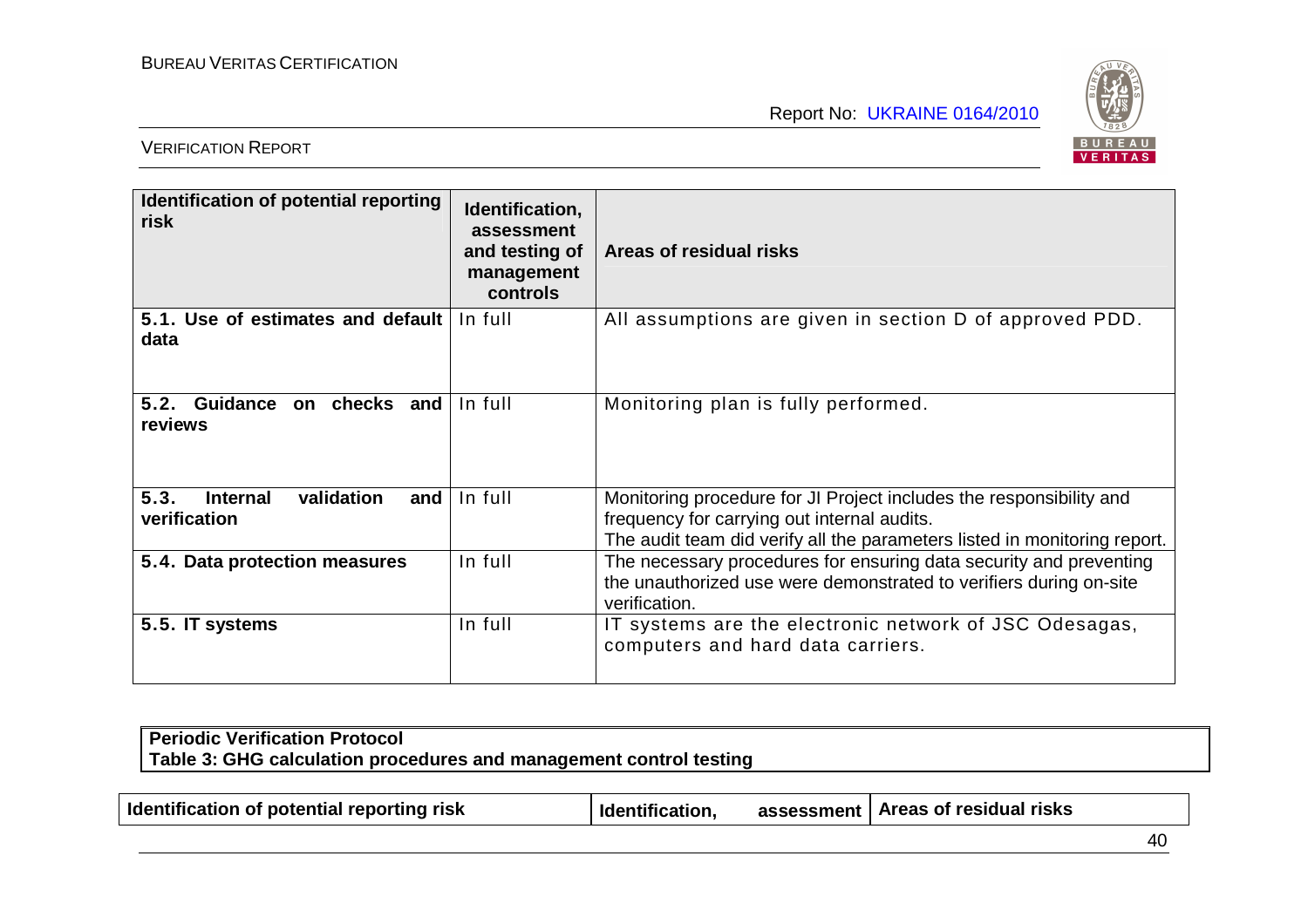

|                                                                                                                                                                                                                                                                                                                                                                                                                                                                                                                                                                                                                                                                                                                                                                                                                                                                                                                                                                                                                                                                                                                                                                                                              | and testing of management<br>controls                                                                                                                                                                                                                                                                                                                                                                                                             |                                                                                                                                                                                                                             |
|--------------------------------------------------------------------------------------------------------------------------------------------------------------------------------------------------------------------------------------------------------------------------------------------------------------------------------------------------------------------------------------------------------------------------------------------------------------------------------------------------------------------------------------------------------------------------------------------------------------------------------------------------------------------------------------------------------------------------------------------------------------------------------------------------------------------------------------------------------------------------------------------------------------------------------------------------------------------------------------------------------------------------------------------------------------------------------------------------------------------------------------------------------------------------------------------------------------|---------------------------------------------------------------------------------------------------------------------------------------------------------------------------------------------------------------------------------------------------------------------------------------------------------------------------------------------------------------------------------------------------------------------------------------------------|-----------------------------------------------------------------------------------------------------------------------------------------------------------------------------------------------------------------------------|
| Potential reporting risks based on an assessment of the<br>emission estimation procedures can be expected in the<br>following fields of action:<br>the calculation methods<br>raw data collection<br>sources of supporting documentation<br>reports/databases/information<br>systems<br>from  <br>which data is obtained.<br>Key source data applicable to the project assessed are<br>hereby:<br>$\triangleright$ metering records (fuel and power consumption),<br>indicators of<br>processes (weight of<br>raw<br>➤<br>materials/products),<br>$\triangleright$ operational logs (metering records),<br>laboratory/analytical data (thermal value),<br>$\triangleright$ accounting records,<br>$\triangleright$ certificates of calibration and maintenance for<br>appraisal of reliable accuracy of the data.<br>It is hereby needed to focus on those risks that impact<br>the accuracy, completeness and consistency of the<br>reported data. Risks are weakness in the GHG<br>calculation systems and may include:<br>$\triangleright$ manual transfer of data/manual calculations,<br>$\triangleright$ unclear origins of data,<br>$\triangleright$ insufficient accuracy<br>to technological<br>due | Regarding<br>the<br>potential<br>reporting risks identified in the<br>left<br>column<br>the<br>following<br>mitigation measures have been<br>observed during the on-site<br>mission:<br>Understanding<br>of<br>responsibilities and roles.<br>Collection of initial data<br>and their transmission to<br>databases.<br>Metering<br>equipment<br>management system.<br>Reporting,<br>analysis<br>and<br>formal data approval by the<br>management. | The areas of residual risks, i.e. the<br>areas of potential risks without<br>adequate means of control are used<br>in a conservative manner in the<br>reports according to the approach<br>prescribed in the PDD version 7. |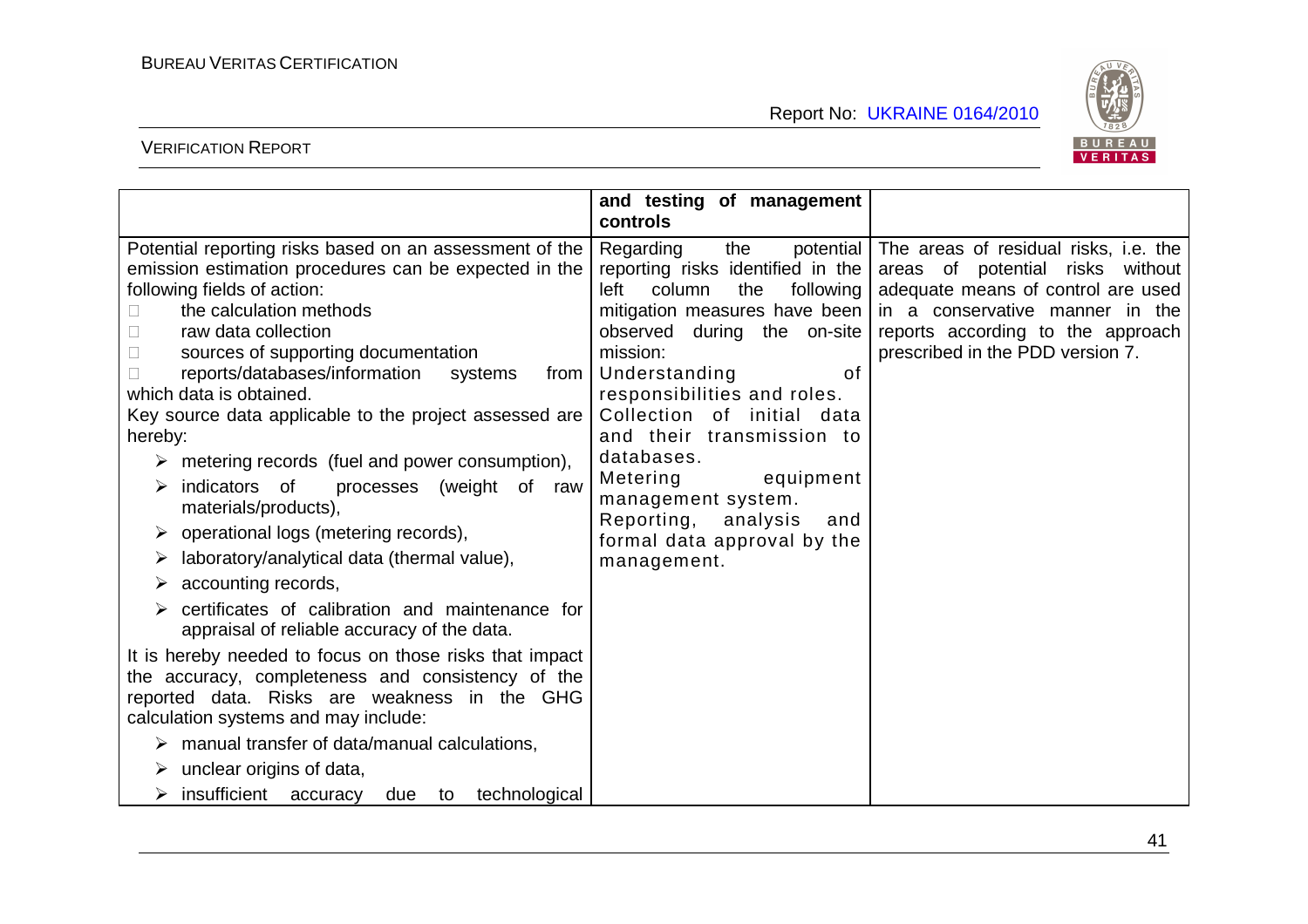

# VERIFICATION REPORT

| limitations,                                                                                                                                    |  |
|-------------------------------------------------------------------------------------------------------------------------------------------------|--|
| lack of appropriate data protection measures (for<br>example, protected calculation cells<br>-in<br>spreadsheets and/or password restrictions). |  |

#### **Periodic Verification Protocol Table 4: Detailed audit testing of residual risk areas and random testing**

| Areas of residual risks                                                                          | <b>Additional</b><br>verification<br>performed                                                                                                                                                                                                                                                                                     | testing   Conclusions and Areas<br>Improvement<br>Requiring<br>(including Forward Action Requests)                                                                                                                                                                                                                                  |
|--------------------------------------------------------------------------------------------------|------------------------------------------------------------------------------------------------------------------------------------------------------------------------------------------------------------------------------------------------------------------------------------------------------------------------------------|-------------------------------------------------------------------------------------------------------------------------------------------------------------------------------------------------------------------------------------------------------------------------------------------------------------------------------------|
| the<br>calculate<br>used to<br>emission reduction in a<br>conservative<br>prescribed in the PDD. | way the data obtained is $ $ of data transferred from daily $ $ to the following conclusion:<br>  consumption and generation  <br>readings to the calculation tool.<br>manner   There was no error in such transfer.<br>according to the approach The correct installation of the<br>metering equipment<br>be<br>can<br>confirmed. | The issue remaining is the There has been a complete check Having investigated the residual risks, the audit team comes<br>Immediate action is not needed with respect to the current<br>emission reduction calculation. Those corrections have been<br>considered during the verification process, so no residual risk<br>is open. |

**Verification Protocol Table 5: Resolution of Corrective Action and Clarification Requests**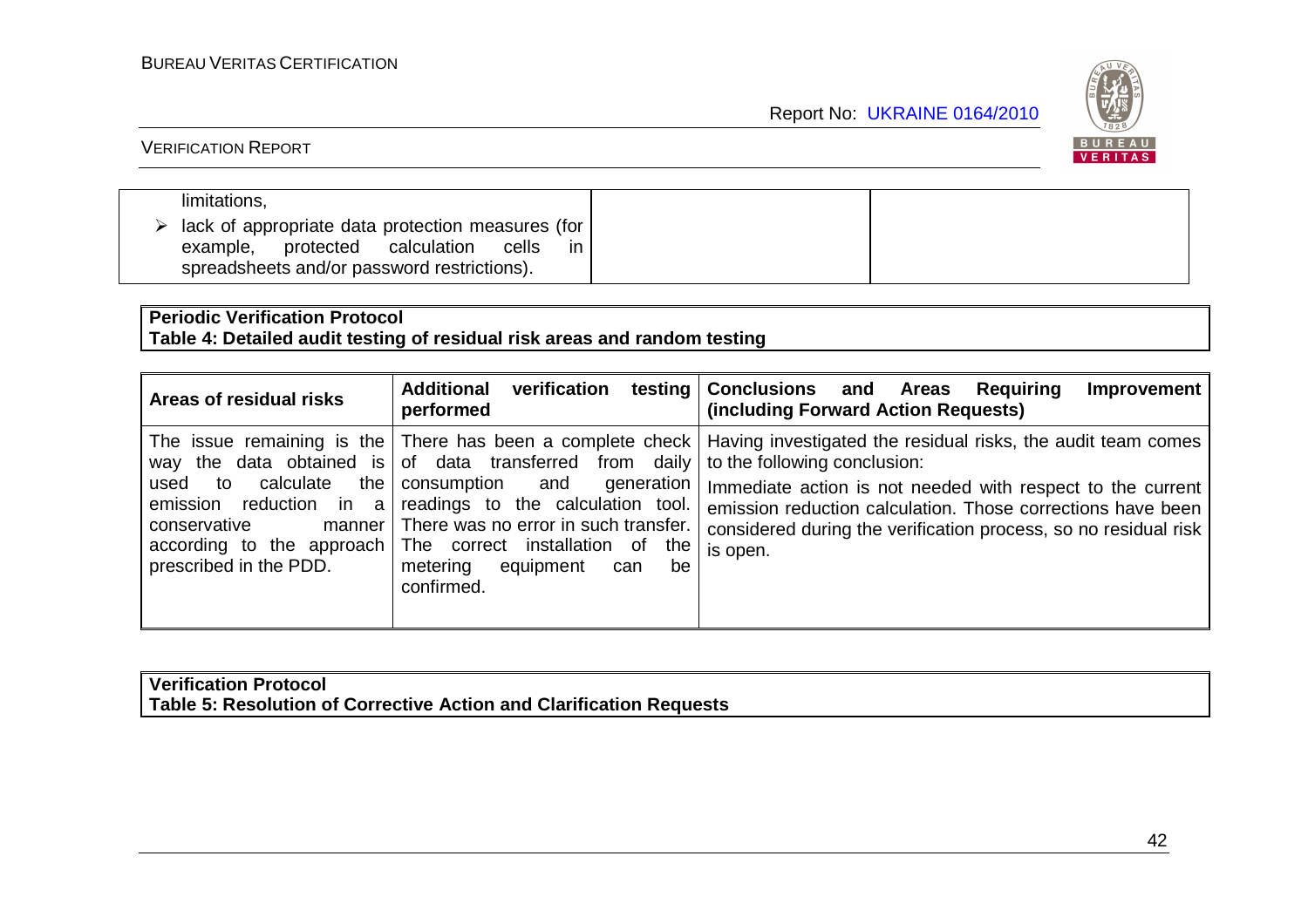

| <b>Corrective</b><br>List of<br><b>Action and Clarification</b><br><b>Requests</b>                                                                                                                                                   | Ref.<br>to<br>checklist<br>question       | Summary of project owner response                                                                                                                                             | <b>Verification conclusion</b>               |
|--------------------------------------------------------------------------------------------------------------------------------------------------------------------------------------------------------------------------------------|-------------------------------------------|-------------------------------------------------------------------------------------------------------------------------------------------------------------------------------|----------------------------------------------|
|                                                                                                                                                                                                                                      | table<br>in<br>2/3.                       |                                                                                                                                                                               |                                              |
| Clarification request (CR)<br>explain<br>Please<br>the<br>difference<br>between<br>achieved<br>reductions<br>under the<br>MR and<br>reductions<br>provided<br>for in PDD.                                                            | 2 <sub>1</sub><br>Table<br>request<br>3.3 | Decrease in quantity of reductions in<br>comparison with reductions stated in<br>PDD is due to difficulties in financing<br>and delays in project implementation<br>schedule. | Issue is closed.                             |
| Clarification request (CR)<br>$\overline{2}$<br>Please<br>explain<br>the<br>difference<br>between<br>for<br>the<br>formula<br>methane<br>emission<br><b>MR</b><br>calculation<br>in.<br><b>PDD</b><br>version 1<br>and<br>version 7. | 2,<br>Table<br>request<br>7.6             | MR,<br>amendments<br>Appropriate<br>in<br>version 2, are made.                                                                                                                | MR version 2 is checked. Issue is<br>closed. |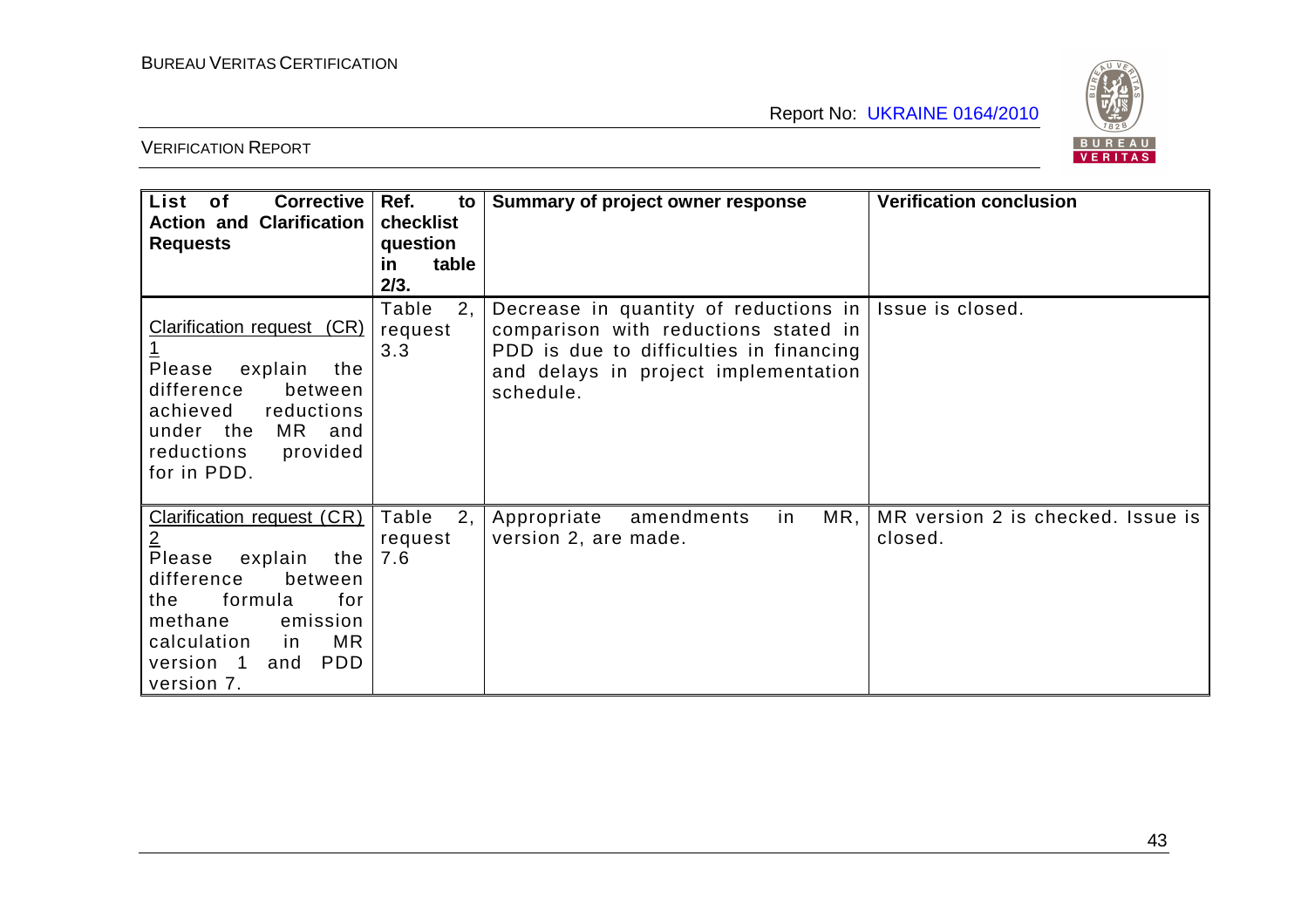

VERIFICATION REPORT

# **APPENDIX B: VERIFICATION TEAM**

#### **Flavio Gomes**

Leading Verifier

Flavio Gomes is an engineer in chemistry and safety, diploma UNICAMP – University of Campinas State, Master of Construction Engineering Science (improvement of sanitary conditions). He spent four years in RIPASA, a pulp-and-paper mill as an Environmental Engineer. Since 2006 – Global Climate Change Manager. From 1997 – chief consultant of Bureau Veritas Consulting for the management systems of environment, quality, hygiene and occupational safety, and social liability. He is also a project verifier under Clean Development Mechanism, and an auditor of Social/Environmental reports on behalf of Bureau Veritas Certification. Flavio is currently obtaining a degree of Ph.D. in the field of power management of Imperial College – London.

#### **Oleg Skoblyk, Specialist (Power Management)**

Climate Change Verifier

Bureau Veritas Ukraine HSE Department project manager.

Oleg Skoblyk has graduated from National Technical University of Ukraine 'Kyiv Polytechnic University" with specialty Power Management. He has successfully completed IRCA registered Lead Auditor Training Course for Environment Management Systems and Quality Management Systems. Oleg Skoblyk has undergone intensive training on Clean Development Mechanism /Joint Implementation and he is involved in the determination/verification of 15 JI projects.

#### **Kateryna Zinevych, M. Sci. (environmental science)**

Climate Change Verifier Bureau Veritas Ukraine Health, Safety and Environment Project Manager

Kateryna Zinevych has graduated from National University of Kyiv-Mohyla Academy with the Master Degree in Environmental Science. She has experience at working in a professional position (analytics) involving the exercise of judgment, problem solving and communication with other professional and managerial personnel as well as customers and other interested parties at analytical centre "Dergzovnishinform" and "Burea Veritas Ukraine" LLC. She has successfully completed IRCA registered Lead Auditor Training Course for Environment Management Systems and Quality Management Systems. She has successfully completed Climate Change Verifier Training Course and she participated as verifier in the determination/verification of 26 JI projects.

#### **Oleg Skoblyk, Specialist (Power Management)**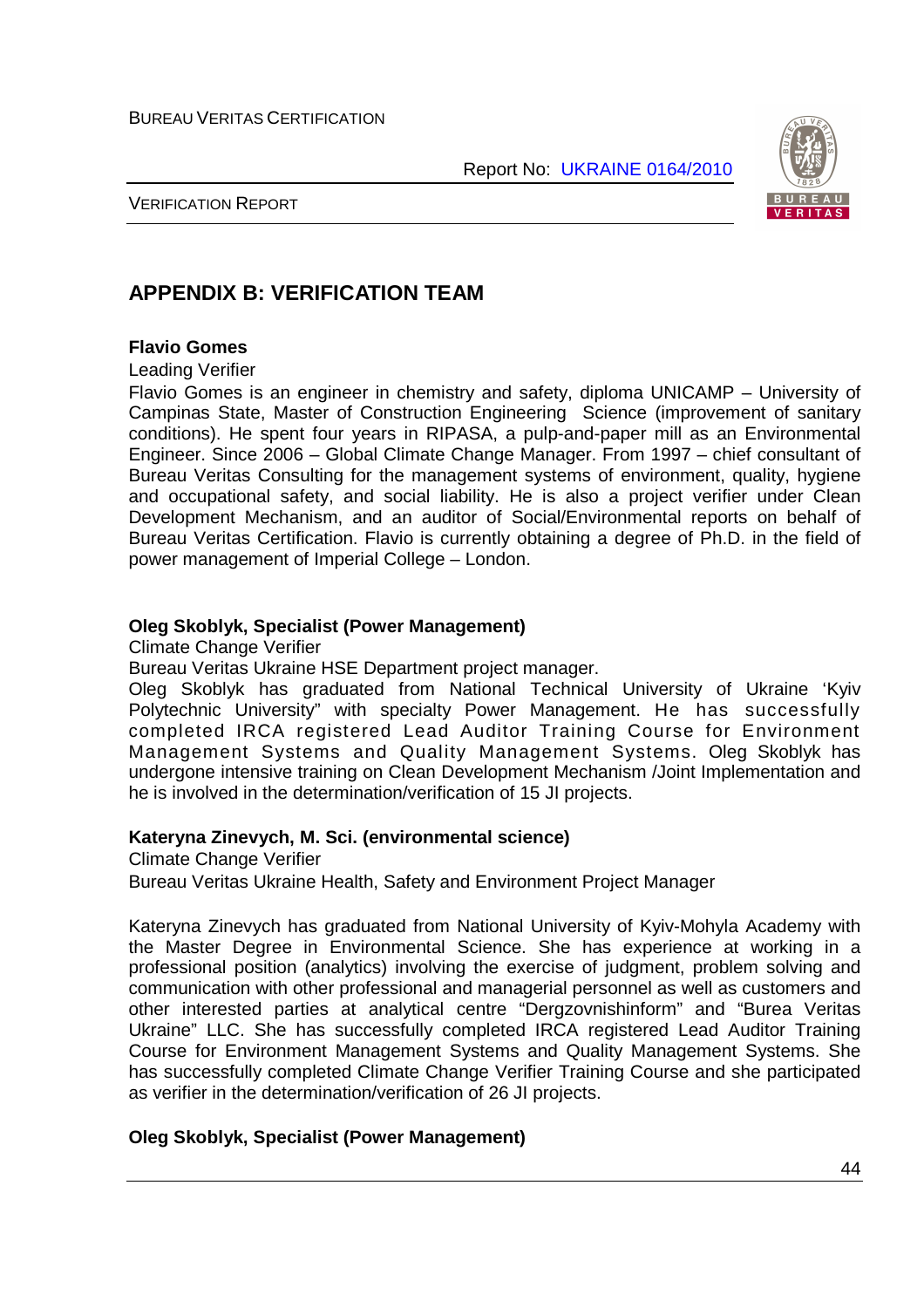

#### VERIFICATION REPORT

#### Climate Change Verifier

Bureau Veritas Ukraine HSE Department project manager.

Oleg Skoblyk has graduated from National Technical University of Ukraine 'Kyiv Polytechnic University" with specialty Power Management. He has successfully completed IRCA registered Lead Auditor Training Course for Environment Management Systems and Quality Management Systems. Oleg Skoblyk has undergone intensive training on Clean Development Mechanism /Joint Implementation and he is involved in the determination/verification of 9 JI projects.

Report was reviewed by**:** 

#### **Ivan G. Sokolov, Dr. Sci. (biology, microbiology)**

Internal Technical Reviewer, Climate Change Lead Verifier, Bureau Veritas Certification Holding SAS Local Climate Change Product Manager for Ukraine

#### Acting CEO Bureau Veritas Black Sea District

He has over 25 years of experience in Research Institute in the field of biochemistry, biotechnology, and microbiology. He is a Lead auditor of Bureau Veritas Certification for Environment Management System (IRCA registered), Quality Management System (IRCA registered), Occupational Health and Safety Management System, and Food Safety Management System. He performed over 140 audits since 1999. Also he is Lead Tutor of the IRCA registered ISO 14000 EMS Lead Auditor Training Course, and Lead Tutor of the IRCA registered ISO 9000 QMS Lead Auditor Training Course. He is Lead Tutor of the Clean Development Mechanism /Joint Implementation Lead Verifier Training Course and he was involved in the determination/verification over 60 JI/CDM projects.